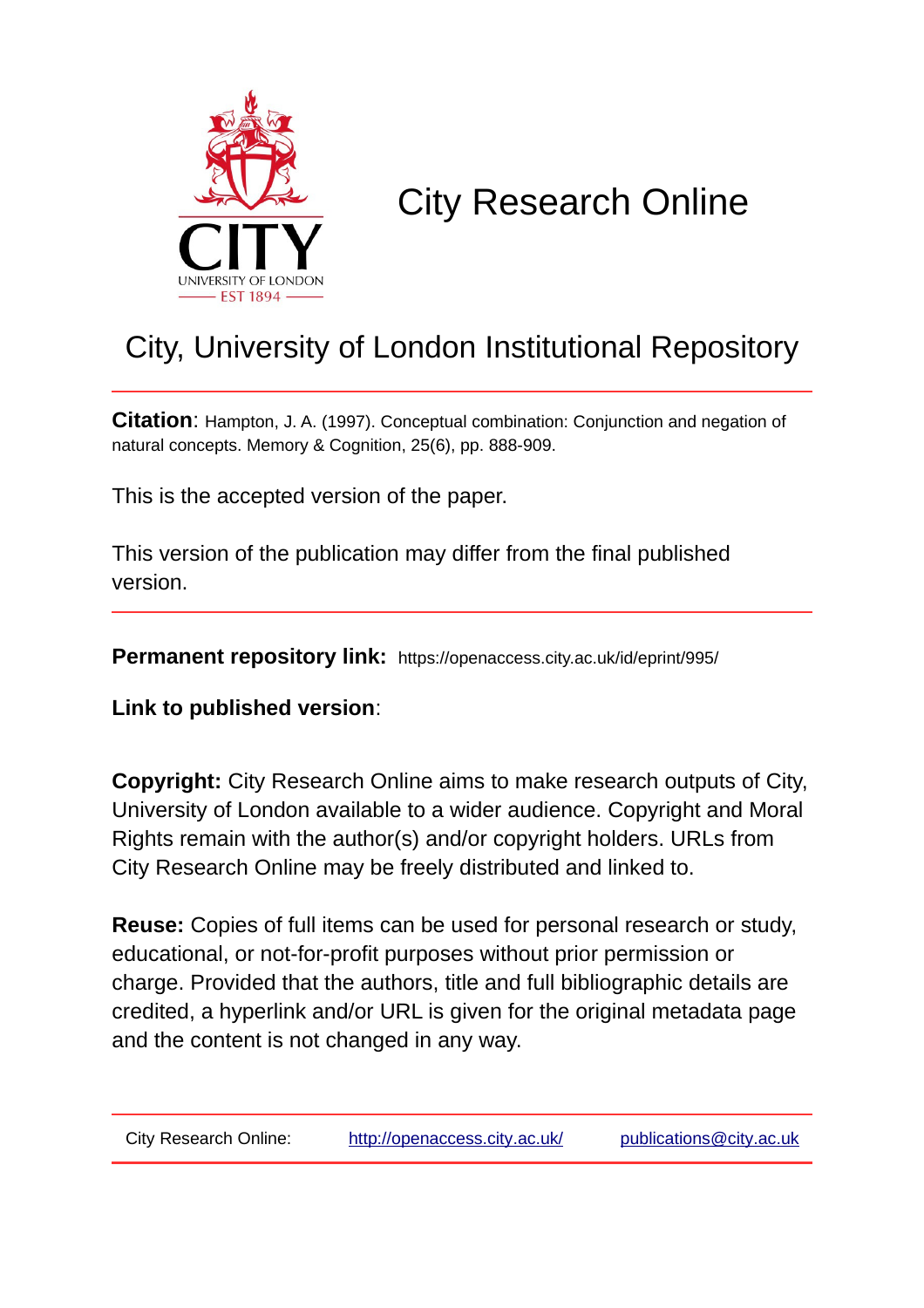Conceptual Combination: Conjunction and Negation of Natural Concepts

James A. Hampton

The City University, London

Address for correspondence:

James A. Hampton, Department of Psychology, City University, Northampton Square, London, EC1V OHB, England.

Running Head: Conceptual Combination and Negation

To Appear in *Memory & Cognition 1997*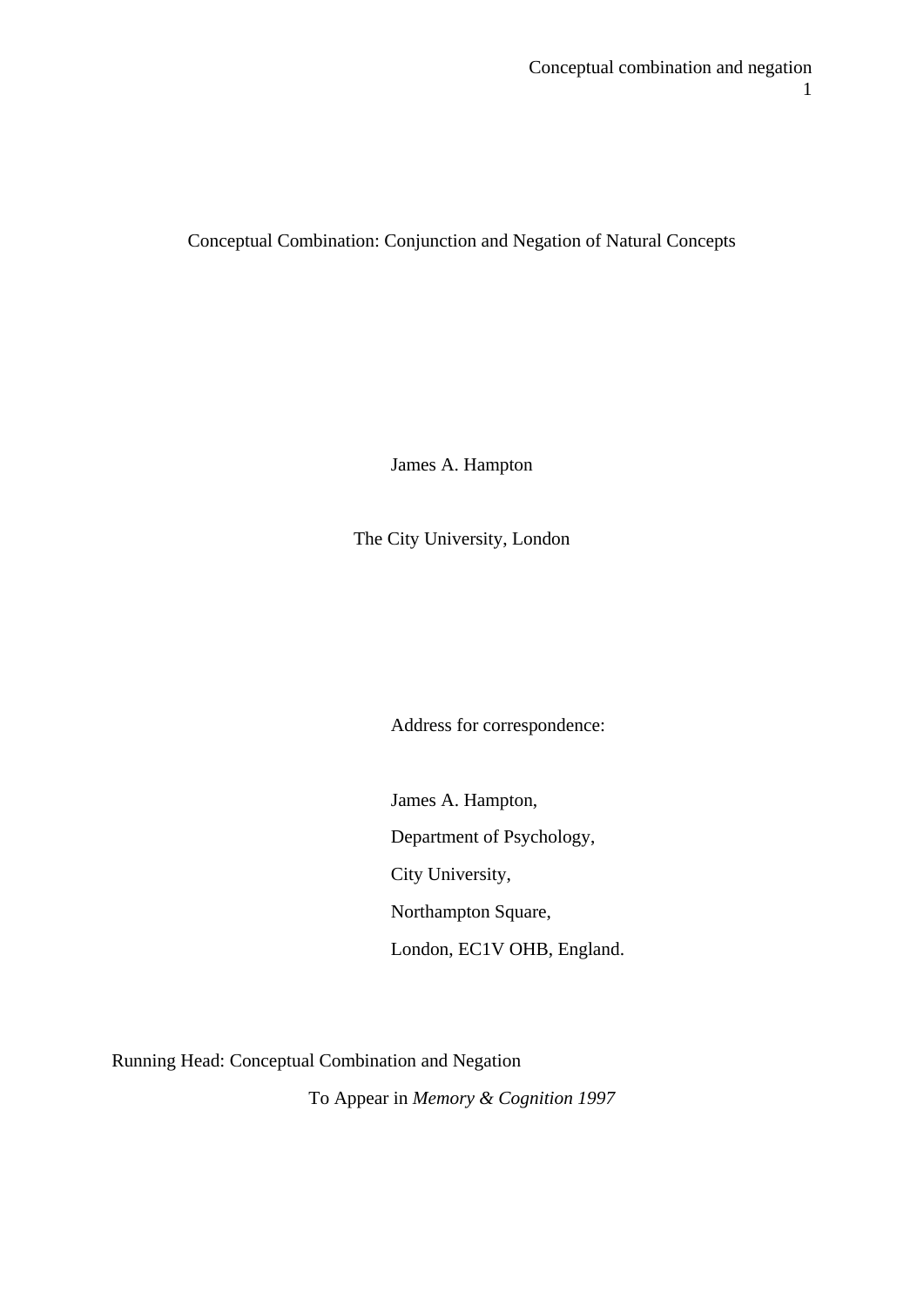#### Abstract

The operation of negation on combinations of natural categories was examined in two experiments. In the first, category membership ratings of lists of items were obtained for pairs of concepts considered individually, and in two logical combinations: conjunctions (for example, Tools which are also Weapons) and "negated conjunctions" -- forms of those conjunctions in which the modifier noun category was negated (Tools which are not Weapons). For conjunctions, results supported earlier findings of overextension, and the geometric averaging of constituent membership values (Hampton, 1988b). Previous findings of concept dominance and non-commutativity within conjunctions were also replicated, both for typicality ratings and for probability of class membership. For negated conjunctions, the pattern of dominance was similar, but interacted with order within the conjunction. Negated conjunctions were also overextended. The second experiment explored how the attributes of negated conjunctions are derived from those of the two component concepts. Frequency of generation of attributes expressed positively (has wheels) or negatively (has no wheels) followed rated frequency in the negated category. The distinctiveness of an attribute to distinguish the complement from the head noun class was associated with the generation of attributes, particularly when there was relatively high overlap between the two categories.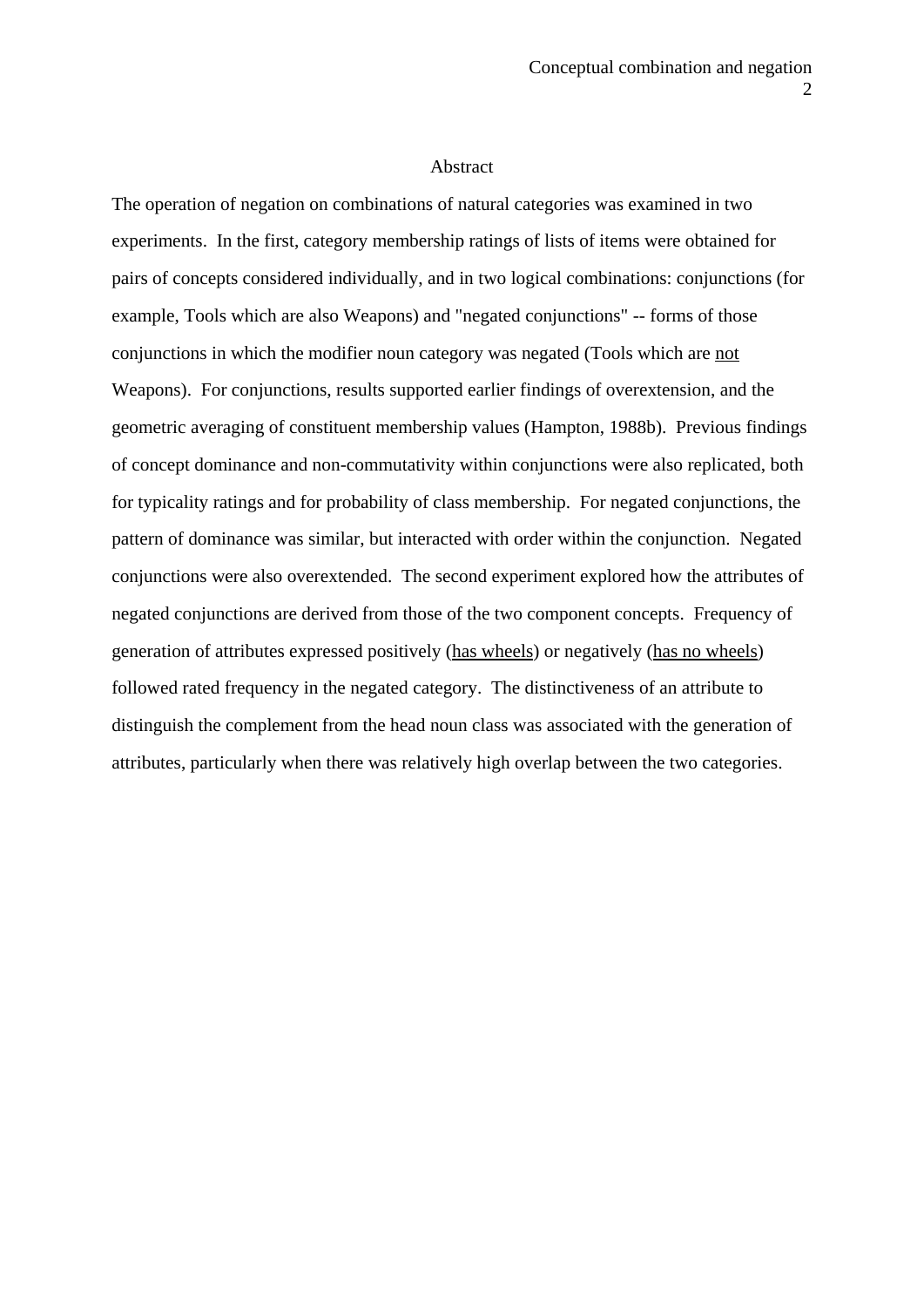Conceptual Combination: Conjunction and Negation of Natural Concepts The study of conceptual combination has recently come to assume considerable theoretical importance for psychological theories of concepts (Hampton, 1996a; Rips, 1995). The prototype theory of concepts (Rosch, 1978; Rosch & Mervis, 1975) postulated that the classification of objects in categories such as Furniture or Sports is based on the overall similarity structure of the items composing the category. The theory proposed that the category is represented by a prototype, which is an idealized representation of the set of attributes positively associated with category membership. Items are judged to belong in the category if they are sufficiently similar to the prototype (and dissimilar from the prototypes of contrasting categories). Against the prototype theory, it has been argued (Fodor, 1994; Osherson & Smith, 1981, 1982) that the lack of any clear set of rules for combining prototype concepts in logical combinations casts grave doubt on the general value of prototype theory as a theory of human concepts. Hence research on how logical functions operate on prototype concept categories is of considerable theoretical interest.

The arguments surrounding this issue have been widely aired (Cohen & Murphy, 1984; Hampton, 1987, 1988b, 1991, 1996a, 1996b; Jones, 1982; Murphy, 1988; Murphy & Spalding, 1995; Osherson & Smith, 1981, 1982; Rips, 1995; Smith & Osherson, 1984; Thagard, 1983; Zadeh, 1982). <sup>1</sup> The problem addressed in this article is how similarity-based prototype concepts enter into logically constructed complex concepts. In particular the focus here is on the logical operations of conjunction and negation. In order to study these operations, the studies to be reported used a head noun plus relative clause construction as a means of expressing conjunction ("Tools which are weapons"), and a similar construction with a negated modifier noun ("Tools which are not weapons") as a means of studying the effect of negation. The questions raised were first, to what extent is category membership in such classes predictable from category membership in each of the constituent classes, and second, to what extent are the attributes which are considered descriptive of the negated conjunctions also true of the constituent classes.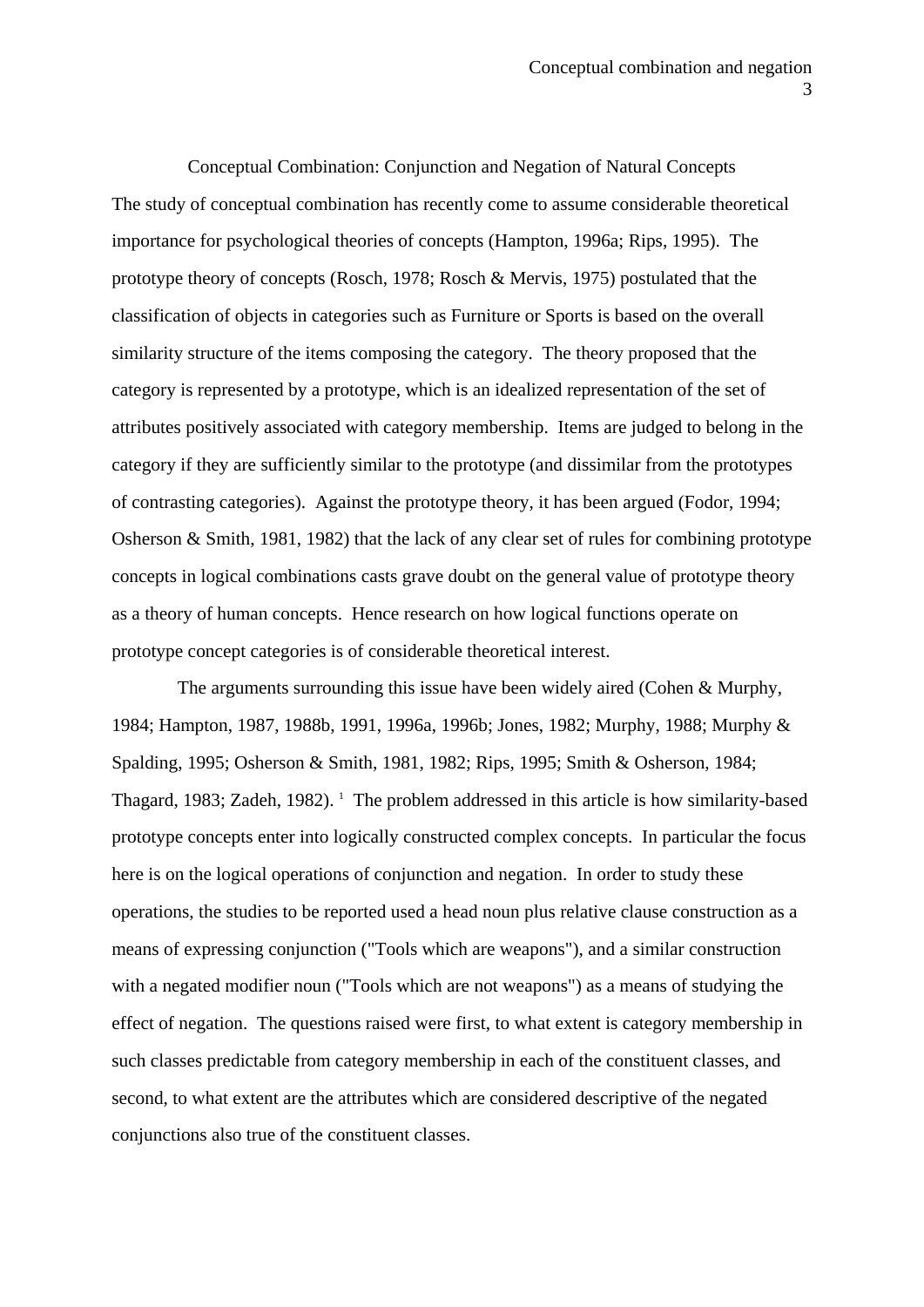Much current theorizing on the formation of conjunctive concepts has arrived at the view that the most fruitful theoretical approach is an intensional one (Cohen and Murphy, 1984; Hampton, 1987; Smith & Osherson, 1984; Smith, Osherson, Rips, & Keane, 1988). This is to say that rather than modelling membership in the conjunction extensionally in terms of some function of degree of membership in the constituent classes (see for example the fuzzy logic approach, Zadeh, 1965, 1982, or the statistical approach proposed by Huttenlocher & Hedges, 1994), models of conceptual conjunction should aim to define how the two prototypes (or schemas) representing the two concepts become combined into a modified or composite representation of the conjunctive class. (Dissenting accounts are offered by Chater, Lyon & Myers, 1990, and Huttenlocher & Hedges, 1994.)

 Two intensional models have been developed for concept conjunctions with some degree of detail. Smith et al. (1988) proposed a selective modification model for adjectivenoun combinations such as "Red Apple". In their model a head noun such as "Apple" is represented by a frame (Minsky, 1975) composed of attributes such as COLOR, SIZE or TASTE, each of which can take values, such as red, large, or sweet respectively. Specifically, the representation of the head noun "Apple" would possess an attribute for COLOR which would normally take a range of values -- red, green, yellow et cetera -- each with an associated number of votes, reflecting its frequency of occurrence as the color of an apple. According to the model, this head noun frame becomes selectively modified in the combination "Red Apple", by switching all the votes for COLOR to the value red, while at the same time increasing the overall weight of color in the determination of similarity to the concept schema.

 The second intensional model was proposed by Hampton (1987, 1988b) in order to account for the way people understand the conjunction of two noun concepts in phrases such as "Sports that are also games", or "Tools that are also weapons". Hampton's composite prototype model for conjunctions proposed that each noun concept is represented by a prototype, consisting of a list of attributes or properties. When the concepts are conjoined,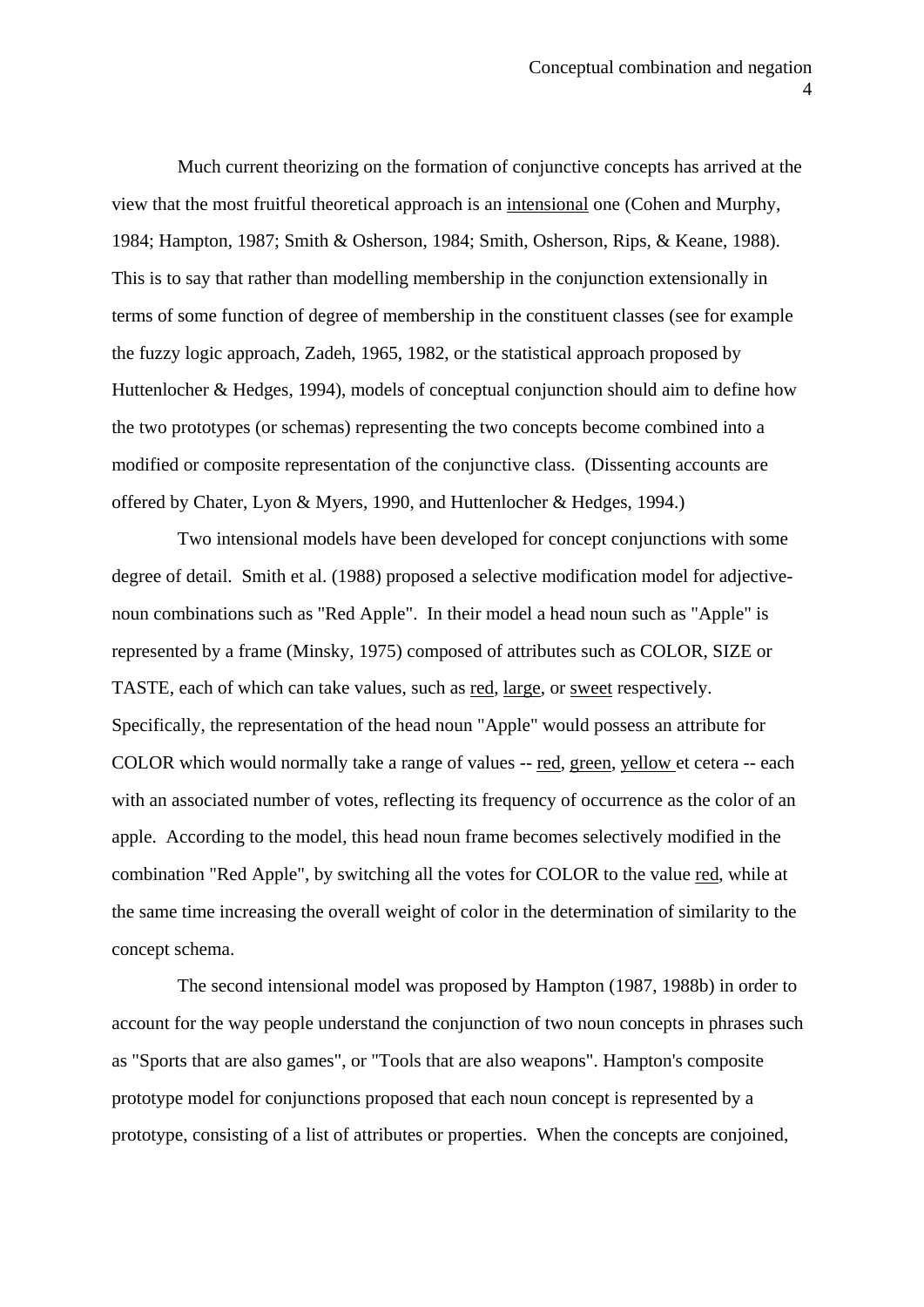then a new composite prototype is constructed by merging together the two sets of attributes defining the two constituent noun concept prototypes. This composite list of attributes is then subject to further modification in order to satisfy various constraints, such as Necessity (an attribute that is considered necessary for a constituent is also considered necessary for the conjunction), Impossibility (an attribute that is considered impossible for a constituent is also considered impossible for the conjunction), and Coherence (the composite prototype may not contain two incompatible attributes). A similar formal approach has been suggested by Thagard (1983, 1995).

 Apart from being directed at different forms of conjunction, an important difference between the Smith et al. and Hampton models lies in their assumptions concerning the determination of set membership in the conjunctive class. Whereas Hampton (1987, 1988b) explicitly proposed that membership in the conjunction is determined by similarity of instances to the composite prototype, Smith et al. (1988) chose to limit their model to the determination of typicality or representativeness of instances in the conjunction. They recognised that, as constituted, their model failed to pick out a conjunctive concept category which would actually be the logical intersection of the two constituent sets (the same is true of Hampton's model). Quite simply, a logical intersection requires that membership in the conjunction should depend on the level of similarity to each constituent independently. Degree of Redness and degree of Appleness for example should form independent criteria, both of which need to be achieved for something to count as a Red Apple. However if membership of the conjunction Red Apple is based on overall similarity to the conjunctively modified schema, then this independence of criteria will not be possible (see Ashby & Gott, 1988, for discussion of this issue.).

 For Hampton (1988b), this failure of intensional models to generate intersective conjunctions was taken as a virtue, in as much as his data apparently showed that people's classification of instances in conjunctions was not in fact purely intersective, but showed the kind of interdependence predicted by the models. Smith et al. (1988) in contrast, argued that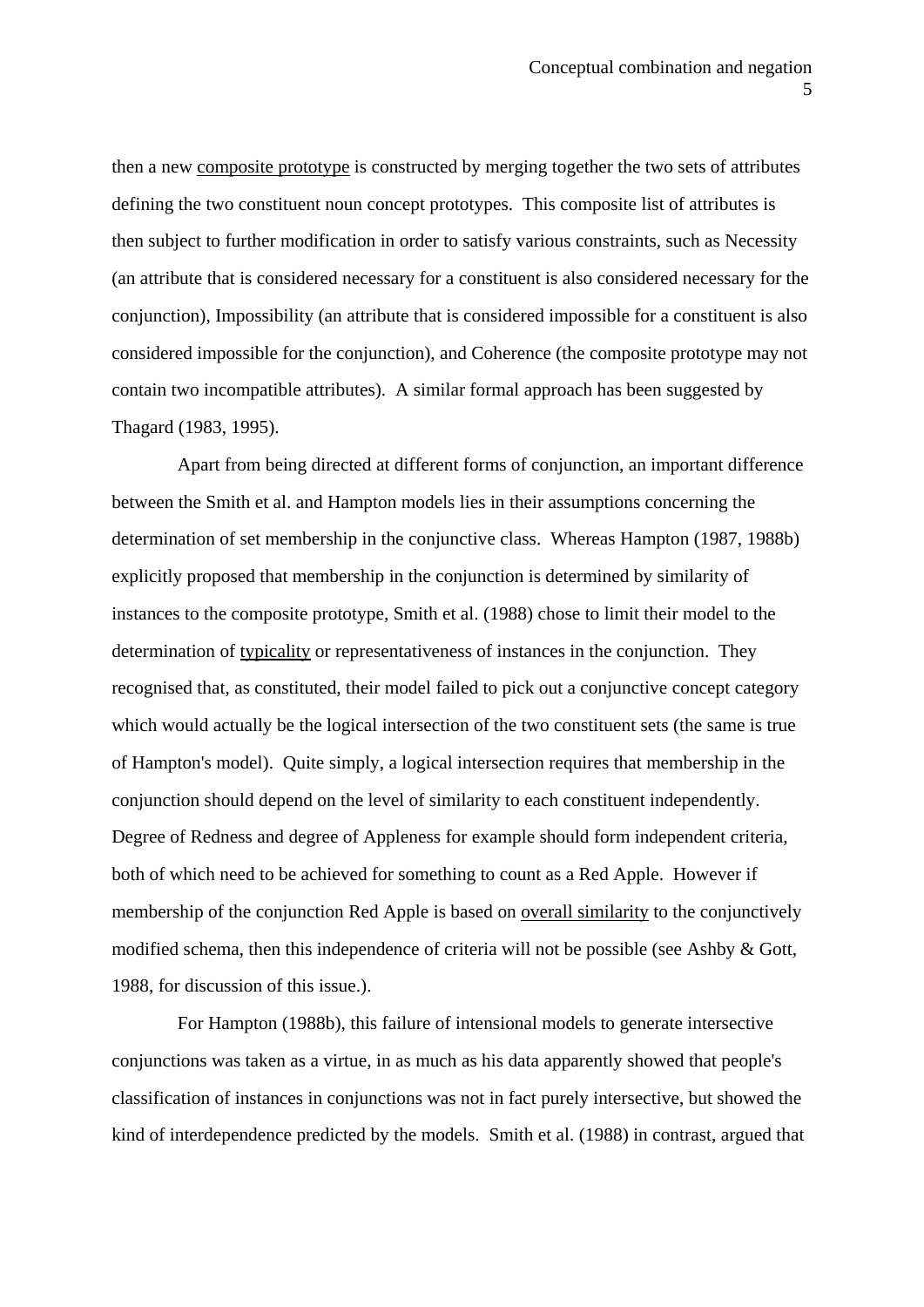typicality and membership depend on two different types of semantic information. They suggested that concepts may have a core meaning - some central definitional component of the attribute structure associated with the concept - which is used in making class membership judgments, (see also Miller & Johnson-Laird, 1976). If this core is defined as a necessary and sufficient set of common elements, then Boolean set logic can be used to determine how concepts combine. Effectively an object is actually classified as a red apple, only if it has the "core" features of both redness and appleness (no pun intended). Typicality judgments however would be based on similarity using the full range of prototype attributes, and so would not follow logical intersection. Their model for concept conjunction was therefore explicitly restricted in its scope to intuitions of typicality.

 The primary aim of the present research is to replicate and to extend the range of data considered by such models by exploring the use of negation in conceptual combinations. There has been very little research on how people interpret negated concepts. One obvious reason is that single negated terms have little meaning. People cannot sensibly rate items for their typicality as "not sports". The category is infinite and indefinitely heterogeneous. Within a conjunctive phrase however the task is quite meaningful. Thus "Games which are not sports" is a concept for which participants can sensibly judge the membership and typicality of items. Two experiments are presented which explore both the extensional (category membership) and intensional (attribute listing) aspects of negated constituents in a conjunction. The aims of the research are primarily exploratory, as no previous work has looked at these issues within the framework of the current research tradition. Hypotheses can however be derived on the basis of earlier work within this paradigm. Hampton (1988b, Experiments 2, 3 and 4) asked people to make three categorization decisions about lists of items. In stage 1 of the experiment participants in the experiment made decisions first about whether a list of activities were (for example) "sports", and then whether they were "games". One week later the participants rated the same items again, this time for whether they were "Sports which are also games" (or "Games which are also sports") - an apparently explicit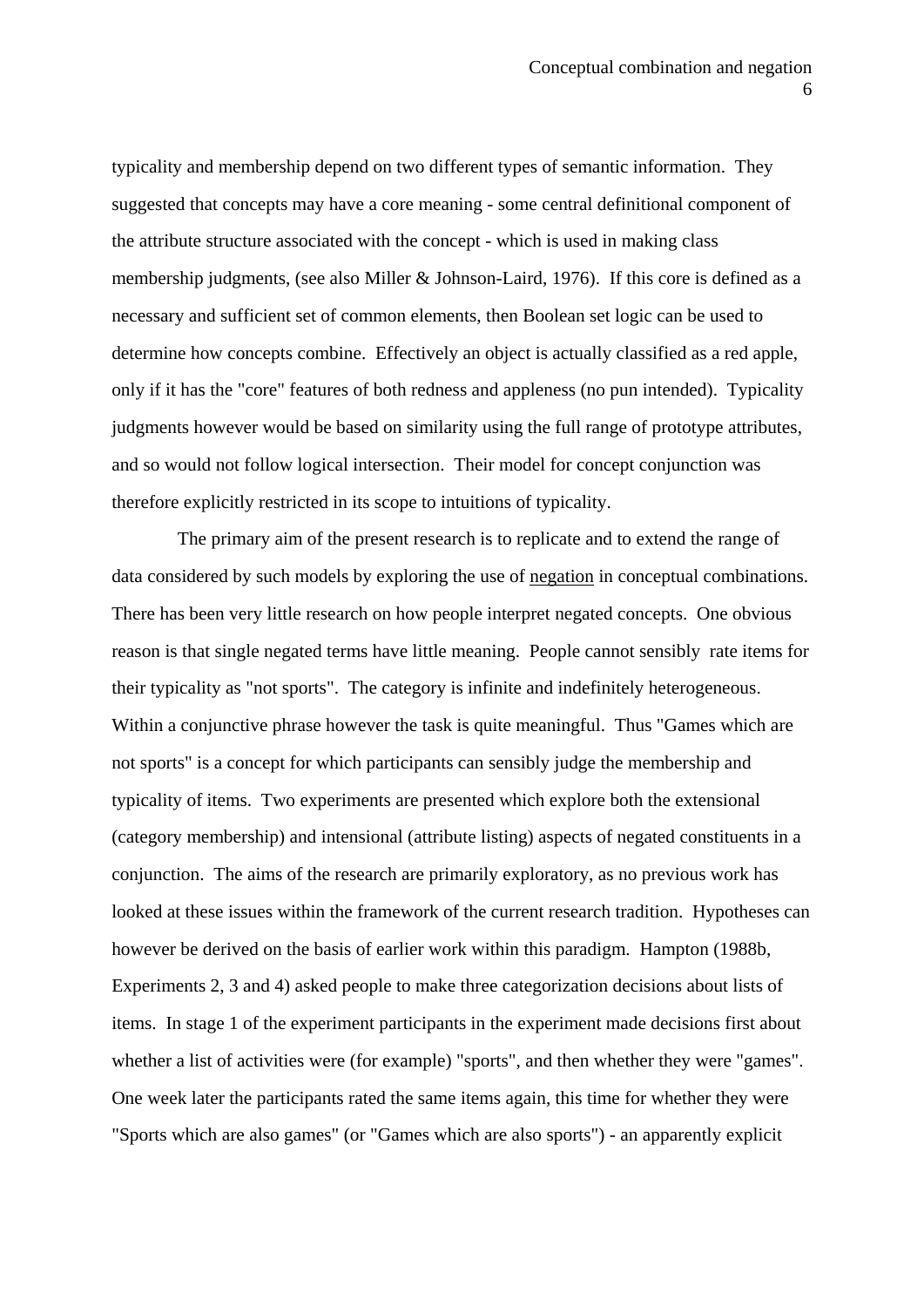conjunction of the two sets. The main finding was that membership in the conjunction was not determined by Boolean set intersection. Rather, membership in the conjunction was generally a geometric average of the two constituent membership values. In addition the criterion for membership in the conjunction was set quite low, with the result that the conjunctions were often overextended. Chess, for example, was judged by many participants to be in the category "Game which is a sport", even though they had said before that it was not a Sport. The overextension effect occurred across a range of different conjunctions. These inconsistent class membership decisions were interpreted by Hampton (1987, 1988b) as evidence for a similarity based categorization process in which similarity to the Composite Prototype was the basis for categorization in the conjunction. Hampton (1988b) used a combined typicality and membership rating scale, in which participants first decided whether an item was a member of the category or not. If the answer was "yes" they then judged the item's typicality on a three point scale. If the answer was "no" they then judged its relatedness to the category on a three point scale. The two judgments were then combined into a seven point scale from  $+3$  (highly typical) to  $-3$  (unrelated).<sup>2</sup> Hampton (1996b) extended these results to visually presented category materials such as cartoon faces or ambiguous colored letter shapes.

 Hampton (1988b) also found an asymmetry, or more properly a non-commutativity, in the conjunctions. Converse pairs of conjunctions like "Sports which are also games", and "Games which are also sports", had different graded structures in that the regression weight for a constituent concept predicting membership in the conjunction was higher when the concept was in the relative clause qualifier position than when it was the head noun. Over and above this positional effect, in several cases there was also an imbalance between the two constituent concepts. One concept (the dominant concept) tended to have a higher regression weight than the other, regardless of the order of the terms. This dominance effect has since been replicated in studies by Storms, De Boeck, van Mechelen, and Geeraerts (1993), (see also Storms, De Boeck, van Mechelen & Ruts, 1996).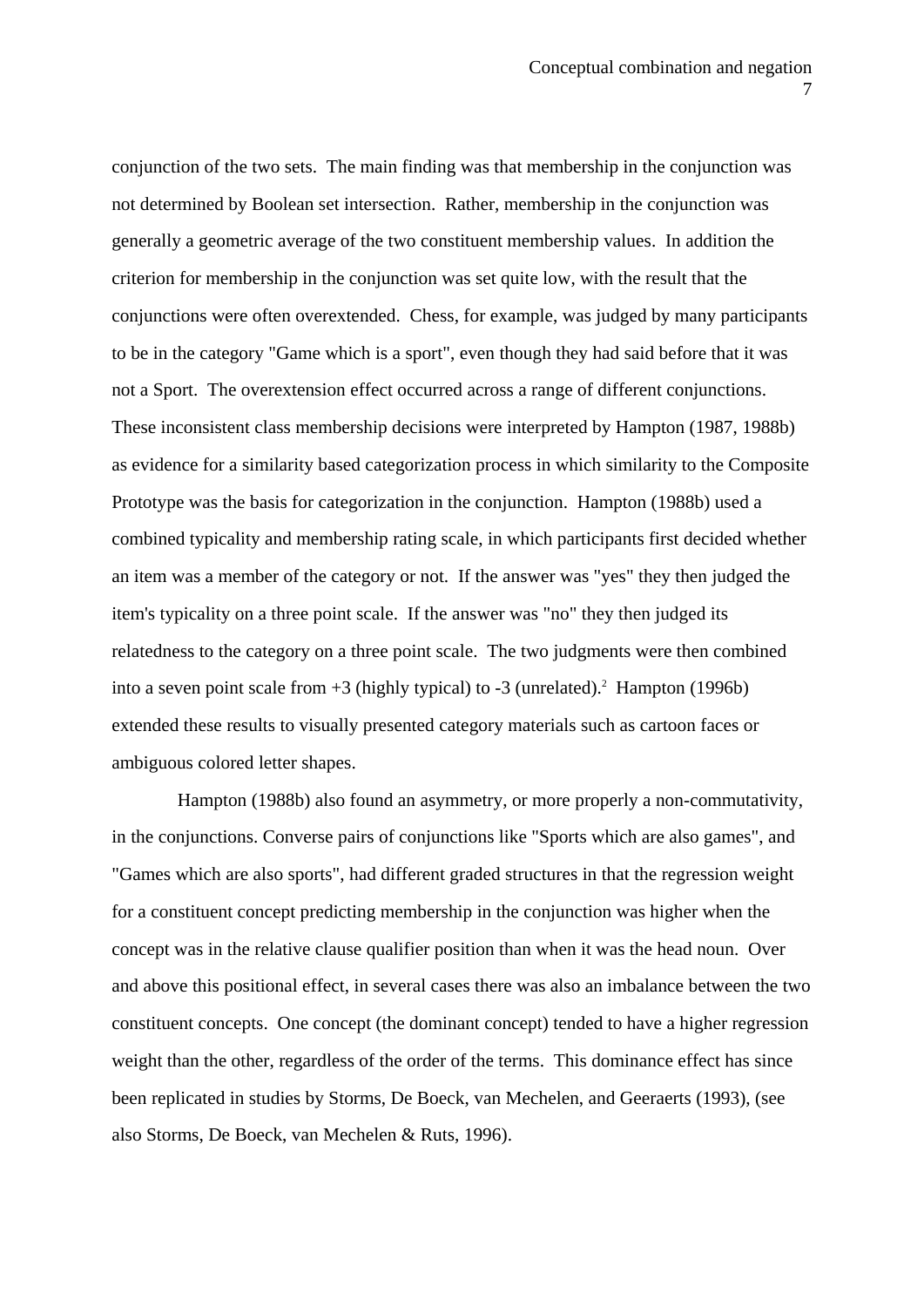Consider then what may be expected when the second constituent is negated (as in the class "sports which are not also games"). On the basis of the previous results (Hampton, 1988b) similar patterns may be expected to occur. The regression weight of the second constituent should of course have a negative sign, since the better an activity is as an example of Games, the worse it should be as an example of "not Games". Otherwise if the previous results are generalizable then membership in the conjunctive category should not be predictable simply on the basis of set intersection or set complementation, there should be a greater regression weight for a category when it is in the relative clause qualifier position than in the head noun position, and there should be dominance effects between the two constituent categories as before. Experiment 1 therefore had the aim of testing the degree to which the pattern of results obtained with conjunctions can be generalised to negated conjunctions.

 Experiment 1 had the secondary aim of testing two predictions of other models concerning conjunctive categorization through introducing two methodological changes. First, a between subjects design was used so that the probability of categorization could be used to provide a more direct test of overextension of conjunctions. If categorization probability for an item is measured independently for two constituent categories and for their conjunction, then if the conjunction is treated as an intersection of the two constituents, as predicted by classical models of concepts (Armstrong et al., 1983; Osherson & Smith, 1981), the probability with which an item is judged to belong in the conjunction should lie within certain limits. Let the measured proportion of the population sampled who believe that the item is in category A be  $p[A]$ . Then given  $p[A]$  and  $p[B]$  for a pair of constituent categories A and B, then, if the two beliefs are uncorrelated in the population, we would expect p[A&B], the probability that someone places the item in the conjunction "A which are also B", to be the product of the two probabilities p[A] and p[B]. There are however reasons why the beliefs may be correlated. First, global individual differences in the breadth of category boundaries would give rise to a positive correlation between believing that a given item is in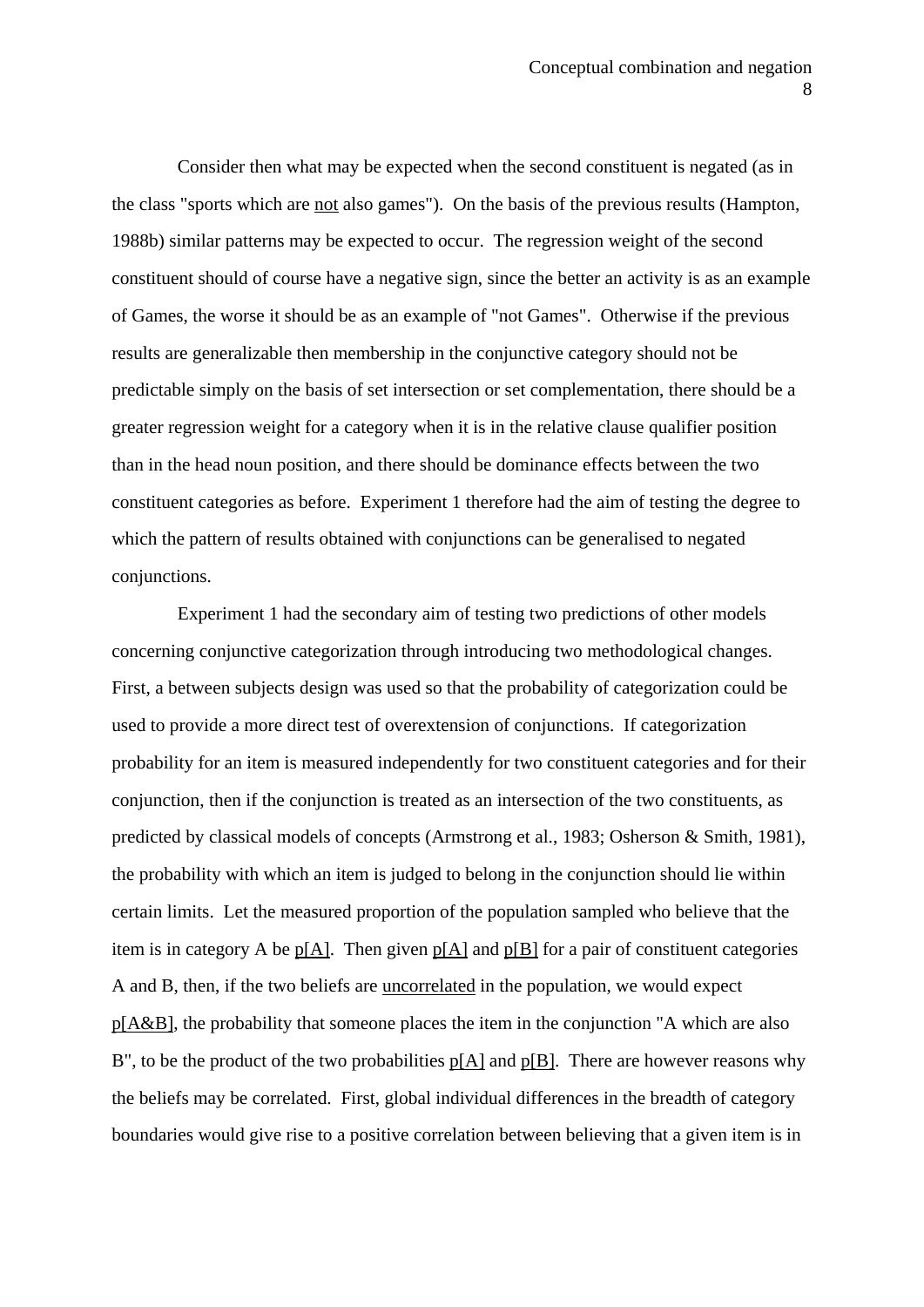A and believing that it is in B. Second, variation in individual beliefs about the nature of the item being categorized could lead to either a positive or a negative correlation between p[A] and p[B] depending on how much the categories overlap or contrast.

 If the two category membership beliefs are fully negatively associated then the lower limit for  $p[A&B]$  should be zero or  $(p[A] + p[B] - 1)/2$  whichever is the greater.<sup>3</sup> Alternatively if they are fully positively associated then the upper limit for p[A&B] should be the minimum of the two constituent probabilities. For example suppose that everyone holds the belief that all pets are animals. Then the probability that an item is classified as a Pet which is an Animal would be simply equal to the probability that it was classified as a Pet. Set logic applied to the incidence of beliefs in the population then predicts that  $p[A&B]$ should lie within the limits of zero or  $(p[A] + p[B] - 1)/2$  and the minimum of the two constituent probabilities. To the extent that this constraint is broken, there will be evidence against the view that the psychological representations of conjunctions are based on the logic of set intersection, as proposed by Osherson and Smith (1981). Furthermore, if the binary view of the separation between typicality effects and set membership espoused by Smith and Osherson (1984) is correct, then overextension, non-commutativity and concept dominance effects should be found in the mean rated typicalities, but should be much reduced, or even absent from the probability of categorization measure. Use of this design therefore helps to provide a test of Smith et al.'s theoretical position concerning the logical versus non-logical nature of concept conjunction.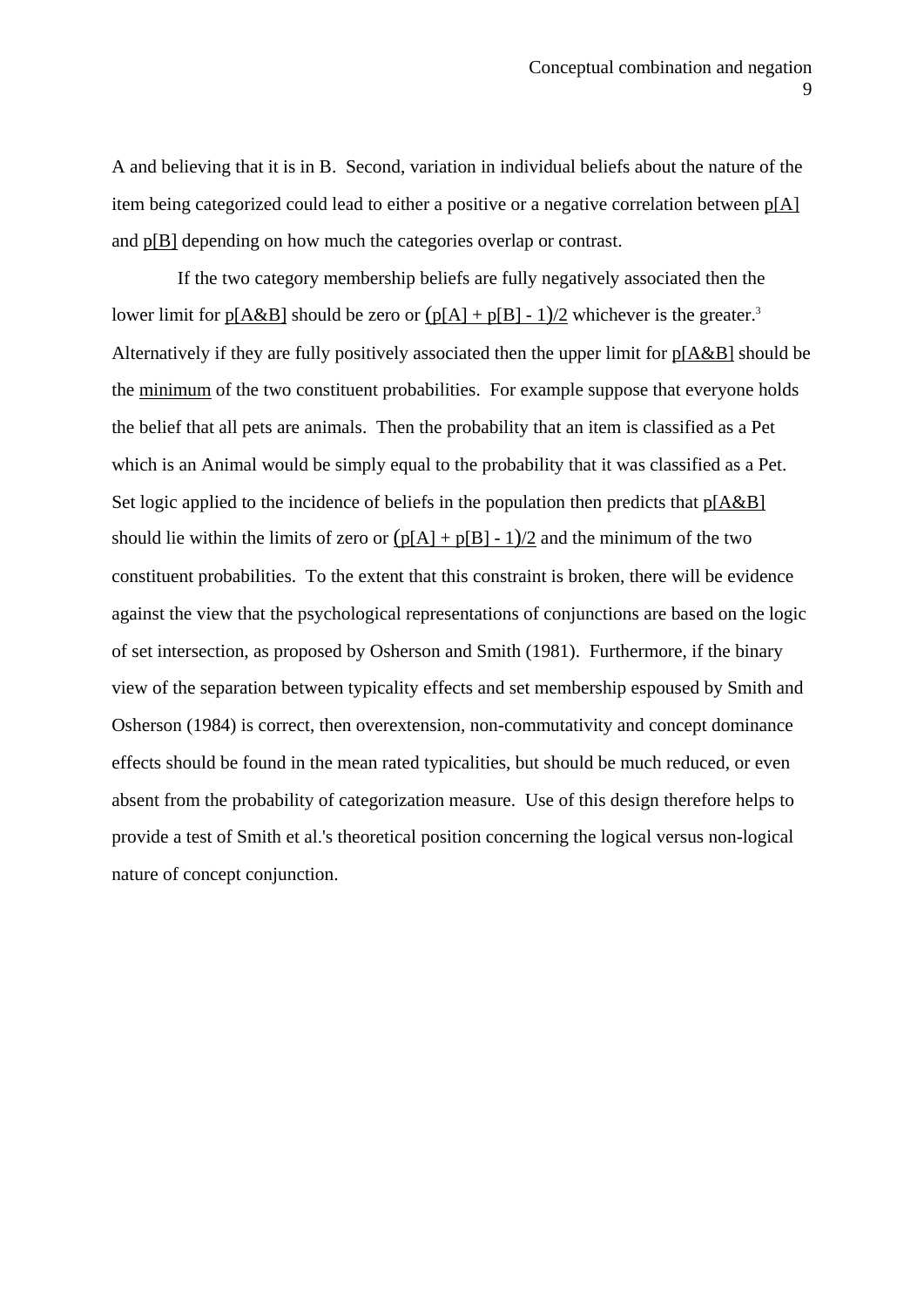The between subject design also helps settle a question about the validity of the earlier studies (Hampton, 1988b) which used within-subjects designs. Hampton (1988b) obtained categorization judgments in a fixed order, presenting constituent categories first, followed by conjunctions. If this order confound was in some way responsible for the findings of overextension in conjunctions, then overextension should be absent with a between subjects design.

 The second methodological change was introduced to provide a test of a modified extensional account of concept conjunctions proposed by Jones (1982), (see also Chater et al., 1990; Zadeh, 1982). The basis of this account is the idea that conjunctions are formed as a function of constituent class membership, but that conjunctive membership is rescaled, so that the best example of the set intersection becomes the prototype of the conjunctive set. Jones' (1982) conceptual stacks model proposed that people find the best fitting example of the two constituent sets, and then base their conjunction around this exemplar. Thus whatever instance happens to be the best example of a conjunction becomes maximally typical of the class. This proposal could also account for the emergent attributes and inheritance failure seen in Hampton (1987) if the conjunction's attributes are based on this maximal exemplar rather than on a combination of the two sets of constituent attributes. In order to test Jones' proposal, the materials for Experiment 1 deliberately included the best examples of the conjunctive concepts as generated by a pre-test. If his proposal is correct then at least some of these items should receive maximal typicality ratings for the conjunction (positive or negated) regardless of how typical they are in the constituent sets. Alternatively if Hampton's intensional model is correct, then it may be possible to find conjunctive classes with "empty centers", where the composite prototype formed from the two constituent prototypes does not correspond closely to any known instance, and so the "best known example" of the conjunction is still rated as relatively atypical.

Experiment 1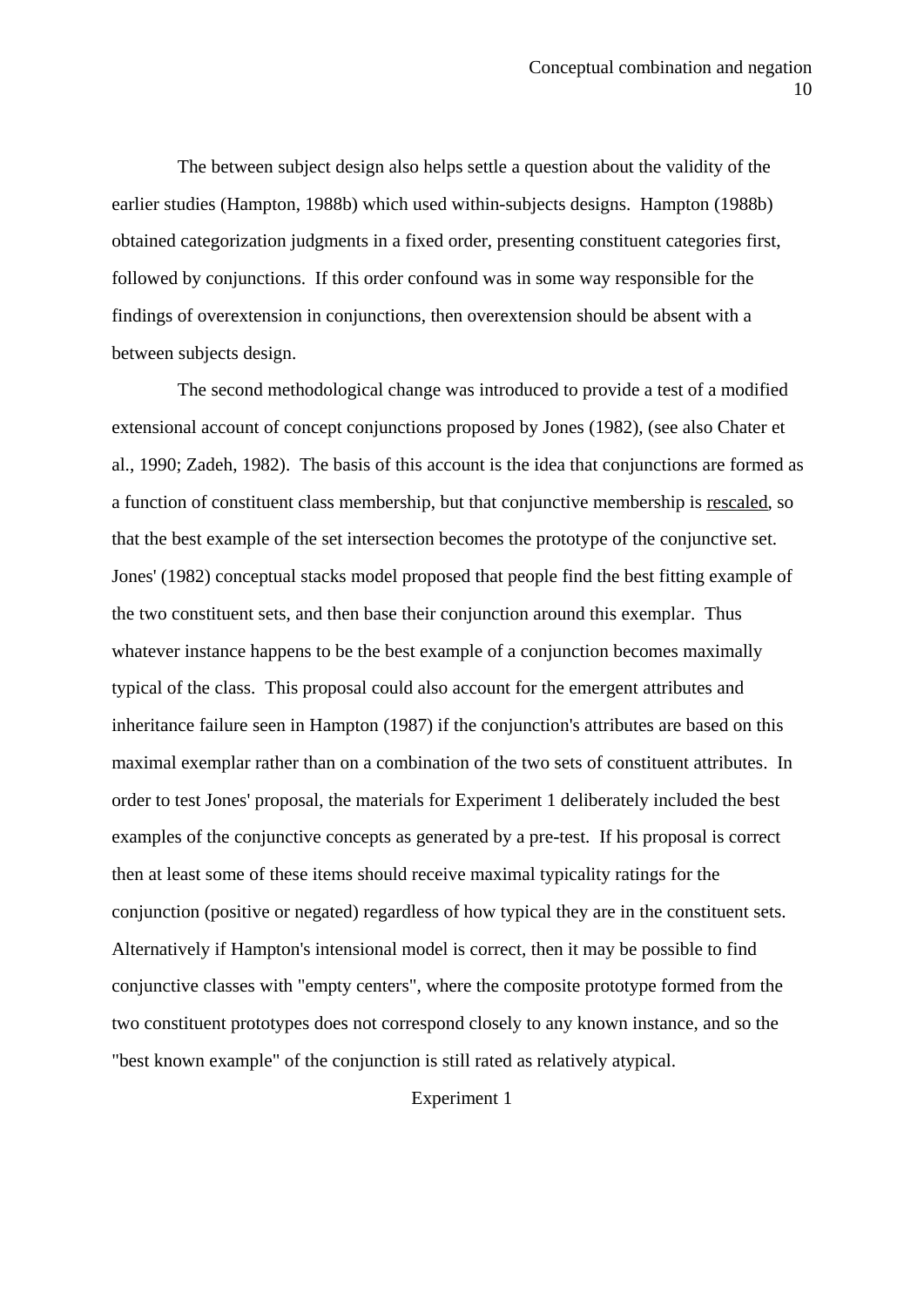The primary aim of the first experiment was to explore the effects of negation in conceptual conjunctions. The following two questions were of particular importance concerning these negated conjunctions. First, how will membership in negated conjunctions be related to constituent membership? Will categorization probability for negated conjunctions (denoted as  $p[A&~B]$ ) follow the constraints of set logic? If not, then will negated conjunctions be overextended like other conjunctions? On the one hand, given that a conjunction is overextended with respect to its constituents, the corresponding negated conjunction may turn out to be underextended to a corresponding extent. On the other hand if overextension is the result of some decision process applying equally to all kinds of conjunction, then negated conjunctions may be equally overextended. Second, when mean membership/typicality values are considered will the negated conjunctions show effects of head versus modifier order and concept dominance parallel to those shown by their related conjunctions?

 The secondary aim was to test the generality of the earlier results with a between subjects design and with a more comprehensive selection of examples of the conjunctive categories. Two further hypotheses will then be tested; first whether categorization probability differs from mean typicality in the degree of non-logical effects observed, and second whether the most common exemplar in a conjunction is automatically rated as highly typical.

#### Method

 Participants. Participants were 120 students at Stanford University who participated for course credit. They were randomly assigned, 20 to each of the 6 main conditions. A further 16 students participated in the pretest, also for course credit.

 Design and materials. The 6 pairs of overlapping concepts were taken from categories used in earlier research on this topic (Hampton, 1987, 1988b). The use of the same categories allowed the generality of the previous dominance effects to be tested. The concept pairs were Birds-Pets, Buildings-Dwellings, Furniture-Household Appliances,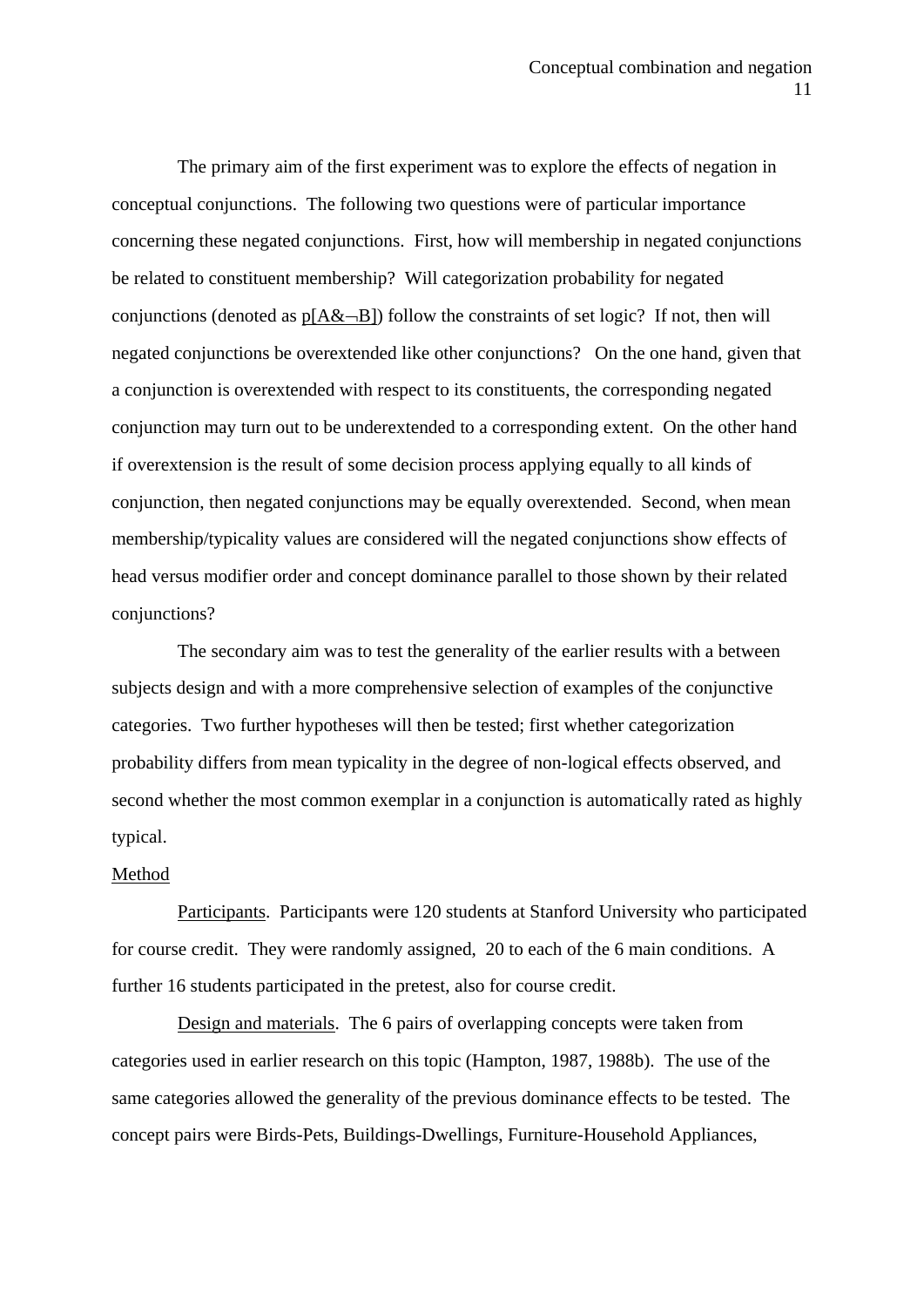Sports-Games, Tools-Weapons, and Vehicles-Machines. For each pair of categories, a new list of 20 items was created, containing exemplars of each concept, some in both concept categories, some in just one or the other, and others from the same general domain, but belonging to neither concept category. To ensure that the list contained the best examples of each conjunction, 16 participants performed an item generation task as a pretest. For each of the 6 conjunctions, participants listed as many examples as possible with no time constraint. (Order within conjunctions was balanced between two subgroups of participants). Between 25 and 45 different examples were generated. The 6 most frequently produced examples were then always included in the list of 20 selected items for each pair of categories. Items were typed in a randomly ordered vertical list headed by a category title. There were 2 lists to a page, and page order was randomized for each participant. Six versions of the booklet were created by varying the category title at the head of the item lists. Each version was given to a different group of 20 participants. Groups 1 and 2 each had one of the constituent concepts as category title (e.g. Bird for group 1 and Pet for group 2). Groups 3 and 4 each had a conjunction of the two concepts (e.g. group 3 had Birds which are also Pets, and group 4 had Pets which are also Birds). Groups 5 and 6 had the negated conjunction sets corresponding to groups 3 and 4 (e.g. group 5 had Birds which are not Pets, and group 6 had Pets which are not Birds).

 Procedure. The booklet was administered in a group testing session. A cover sheet contained instructions on how the items were to be rated. The rating scale was the same as used previously (Hampton, 1988a, 1988b). Participants first had to decide if an item belonged in the category, choosing a positive rating if it belonged, a negative rating if it did not, or a zero to indicate a borderline case. The positive and negative ratings each ranged from 1 to 3, corresponding either to the typicality of a category member  $(+1 =$  untypical,  $+3 =$ very typical), or to the relatedness of a category non-member  $(-1 =$  related,  $-3 =$  completely unrelated). If an item was unknown, participants could put a line through it. Those responses were then treated as missing data in the analyses.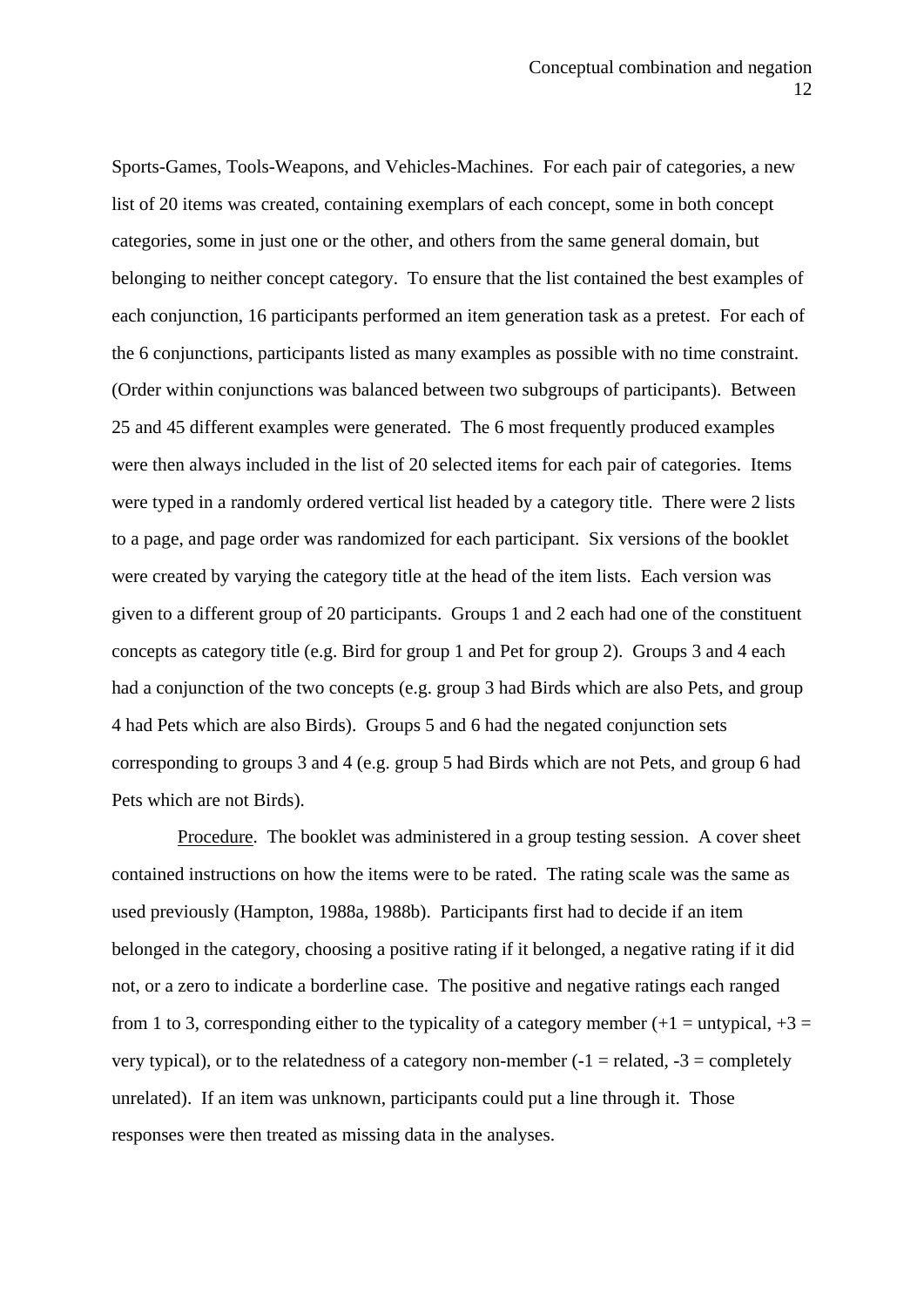#### Results

 Two sets of analyses were performed. The first set used regression equations to analyze how mean rated typicality and the probability of a positive rating in the two kinds of complex concept -- the conjunctions and the negated conjunctions -- related to the respective values for the constituent concepts. The second set of analyses considered overextension of the same complex concepts, and the question of whether the best example of a conjunctive concept automatically receives a maximal typicality rating.

 Regressions - Typicality. The first analysis used regression statistics to examine non-commutativity and concept dominance effects in membership ratings. Numerical scale values from +3 to -3 were averaged across participants for each list item, for each of the subject groups.<sup>4</sup> Four regression equations were calculated for each concept pair, predicting mean ratings for each of the four complex concepts from mean constituent ratings and an interaction term defined as their product. The regression statistics are shown in Table 1.<sup>5</sup>

## INSERT TABLE 1 ABOUT HERE

——————————————

——————————————

For the conjunctions, the interaction term was significant in 6 of the 12 equations. Multiple R was between .892 and .992, corresponding on average to 93% of the variance. The average standard error of prediction was 0.40. For the negated conjunctions, the interaction term was significant in 10 of the 12 equations, and Multiple R ranged from .938 to .996. The average R squared was again .93, and average standard error of prediction 0.45.

 The non-commutativity of conjunctions was tested by comparing the absolute value of the regression coefficient for a concept when it was in the qualifier noun position (in the relative clause) with that when it was in the head noun position. In all 12 positive conjunctions, concepts had higher regression weights in the qualifier position than in the head noun position, thus replicating previous results (Hampton, 1988b). For the negated conjunction equations, however, there was no overall effect. Half of the concepts had higher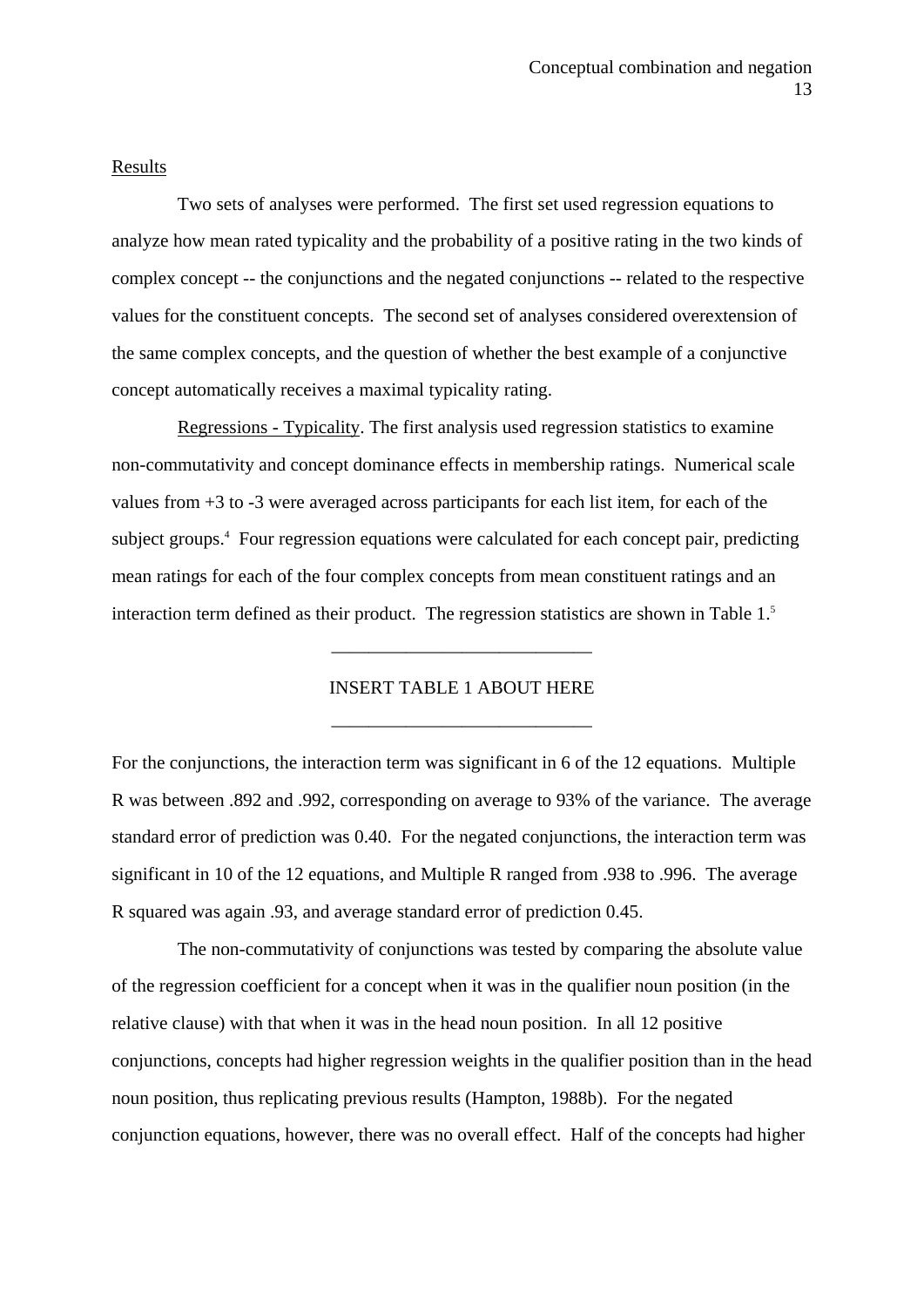regression weights in the qualifier, and half in the head noun position. The advantage of modifier over head position was confined to the conjunctions, and was not seen in the negated conjunctions.

 The second question concerned concept dominance - the observation that weights for particular pairs of concepts could be unequal. Defining the 'dominant' concept of each conjunction as the concept with the higher mean regression weight in the earlier study (Hampton, 1988b), it was found that the same concepts were again dominant. (In Table 1, the dominant concepts are asterisked.) Averaging across the two orders of the conjunctions, in every case the dominant concepts had higher absolute regression weights (mean  $|b| = .681$ , compared with .431,  $t(5) = 6.6$ ,  $p<0.01$ ). For the negated conjunctions the same was true, with one marginal exception (mean  $|b| = .744$  versus .529, (t(5)=2.3, p<.05). The pattern of concept dominance was therefore replicated with new participants, a between subjects design, and with new lists of items. This replication strengthens the case for the theoretical significance of the dominance effect (Hampton, 1987, 1988b; Storms et al., 1993, 1996), and suggests that its roots lie in the semantics of the particular concepts, rather than in any artifact of the lists of items used. It was also shown that dominance is maintained when the qualifier concept is negated.

 At the foot of Table 1, summary statistics are presented which show that for conjunctions, the two effects of dominance and non-commutativity were nearly additive. On the other hand for negated conjunctions they interacted. For negated conjunctions, the head noun position showed a strong dominance effect, but in the (negated) modifier noun position, regression weights for dominant and non-dominant concepts were approximately the same. The interaction was in the same direction in all 6 concept pairs. Analysis of variance of absolute regression weights across the 6 conjunctions with 3 repeated measures factors of negation (conjunction versus negated conjunction), order (head versus qualifier), and dominance (from Hampton, 1988b), showed significant effects of order (F(1,5)=14.13, p $\lt$ .05), and dominance (F(1,5)=15.82, p $\lt$ .05), and a significant 3-way interaction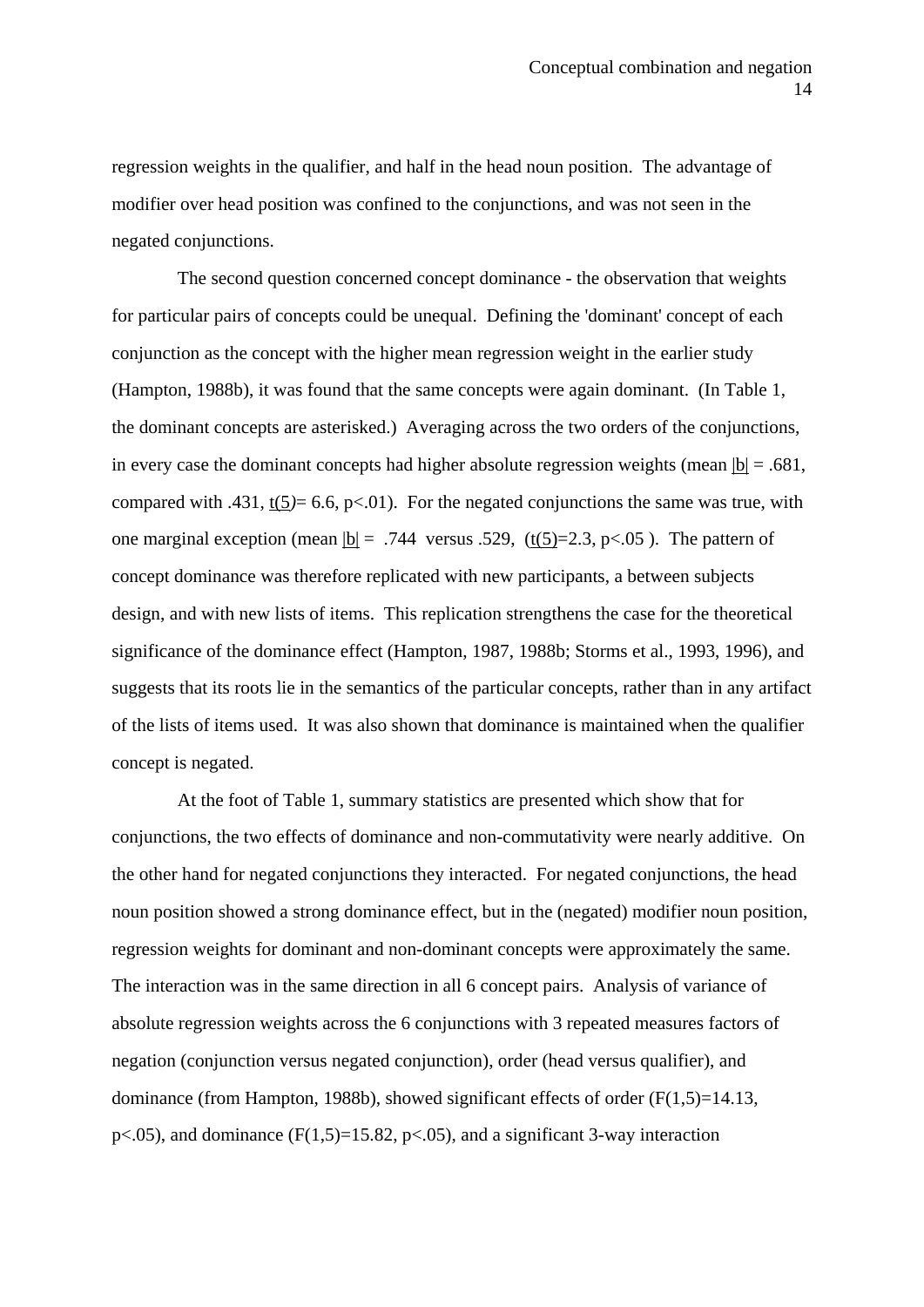$(F(1.5)=10.96, p<0.05)$ . A breakdown of the interaction confirmed that for negated conjunctions, order interacted with dominance  $(F(1,5)=10.33, p<0.05)$ , while for conjunctions the interaction was absent  $(F<1)$ .

 Regressions - Classification Probability. According to predictions derived from Smith et al. (1988), classification probabilities should show few of the effects found for typicality/membership ratings. The probability of a positive rating was calculated for each of the 6 subject groups as the number of positive ratings given to an item, divided by the total number of non-zero ratings. (Instructions emphasised the use of zero on the scale to indicate the class membership boundary. Relatively few zeroes were given, and excluding them had no effect on the pattern of results reported.) Regression analyses were repeated using probabilities in place of mean rated typicalities. If there is a dissociation between typicality ratings and category membership, as proposed by Smith & Osherson (1984), then the previous effects such as dominance and non-commutativity should be greatly reduced, or even eliminated when considering probability of categorization alone.

 Regression analysis was run on each pair of categories to predict probability of categorization for each of the four complex concepts, from p[A] and p[B] for the two constituents. An interaction term, defined as  $(p[A] - 0.5)$  x  $(p[B] - 0.5)$  was also included. The regression statistics are summarized in Table 2, where it may be seen that the pattern of results was indeed very similar to that for typicalities in Table 1.

# INSERT TABLE 2 ABOUT HERE

——————————————

——————————————

The non-commutativity effect was again seen only in the conjunctions. For negated conjunctions the effect was not significant. Analysis of variance of the regression weights confirmed the main points of the previous analysis of typicalities. For conjunctions the two main effects of dominance and non-commutativity were approximately additive (for the 2 way interaction,  $F(1,5)=2.12$ ,  $p>2$ ), whereas for negated conjunctions the dominance effect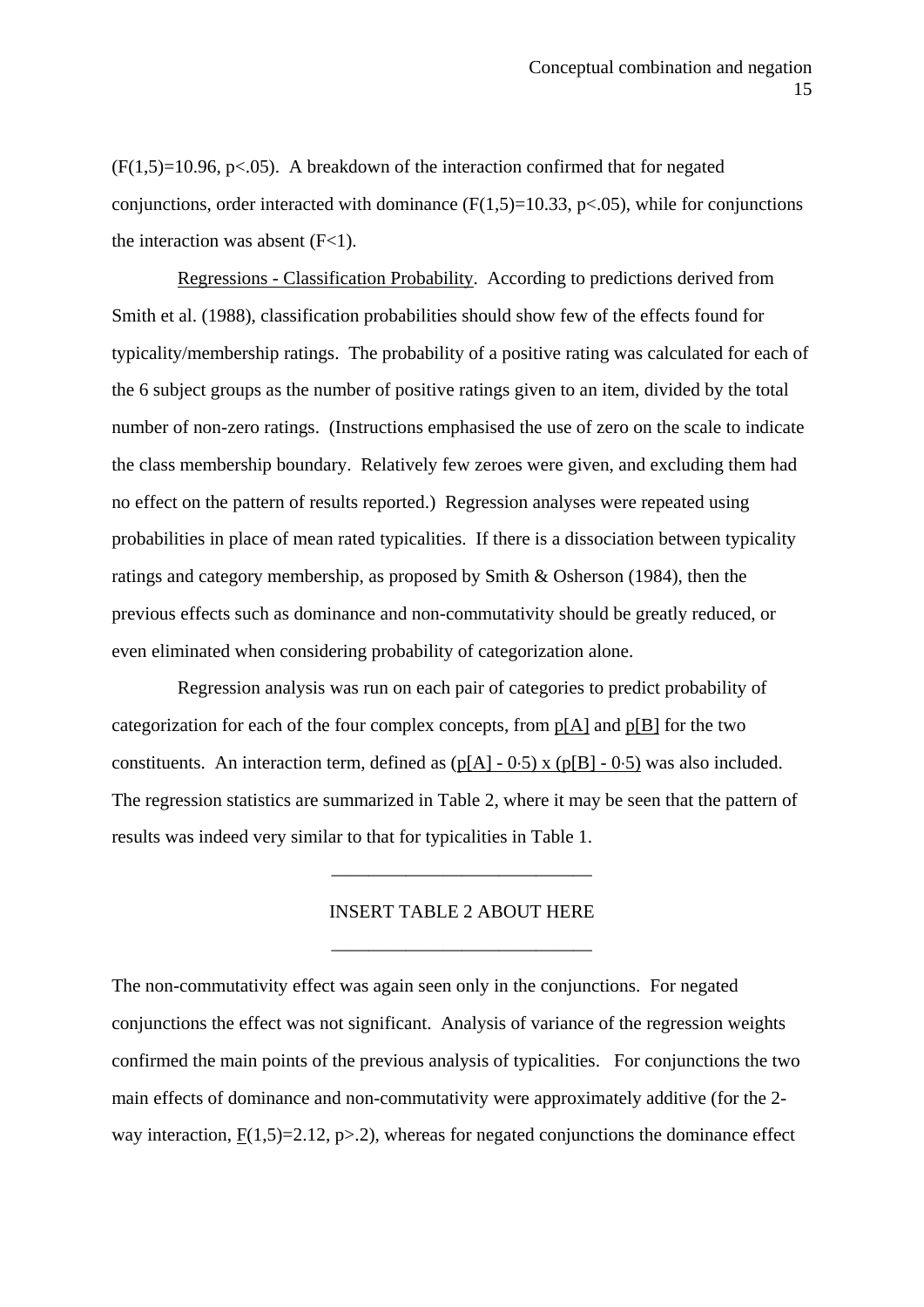was again much stronger for head noun concepts than for the negated qualifiers (for the 2 way interaction,  $F(1.5)=11.22$ ,  $p<0.05$ ). The 3-way interaction was highly significant  $(F(1,5)=17.09, p<0.01)$ . In all major respects, although the dominance effects were rather less reliable, the analysis of categorization probabilities produced the same pattern of results as the analysis of mean typicality. The finding that the "non-logical" effects of concept conjunction, such as non-commutativity and dominance were present not only in the typicality/membership ratings but also in the probability of categorization is strong evidence against the view proposed by Smith et al. (1984, 1988) that membership in a conjunction should be determined by set intersection applied to the constituent memberships. They proposed in their selective modification model that typicality in a conjunction would be determined by similarity to a semantic representation of the combined concepts. Yet they also proposed that categorization would not be based on this representation, but would rather be a logical function of the "core" meaning of each constituent. The finding here that typicality and categorization probability produce parallel results is clearly contrary to this proposal, and instead provides justification for assuming a common basis for typicality and category membership (Hampton, 1988b). Furthermore there is no obvious way in which models that assume classical core definitions for determining category membership could account for the different systematic effects observed here.

 Conjunctive typicality and conceptual stacks. Mean rated typicality was also analyzed to examine Jones' conceptual stacks proposal, that the best example of a conjunction should receive a maximal typicality rating. The present experiment deliberately included the most commonly generated items for each of the six conjunctions, to test this effect. For 5 of the conjunctions the best exemplars of the conjunction were indeed rated as highly typical, but as these exemplars were also very typical members of one or other constituent, they did not provide a clear test of the hypothesis. For example the three most typical Pet Birds were very typical of the conjunction, but were also highly typical as Birds. The conjunction of Furniture and Household Appliances provided the only good test of the effect, since the best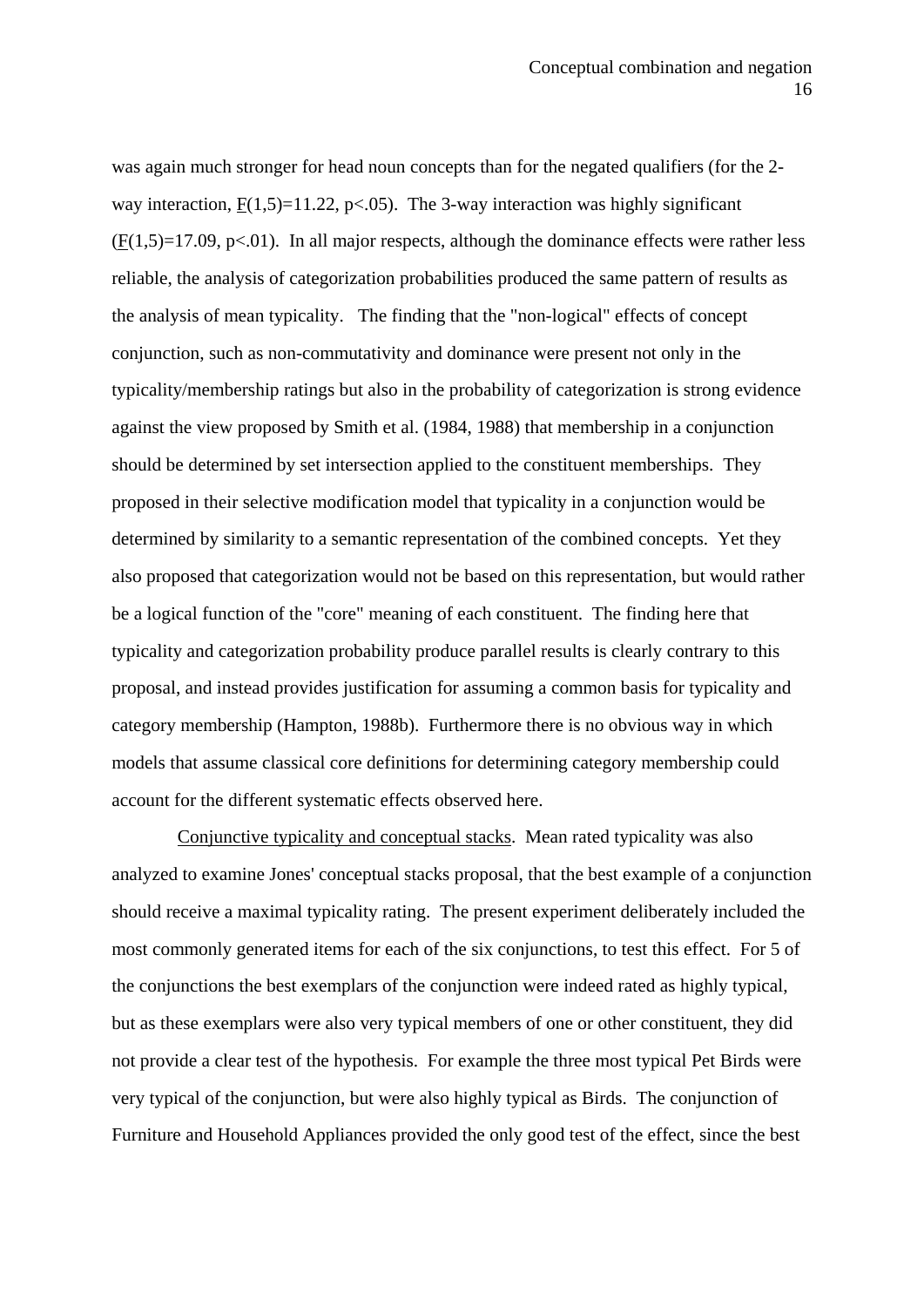rated members (TV, Hifi, Desk Lamp) were not typical members of either constituent. These exemplars were rated between 0.5 and 1.5 on the scale for the conjunction, so that even the best members of the conjunction were no more than moderately typical of the conjunctive class. However, even excluding those participants who gave negative ratings for the conjunction, the mean conjunctive typicality ratings for these exemplars were only:  $TV = 2.3$ , Hifi  $= 1.8$ , Desk Lamp  $= 2.2$ . In effect the conjunctive category had an 'empty center'. The possibility of a category with no typical members has important theoretical implications, and deserves further study. In the present case it rules out the conceptual stacks notion (Jones, 1982), by which the most typical exemplar in any category should automatically be seen as maximally typical.<sup>6</sup>

 For negated conjunctions, the analysis was more difficult because of the lack of direct ratings for the negated constituent concepts (it is necessary to infer membership in the negated constituent "Not B" from membership in the un-negated constituent "B"). Furthermore, no attempt was made to ensure that the most typical members of the negated conjunction classes were included in the experiment. However, the results suggest that negated conjunctions may show a much greater 'rescaling' effect than the conjunctions. For example: Dog sled was rated as a Vehicle: 1.45, as a Machine: -1.55, and as a "Vehicle which is not a Machine": 2.50; Tent was rated as a Dwelling: 0.75, as a Building: -0.85, and as a "Dwelling which is not a Building": 2.90. High typicality could be achieved in the negated conjunction with only moderate typicality in the head noun class, and moderate unrelatedness to the modifier.

 Overextension. A critical issue arising from the earlier work by Hampton (1988b, 1996b) is the overextension of conjunctive categories. Hampton (1988b, 1996b) examined overextension by considering how each individual participant categorized each item across the three category decisions -- constituent A, constituent B, and the conjunction "A which are B". Overextension (and underextension) could then be defined at the individual level in terms of the proportion of inconsistent response triples made by each participant in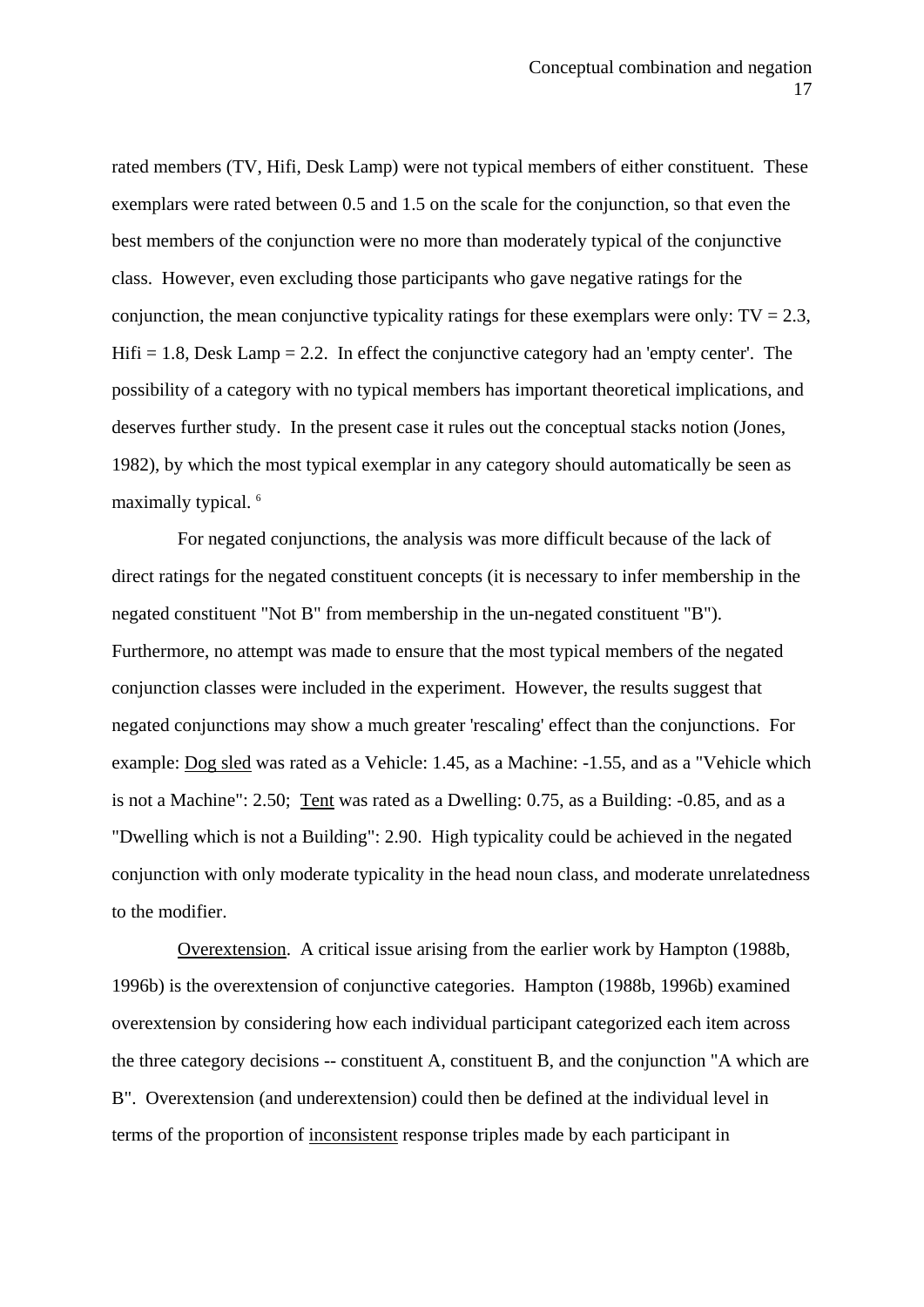categorizing an item in each of the three categories. The between subjects design adopted here required a different method for assessing overextension. The dependent variable used was categorization probability for each item in the three categories, as estimated from the different groups of participants. The following issues were then addressed for both conjunctions and negated conjunctions: first, were the conjunctions overextended? When freed from the constraints of making three decisions about the same item, are people less likely to overextend the conjunction? Second, how will people categorize items with respect to the negated conjunction class -- will it also be overextended, or will it be correspondingly underextended? If people are classifying according to a logical combination of their beliefs, then the effects of negation on categorization probability should follow set theory as applied to the population of people holding different beliefs. For example, the sum of the categorization probabilities for the two complex concepts ( $p[A&B]$  and  $p[A&-B]$ ) should be no greater than that for the head noun constituent  $(p[A])$ , on the grounds that a person cannot consistently hold the belief that an item is simultaneously both in the conjunction and in its negated form.

 To assess overextension, expected values of categorization probability for the four complex concepts were derived from categorization probability for the constituents, according to two different functions. The first, the Intersection rule (corresponding to Zadeh's (1982) function for interactive conjunction) defined p[A&B] as the product of the two constituent values p[A] and p[B]. If someone judges an item to belong in a conjunction only if they hold the beliefs that the item belongs in both constituents, and if the incidence of the two beliefs are statistically independent across individuals, then the probability of being in the conjunction should be the product of each constituent probability. The second function was the minimum of the two constituent probability values. Even allowing for maximum positive correlation between the incidence of the two constituent beliefs, the expected value of  $p[A&B]$  should never exceed the minimum of the two constituent values. For example, if 60% consider item I to belong in category A, then no more than 60% should consider I to be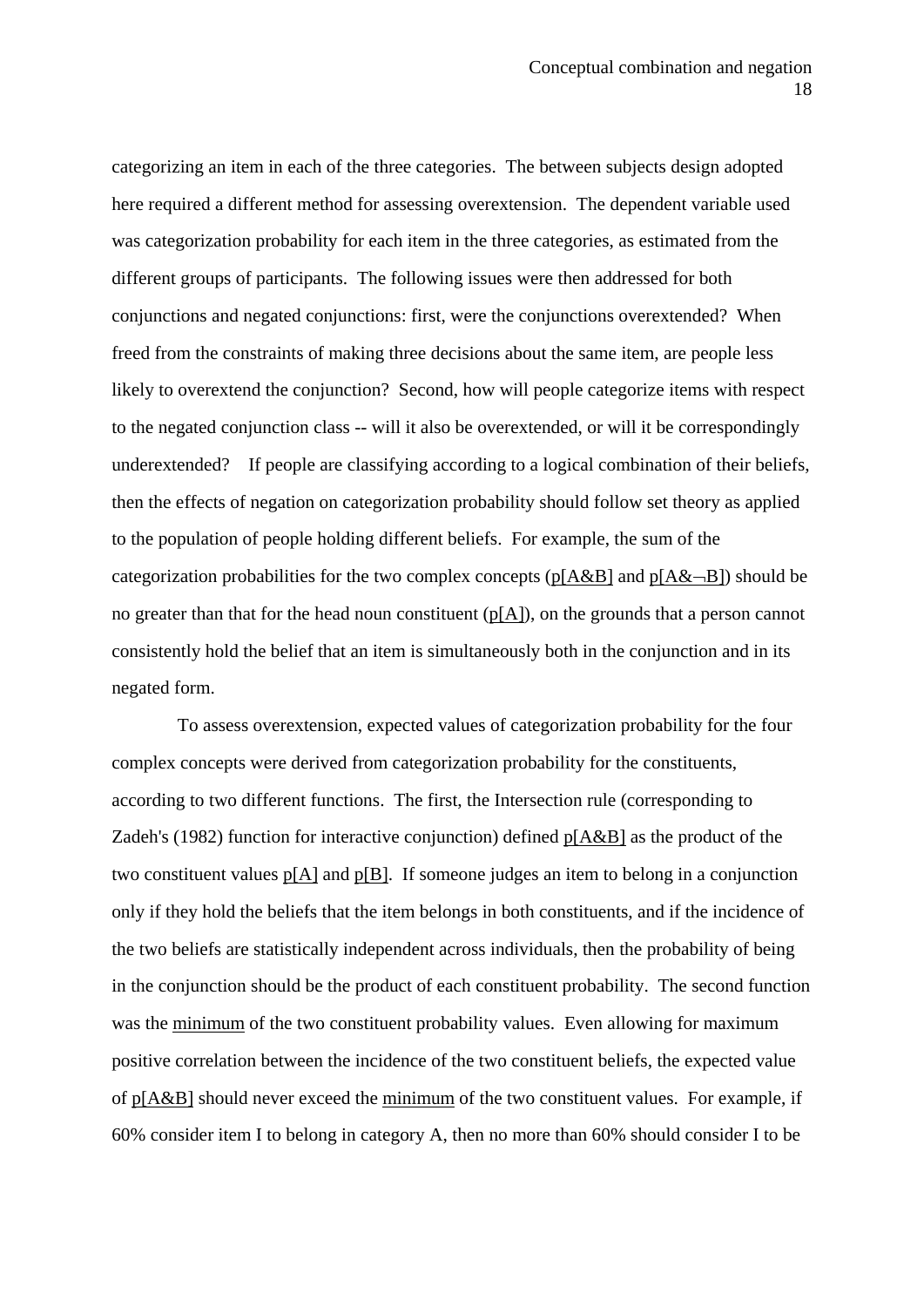in the conjunction of A with B. Note that many previous demonstrations of the failure of the minimum rule (Smith & Osherson, 1984) have been confined to typicality judgments. Here we are considering whether or not the rule constrains class membership of conjunctions. Smith et al (1984, 1988) would predict that the minimum rule should apply to categorization judgments, since these decisions depend on core meaning, rather than on diagnostic prototype information. In calculating the minimum constraint for negated conjunctions the probability of an item not being in a class was defined as the proportion of non-zero ratings which were negative for that category  $(p[-B] = 1 - p[B])$ .

 Table 3 shows the predicted values for the two functions compared with observed values for conjunctions (p[A&B]), and for negated conjunctions (p[A& $\neg$ B]). Both functions strongly underestimated the categorization probability to both conjunctions and negated conjunctions. Using the minimum criterion, mean probability was overextended on average by .105 for conjunctions, and by .143 for negated conjunctions. The overall root mean square deviation for p[A&B] was .203 for the product rule and .195 for the minimum rule. For  $p[A&~B]$  it was, respectively, .214, and .200.

#### INSERT TABLE 3 ABOUT HERE

——————————————

——————————————

The data were also analyzed to see whether there were any items where the probabilities for complex concepts broke the lower limit derived from probability theory -- that is where  $p[A&B]$  was less than  $(p[A]+p[B]-1)/2$ . In the event there was only one minor case where this lower limit was broken. There was therefore no evidence for any corresponding underextension of category items.

 Participants in the groups judging the complex concepts overextended the categories considerably with respect to the participants in the simple concept groups. The items showing the strongest overextension are shown in the Appendix, where it can be seen that both head noun and qualifier noun categories could be overextended in both conjunctions and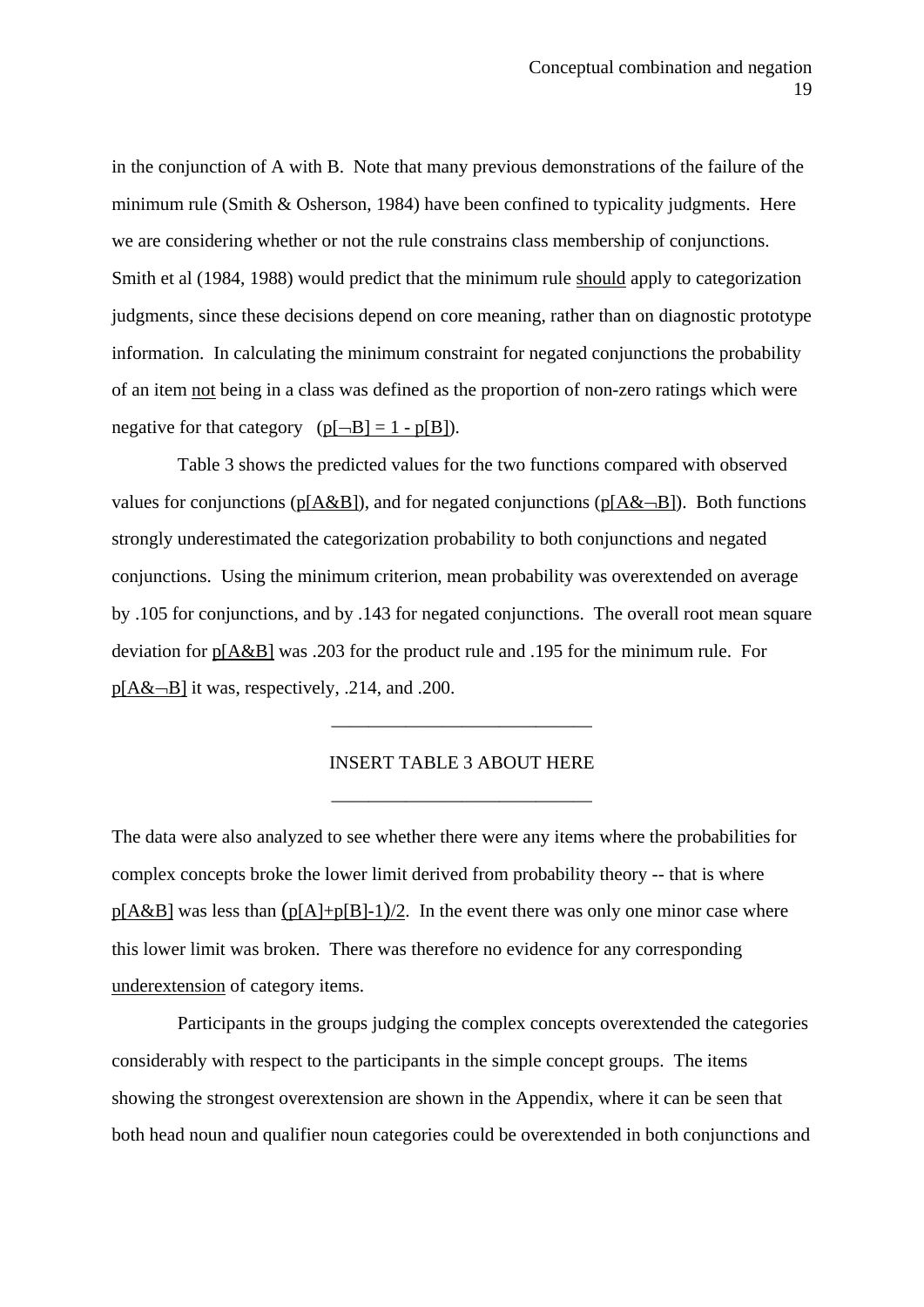negated conjunctions. There were 79 items (29%) in conjunctions and 166 items (69%) in negated conjunctions which exceeded the minimum constraint. Categorization probability for the conjunction most often lay between the two constituent probabilities, while for the negated conjunction it most often lay between p[A] and 1-p[B].

 Overextension of categorization probability for both constituents at the same time was largely confined to the negated conjunctions. For conjunctions, no items had  $p[A&B]$ exceeding that of both constituents by more than .025. For negated conjunctions however there were 18 (8%) such items. Most of these items had  $p[A]$  in the region of .7 for the head noun constituent and  $p[A&~B]$  of around .8 for the negated conjunction. For example, Tents and Tree houses were both poor Dwellings (.75 and .737), and differed widely as Buildings (.25 and .8, respectively), but both had a high probability of being rated as "Dwellings which are not Buildings" (.89 and 1.0). Note the striking overextension whereby 80% of participants in one group considered Tree houses to be Buildings, yet 100% of participants in another group considered them to be Dwellings which are not Buildings.

 "Double overextension" of negated conjunctions can be interpreted as demonstrating the viability of the idea that some items may be reasonably considered to be both B and Not B. For instance, a Tent could be both a Building (it has to be erected) but also Not a Building (it is temporary, portable and so forth). It is interesting to note that this overlap between A and Not A is one of the points which Osherson and Smith (1981) found particularly counterintuitive, in their first attack on the adequacy of prototype theory. It is however quite consistent with Tversky's finding (Tversky, 1977) that similarity judgments and dissimilarity judgments may be made on the basis of different semantic information (see also Medin, Goldstone & Gentner, 1993). Across all items there were in fact 28 cases (12%) for which categorization probability was greater than .5 both for a conjunction, and for its negated form.

 This paradoxical overlap between a conjunction and its negated form was examined further by comparing the values of  $p[A&B]$  and  $p[A&-B]$  across items. When added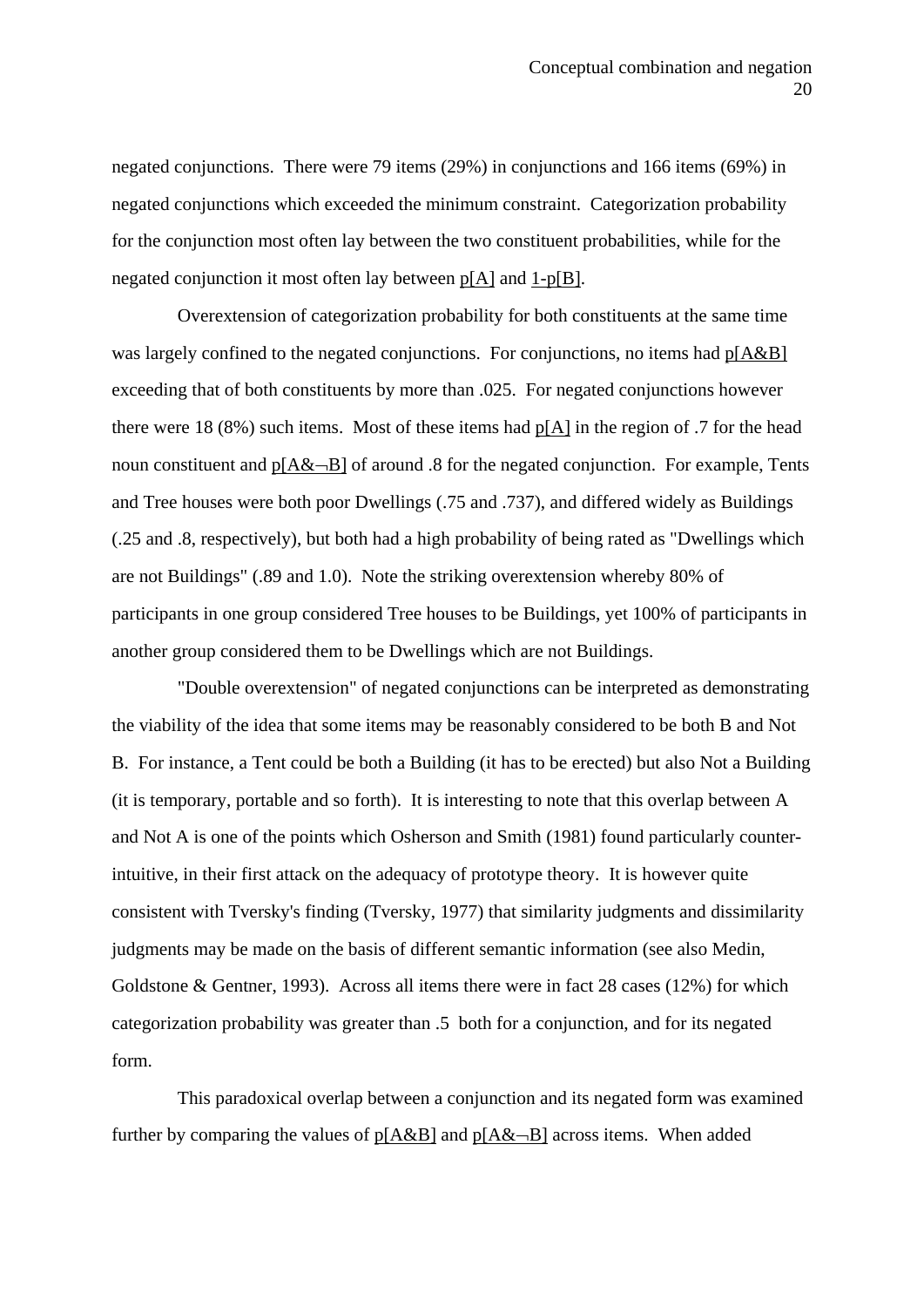together, these values in principle should never be greater than p[A], and certainly should always be less than or equal to 1.0. The observed sum,  $S$ , of the two probabilities in fact ranged from .053 to 1.725, with a mean of .98 and standard deviation of .345. The finding of sums greater than 1 is clear evidence against core definitions and the classical view of categorization. If items fall into categories if and only if they meet the core defining criteria for membership, then it is not possible that they should both meet the criteria and also not meet the criteria. There is no way therefore in which a classical model of concepts could allow that a majority of people believe that something is in the class "A which are B" and that a majority of people (in a different random sample from the same population) believe that it is in the class "A which are not B".

 Since the set A is composed of two parts "A which are B", and "A which are not B", the statistic  $S$ , being the sum of these two parts, should correlate with the probability of being in set A,  $p[A]$ . As predicted the correlation between  $p[A]$  and  $S$  was high at .845. The residual deviation in  $\underline{S}$  once variance due to  $\underline{p[A]}$  was removed was not correlated with  $\underline{p[B]}$ , but was significantly correlated, (r=.30, df=237, p<.001) with closeness to the borderline for category B, as measured by .5- $|p[B]-.5|$ . Thus for a given value of  $p[A]$ , the closer an item was to the borderline of B, the greater was the excess in the sum S (and hence the overlap of the conjunction and negated conjunction concepts). As expected by the prototype view, overextension of each concept was associated with the fuzziness of category membership at the class boundary. According to the prototype model, overextension can be interpreted as being the result of people setting a broad decision criterion for judging category membership, as a result of which the boundaries for both conjunctions and negated conjunctions appear overextended, and items near the borderline of B are judged to belong in both complex categories.

# Discussion

 For conjunctions, the phenomena of overextension, non-commutativity and concept dominance, reported in previous research (Hampton, 1988b), were replicated in a between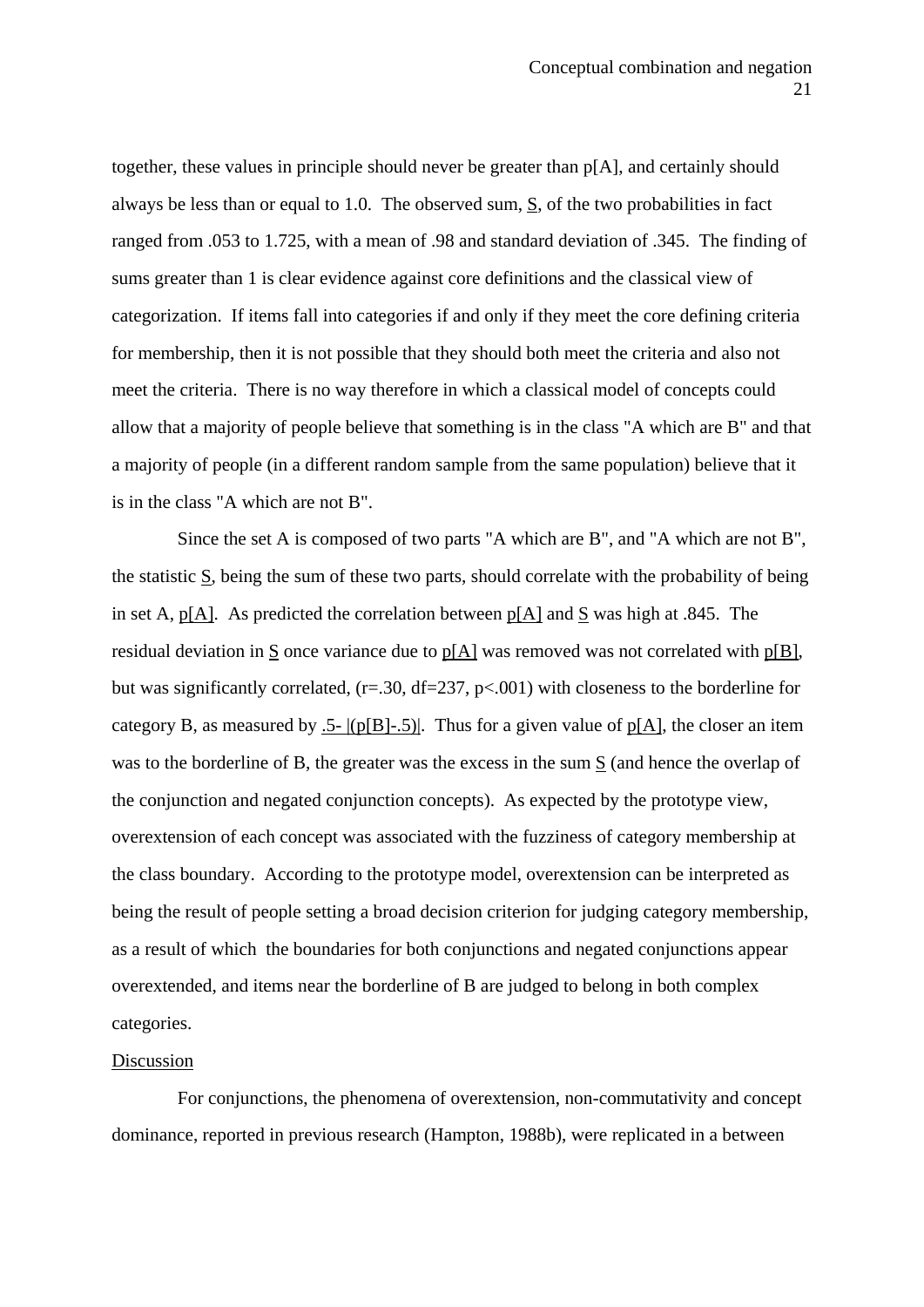subjects design with new items, and appeared equally in analyses of mean typicality ratings and of categorization probability. The binary model suggested by Smith and Osherson (1984) in which typicality and categorization are based on different sources of semantic information received no support, in that even when considering the likelihood of a positive categorization, there was a strong tendency for the value for a conjunction to be some average of the two constituent values.

 Negated conjunctions also appeared to be defined as an interactive combination of the two constituent concepts. For both complex concepts, the criterion for membership was drawn more widely than would be predicted by extensional set criteria. Thus it was shown that conjunctions overlapped with their negated conjunctions, and that the amount of overlap depended on the closeness of the item to the boundary of the qualifier noun. All the data presented here are completely consistent with the existence of a procedure to form a composite prototype to represent complex concepts (including conjunctions with negated qualifiers), so that membership in the complex concepts depends not on membership in the constituent sets, but rather on similarity to the composite prototype. The data also rule out the possibility that overextension in earlier studies was simply an artifact of the fixed order of obtaining the categorization decisions in a within-subjects design. In a similar study using a between-subjects design, Storms et al. (1996) collected membership judgments for 30 items in each of 50 different concept conjunctions and their constituents. Analysis of their data (kindly provided by the authors) revealed a strong degree of overextension, with 60% of items and 82% of the category pairs showing net overextension, compared with 15% of items and only 4% of categories showing net underextension.

 The regression analyses confirmed earlier findings of non-commutativity and dominance effects in "straight" conjunctions. Dominance was still effective when the qualifier concept was negated, but non-commutativity was not. In fact, negated conjunctions showed an interaction between the two effects. Dominance was seen in the head nouns of negated conjunctions but was not found when the same nouns acted as negated qualifiers. To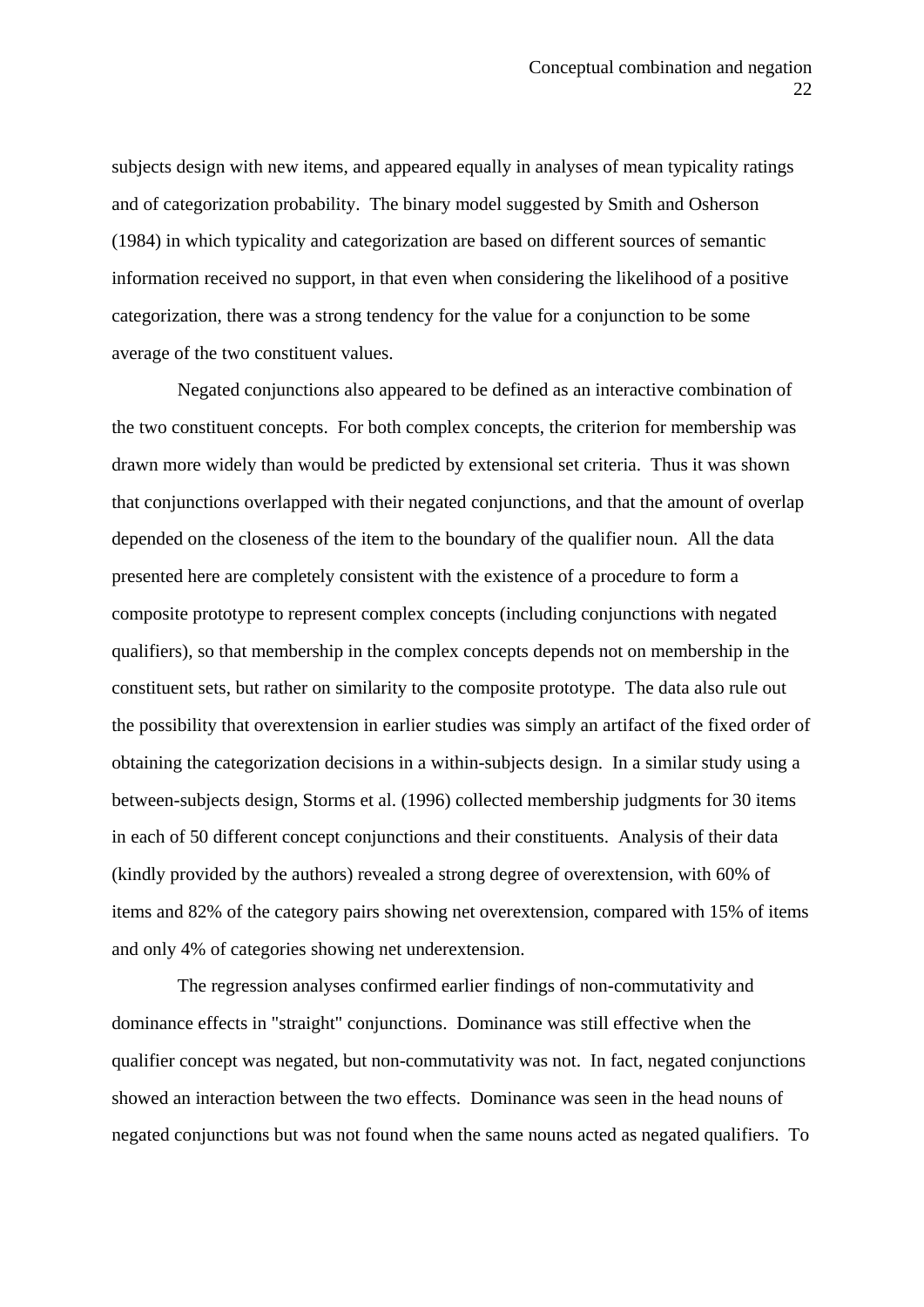explain this effect within a composite prototype model would require a specification of how negation operates on the intension of a concept - a process that is little understood (but see Smith et al., 1988). For example, if negation has an effect on the relative number of salient attributes which the qualifier concept contributes to the composite, then this might explain why the dominance effect is less apparent for negated qualifiers (see Hampton, 1987). Experiment 2 aimed to provide some preliminary data on this issue.

 A further interesting difference between conjunctions and negated conjunctions was that double overextension was only found for negated conjunctions. The best exemplars of conjunctions were either equally typical of one or the other set, or else were not rated as maximally typical of the conjunction. Sets such as Furniture which is also a Household Appliance appeared to be non-empty, but yet to have empty centers (at least among possible exemplars known to the participants). The existence of empty-centered conjunctions is inconsistent with Jones' extensional 'conceptual stacks' model (Jones, 1982).<sup>7</sup> For the negated conjunctions, a different pattern was observed. Best exemplars of the negated conjunctions were rated as highly typical, even when they were not typical of the head constituent, and were relatively highly related to the modifier. In terms of probability of categorization, double overextension (breaking the minimum constraint for both constituents at once) was also only found for negated conjunctions. There were more people willing to classify an item like tent in the category "Dwellings which are not Buildings" than there were people who would class it as a Dwelling, or people who believed it was not a Building.

 Why should double overextension and high typicality for best exemplars be more common for negated conjunctions? While it would be wise to study a wider range of concepts before reaching any firm conclusions, one tentative answer may lie in previous theoretical discussion of interactive processes in concept combination (Hampton, 1987, 1988b, 1991) where it was argued that an item's superior typicality in a conjunction depends on the interaction of intensional information when a pair of concepts are conjoined. For example, Pets and Fish have different and incompatible values for attributes such as Habitat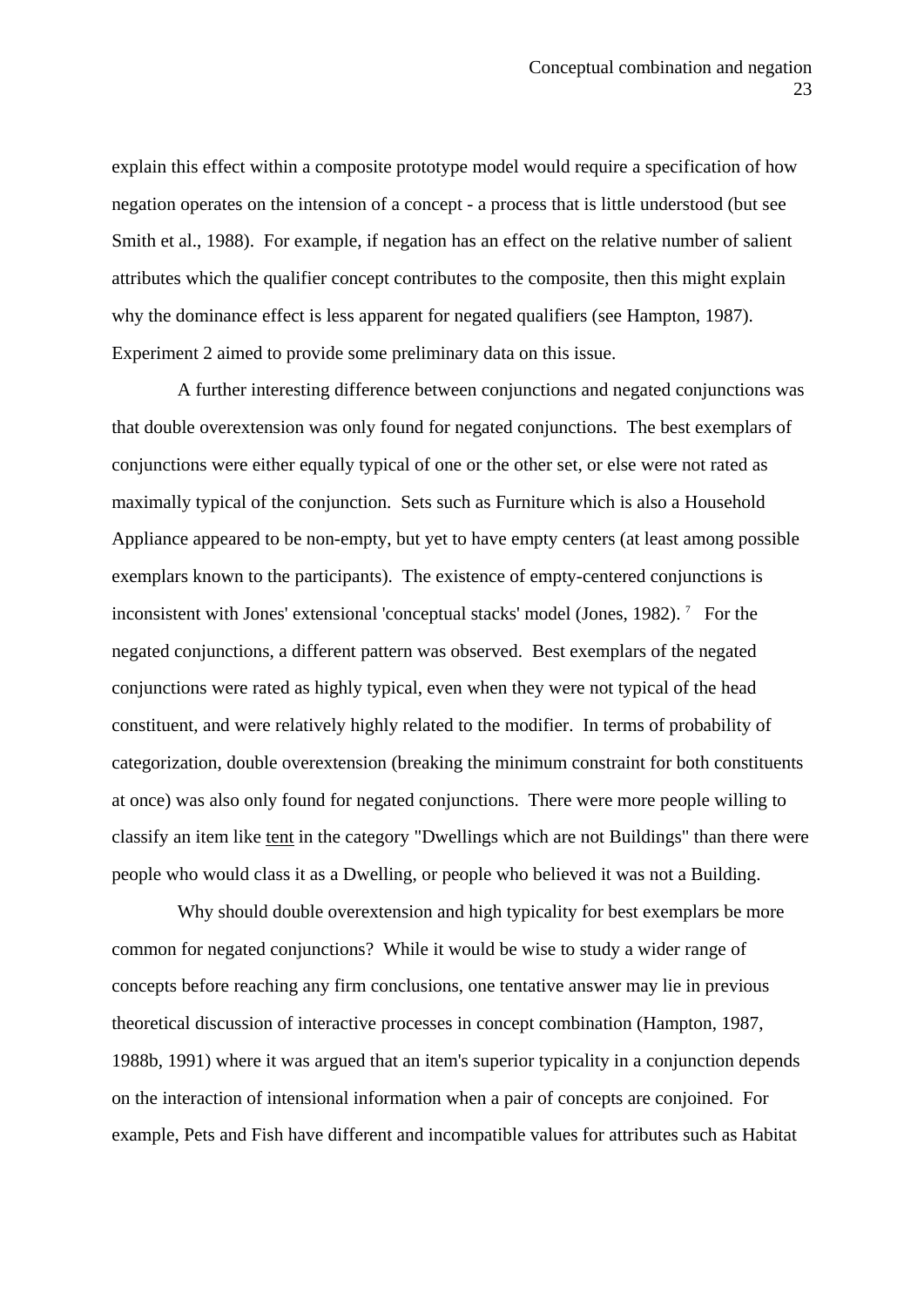and Warm/cold blooded. The conjunction Pet Fish takes its Habitat from Pets and its blood temperature from Fish, thus excluding some attributes of each concept (Pet Fish do not live in the ocean, lakes or rivers like other fish, and they are not warm-blooded like most other pets). Hampton (1987) suggested that it is this mutual exclusion in the inheritance of particular attributes which may account for double overextension effects, since it permits an item (such as a guppy) to be more similar to the composite representation of Pet Fish than it is to either of the constituent concept prototypes.

 To explain the stronger double overextension effect found for negated conjunctions in this model, one would have to assume that when the modifier concept is negated, the resulting complex concept bears less relation to its constituents than when the modifier is not negated. Why should this assumption be correct? One argument in favor of the assumption is that, as will be argued below, the process by which a negated conjunction inherits attributes from the negated modifier constituent is considerably more complex than for straight conjunctions. Some of the attributes of the negated modifier may in fact be inherited in negated form (for example "Dwellings that are not buildings" are not permanent). Others may be inherited as positive attributes in spite of the negation (for example Dwellings that are not buildings serve some specific purpose, are places etc.). Yet others may not be inherited at all. In broad terms then, one could argue that negation introduces a greater difference between the attributes of a complex concept and its constituents, and hence produces more extreme overextension effects. This explanation may also serve to explain why concept dominance is no longer apparent for the negated modifier constituents.

 In order to understand the effects of negation, it is clear that a considerable amount of further research will be required. In particular there is a need to look at the attribute inheritance pattern for negated conjunctions. This was accordingly the aim of Experiment 2.

#### Experiment 2

 In order to study attribute inheritance in conjunctions, Hampton (1987) had participants first generate attributes of component concepts, and of their conjunctions, and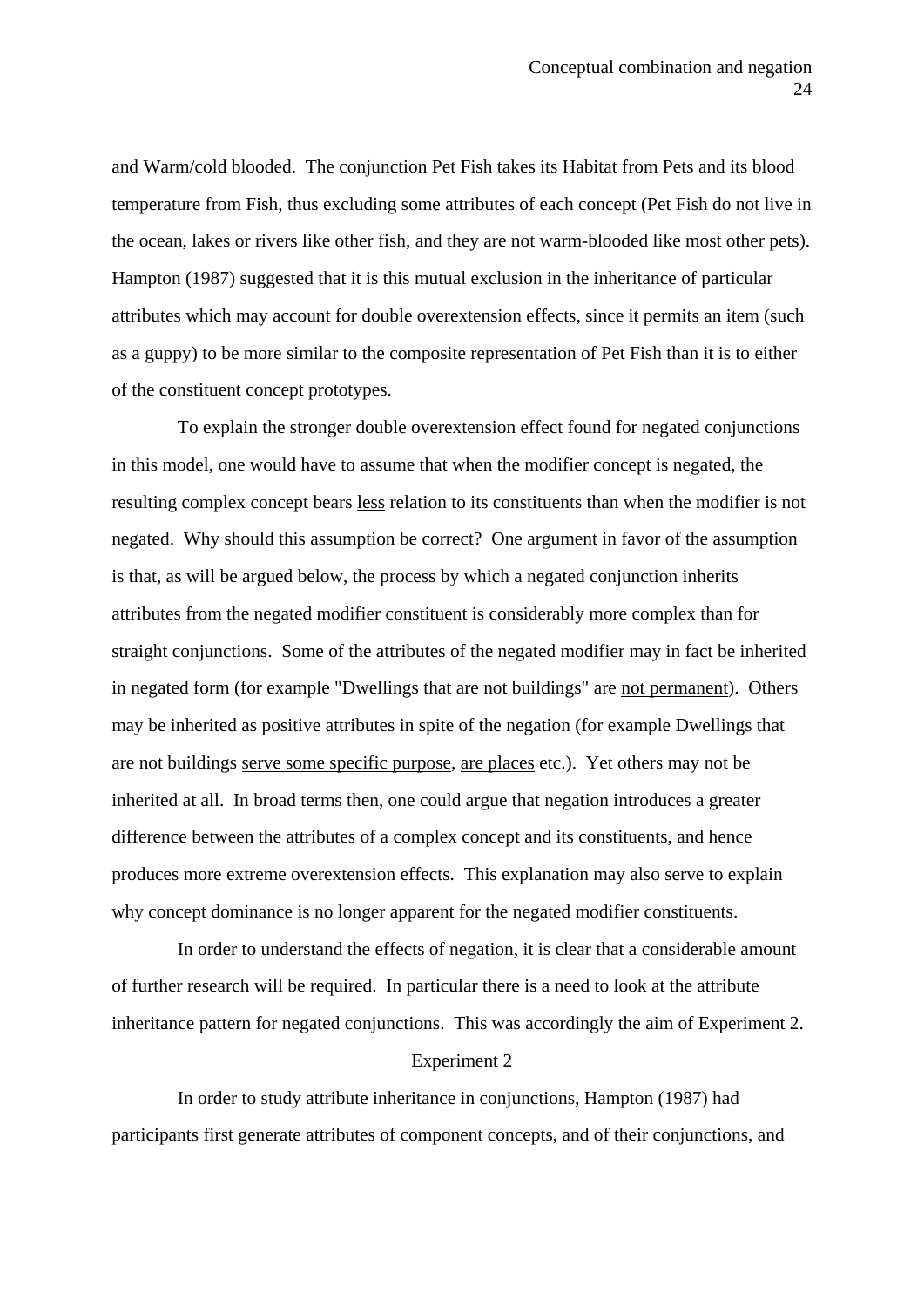then rate them for their definingness for each concept. For example, 'Is competitive', which was generated as an attribute of Sports, was rated for its importance as an attribute of Sports, of Games, and of Sports which are also Games. It was found that the pattern of inheritance of attributes by conjunctions from their constituents was generally regular, with conjunctive importance of an attribute predictable from an average of its importance for the constituents. The average rule was however subject to the constraint that attributes that were either necessary or impossible for constituents were also necessary or impossible for their conjunctions with other sets. Other considerations (such as a dominance effect for attribute inheritance matching that for category membership judgements) led Hampton (1987) to propose that categorization in a conjunction is actually made by some similarity computation between the conceptual representation of an item being categorized and the composite prototype representation of the conjunction resulting from the process of attribute inheritance. (For evidence that the process may work in the opposite direction see Storms et al., 1993). Discovering the nature of the attributes involved in representing negated conjunctions could then provide an account of how people make category judgments with respect to these concepts.

 When a person forms a complex concept such as Tools which are not Weapons, how do they identify the intensional attribute information for such a concept? According to the classical model of concepts a Tool which is not a Weapon should possess all of the core defining attributes of Tools, and should fail to possess at least one of the core defining attributes of Weapons. Logically, this missing defining attribute (or these attributes) of Weapons can not also be a defining attribute of Tools. The classical model however has little or nothing to say about other non-defining attributes. Indeed according to Fodor (1994) it is in principle impossible for a theory of concepts to determine which non-necessary attributes would be inherited.

 How would the composite prototype model attempt to answer the question? The attributes of Tools would be inherited as a part of the composite concept, subject to a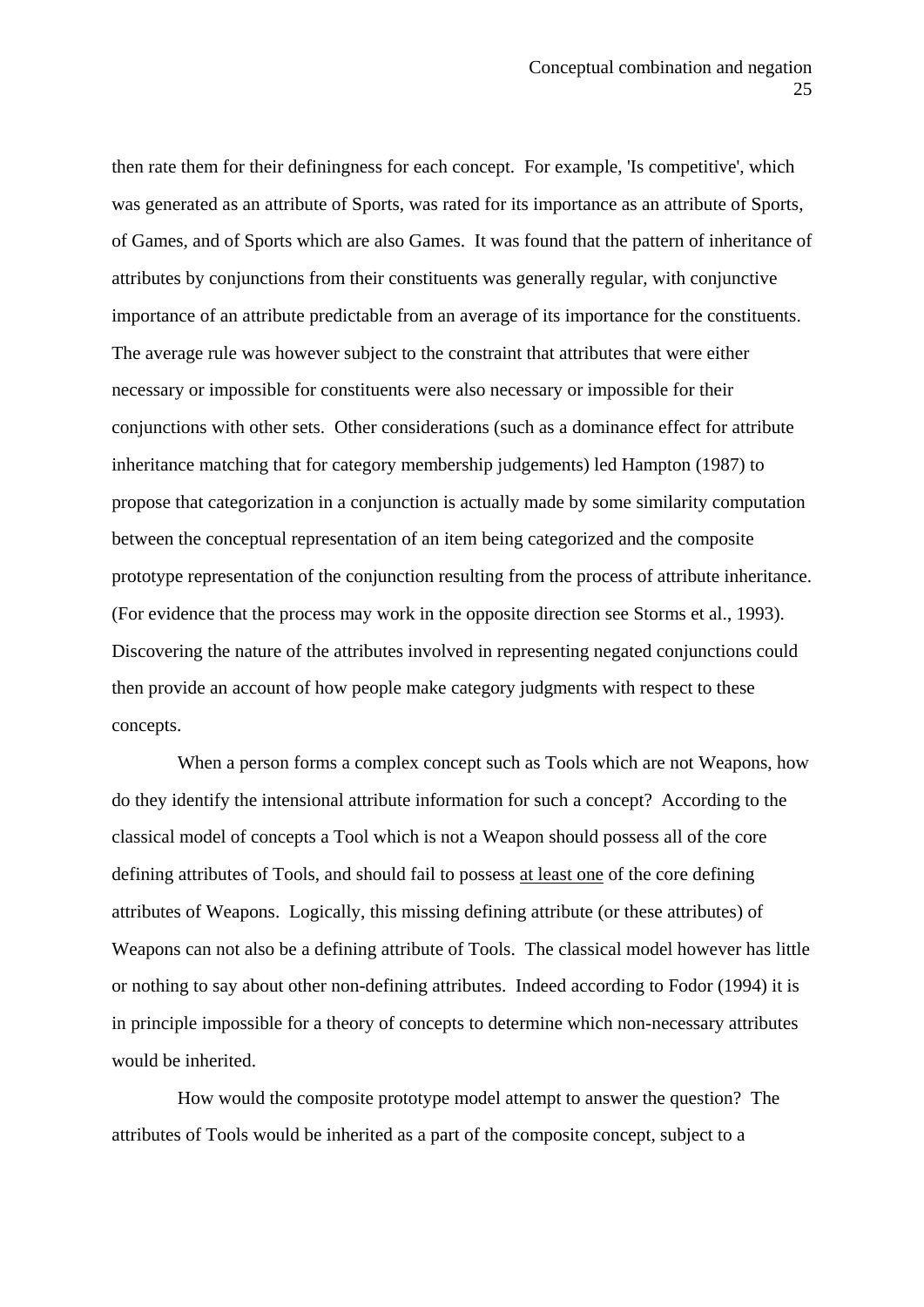consistency check with the attributes inherited from the Not Weapons constituent. For the inheritance of the attributes of Weapons there are then three possibilities. Some attributes may be inherited by the composite prototype in spite of the effect of negation. These attributes would include general aspects such as 'Is used by people'. It is in principle possible for the negated conjunction to inherit any one or more of the attributes which are generally true of the negated modifier Weapons, provided that it doesn't inherit too many of them (and hence provide too good a similarity fit to items which are in fact Weapons). Good candidates for attributes which are inherited unchanged from the negated modifier will be those which are also important attributes of the head noun Tool concept.

 A second possibility is that attributes which tend to be more specific to Weapons, such as 'Used in war' may be omitted from the composite prototype. They are simply not inherited as part of the complex concept representation (even though tools which are not weapons most probably are used in war). Finally a third possibility is for attributes to be inherited but in a negated form. Thus 'Can be used to kill people' might be inherited as its opposite 'Can not be used to kill people'. Attributes which distinguish Weapons from Tools are the most likely candidates to fall in this third class, because negating the Weapon attribute will not have to involve negating an attribute of Tools.

 Further constraints on attribute inheritance under negation can be derived from pragmatic considerations. For example the phrase "someone who is not a bachelor" is more likely to refer to a married adult male, than to a baby girl. Marital status is only relevant given a person is of a marriageable age, and so takes a foreground role in the concept's definition. We should therefore expect that this presuppositional structure, together with contextual relevance, may also determine the scope of negation within the attributes defining a concept. Information that is "foregrounded" in the negated constituent should be the most likely to be inherited in negated form, while "background" attributes would be unaffected by the negation.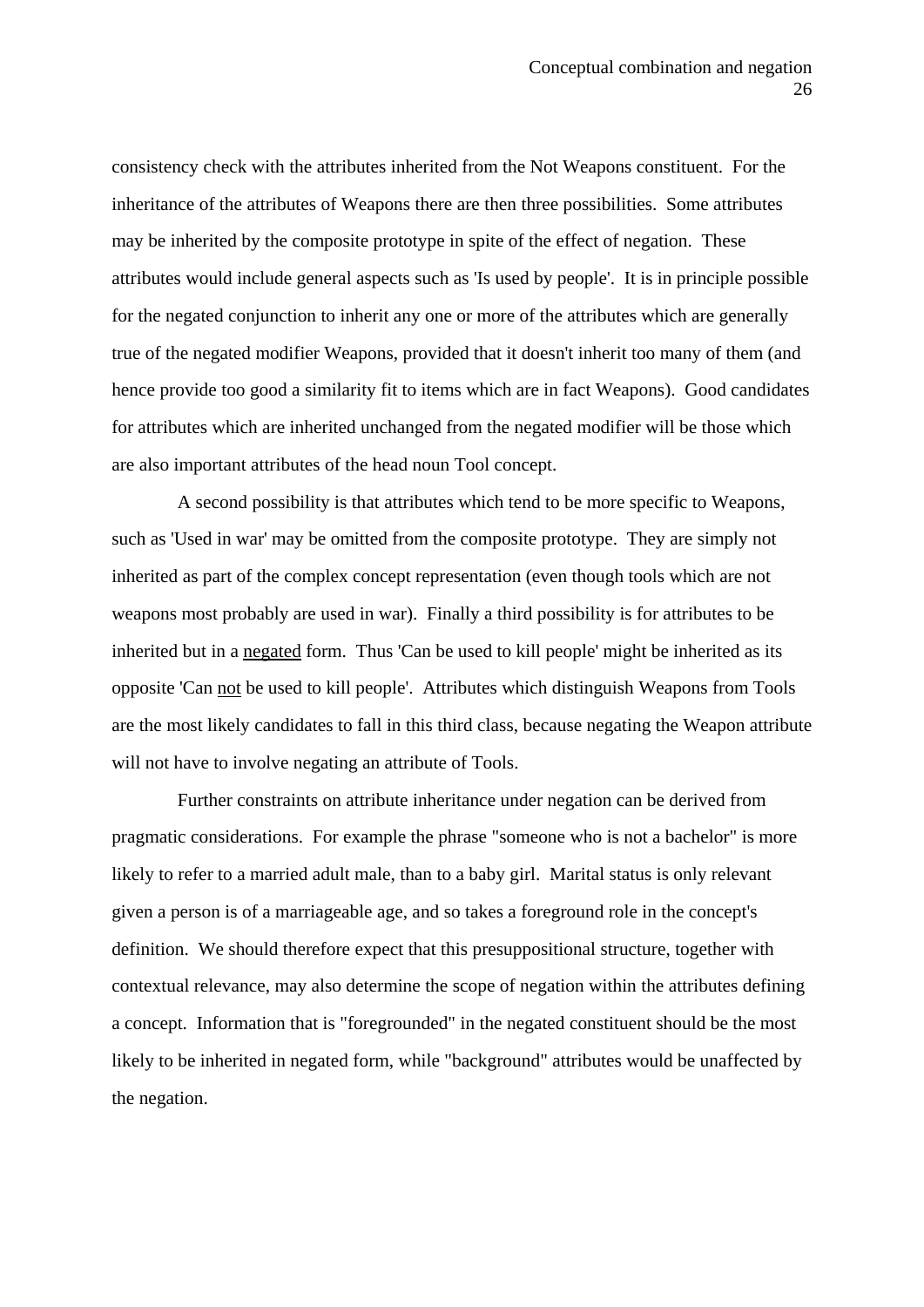One way that a model for negation could be developed would be as an extension of Smith et al.'s Selective Modification Model (Smith et al, 1988). Assuming a frame representation for a noun concept, then negation of an attribute could be modelled by increasing the salience of the slot, and decreasing the votes for the specified value to zero. Thus an Apple which is not red would have the slot [COLOR] given increased salience, and the slot value red given zero votes. As a result, typicality would then be increased for any object, to the extent that it was some common color of apples other than red.

 Extending the general idea to the case of relative clause conjunctions and composite prototypes, the problem is then to determine which slots will be negated and which will remain unaffected. Consider an example such as a Building that is not a Dwelling. The analysis requires that we start with a semantic representation of Building. We then have to look at the foreground information in Dwelling (the most salient attributes, however salience might be defined), which in the case of Dwelling (as for many artifact categories) might be a [FUNCTION] slot

Dwelling: [FUNCTION {human habitation}]

Negation then denies this possible value for the same slot in the frame representation of Buildings. The intriguing question is then how far down the line does this process go? Does negation apply to all the Dwelling attributes? This is clearly unnecessary. As discussed above, if there are central or necessary features in the concept definition then only one such feature needs to be missing to render some item out of the class, so provided the foregrounded attribute is a necessary one there is no reason to negate any further attributes (like roofs, or doors or heating). On the other hand the consistency requirement for the composite concept is liable to propagate changes through the concept - no habitation function is liable to imply no bedrooms, no curtains in the windows since the building will be empty at night, and so on. We may therefore expect some but not all attributes of the negated concept to be also negated.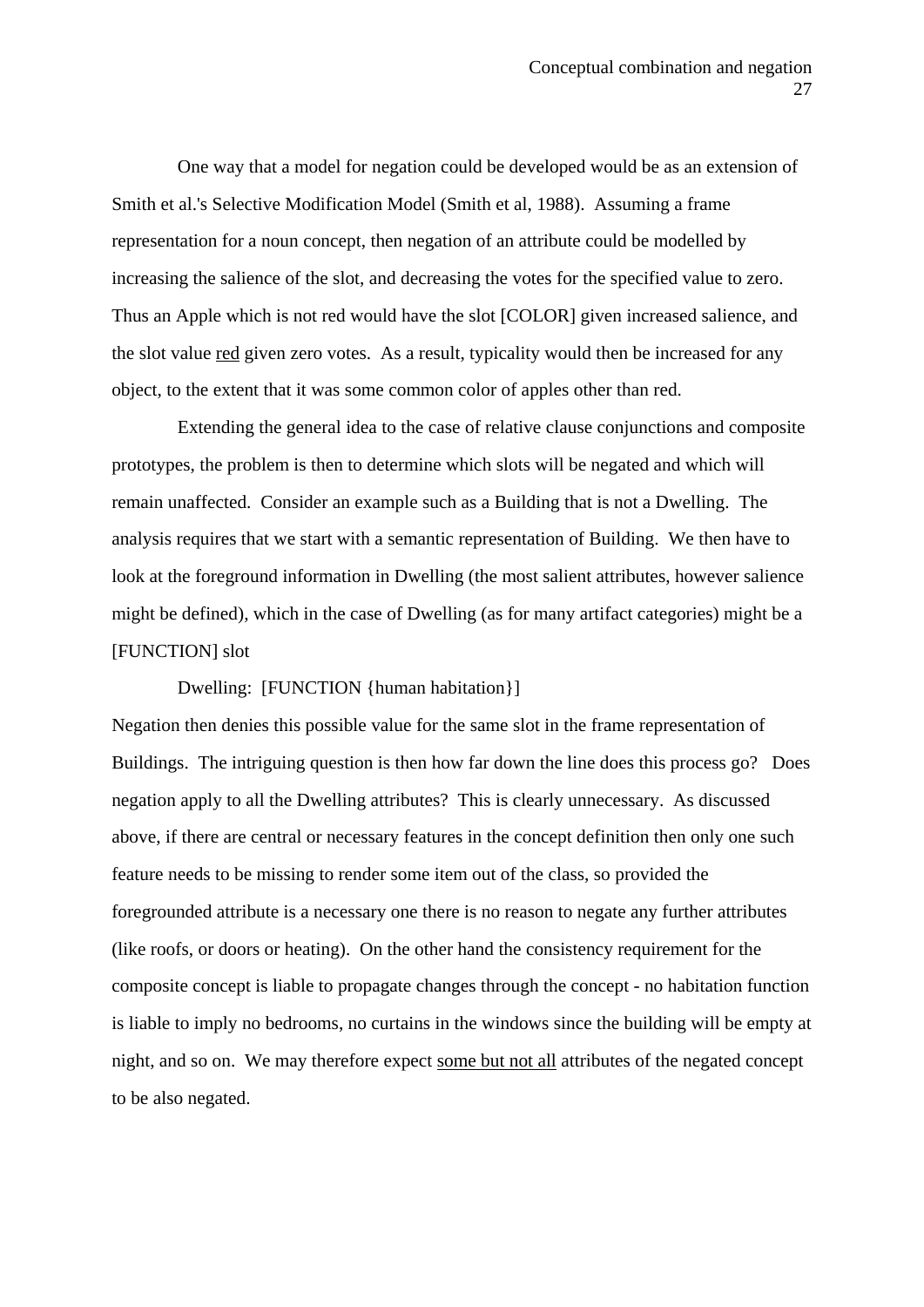The extent to which the head noun attributes are changed by the modifying relative clause should also depend on the degree of overlap between the two categories. For example the category "Birds which are not Aeroplanes" is unproblematically just the same concept as Birds (ignoring for now metaphorical interpretations, such as that the bird is not huge and noisy, or that it doesn't fly by gliding with outstretched wings). It is primarily only to the extent that two concepts overlap extensionally that they will interact. Thus negated conjunction categories formed from strongly overlapping sets like "Dwellings which are not Buildings" should involve greater modification of the head noun.

 Theoretical analysis of this kind depends on purely intuitive judgments to understand the process of negation. There is clearly a need for empirical data to provide some harder evidence of the phenomenon. In order to investigate how composite prototypes are constructed for negated conjunctions, Experiment 2 elicited attributes from participants for these concepts, and then collected judgments of the frequency of occurrence of the attributes in the constituent and complex categories.

#### Method

 Participants. Sixty participants volunteered for the experiment. They were all students at City University London, and were paid £2 for their participation.

 Materials. The same six pairs of concepts as in Experiment 1 were used to generate twelve negated conjunction classes. For example the pair Dwellings-Buildings generated two negated conjunctions "Dwellings that are not Buildings", and "Buildings that are not Dwellings". Participants in phase 1 generated the attribute materials to be used in phase 2.

 Procedure. In phase 1, two groups of ten participants each were asked to generate attributes to describe and define a set of six negated conjunctions. One of each pair of concepts was randomly assigned to be the A category, while the other was the B category. One group of participants listed attributes for six negated conjunctions created by instantiating the phrase "A which are not B" with the six category pairs. The second group listed attributes for the converse sets ("B which are not A"). Thus, for example, where group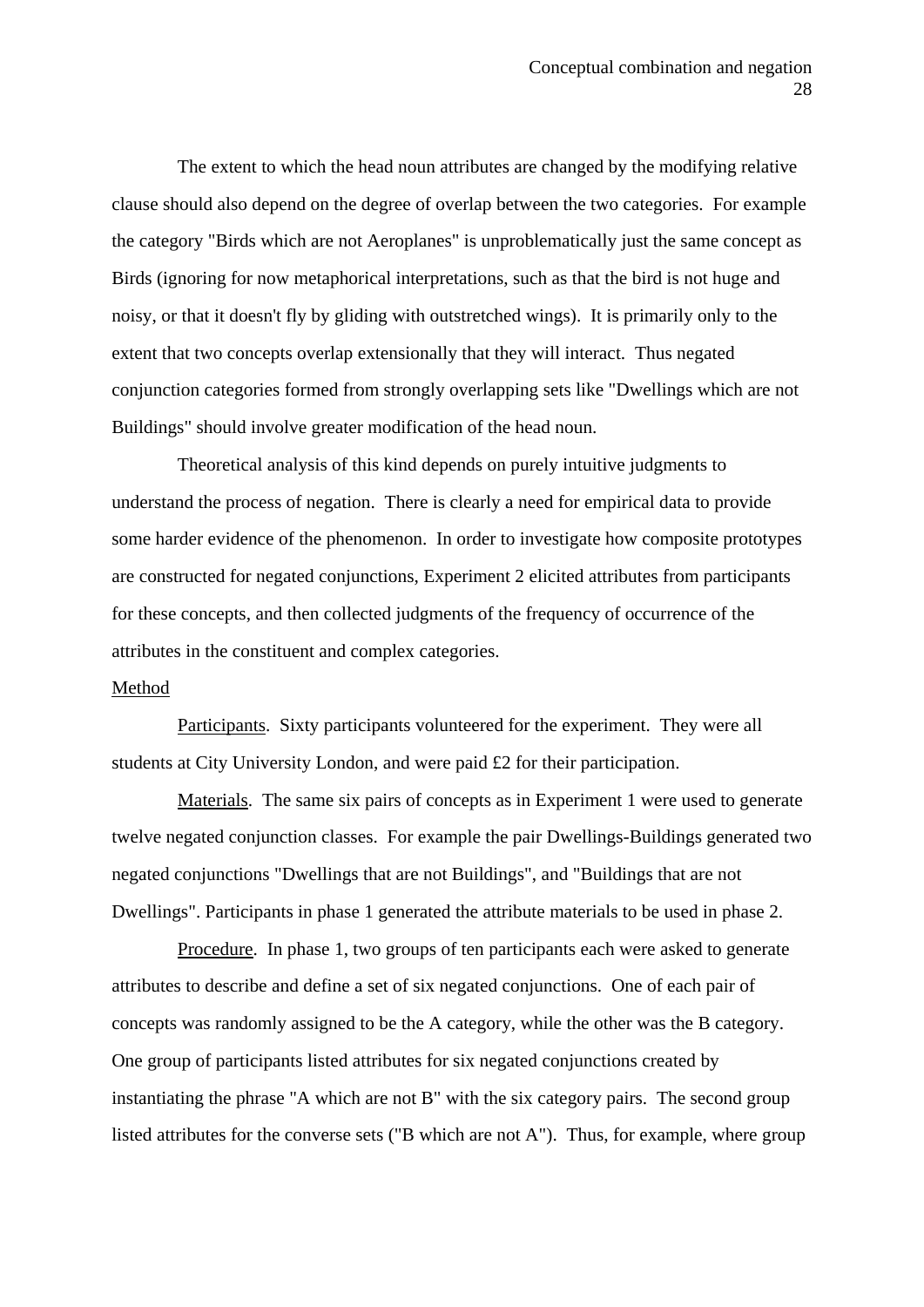1 were given "Vehicles which are not Machines", group 2 were given "Machines which are not Vehicles".

 All of the attributes listed by each group were then collated to produce a master list for each category pair as follows. The two lists of attributes for each pair of categories were first collapsed into a single list. This list contained two kinds of attributes - those which were listed in a direct positive form (e.g. Has windows, Provides comfort), and those which were listed in a negative form (e.g. Has no roof, Does not use fuel). The lists were edited so that each negatively expressed attribute was re-expressed in a positive form (e.g. Has a roof, Uses fuel), to avoid the potential confusion involved in judging the degree to which the lack of an attribute is present or absent in a class. A pilot study suggested that participants are easily muddled when called on to make negative judgments about negative properties.

 To summarise, the master list was composed of attributes which were generated in either positive or negative form, either for "A that are not B", or for "B which are not A". The master list was then rated in Phase 2 by a further four groups of 10 participants each. Two groups judged the list with respect to each of the constituent categories A and B respectively, and two other groups judged the list with respect to each of the negated conjunctions -- respectively A which are not B, and B which are not A. Their task in every case was to work down the list of attributes, arranged in alphabetical order in two columns per page for each concept, and judge how likely it is that a member of the category would have each property, by giving an estimate of the percentage of category members that would have that attribute. Previous research on attributes (Hampton, 1987) used a more qualitative scale involving "importance" and "necessity" of attributes for concept definitions. Use of the percentage scale was intended to allow issues of the distribution of attributes in concept classes to be addressed more directly. It also provides a concrete interpretation for the otherwise rather vague notion of "attribute importance".

#### Results and Discussion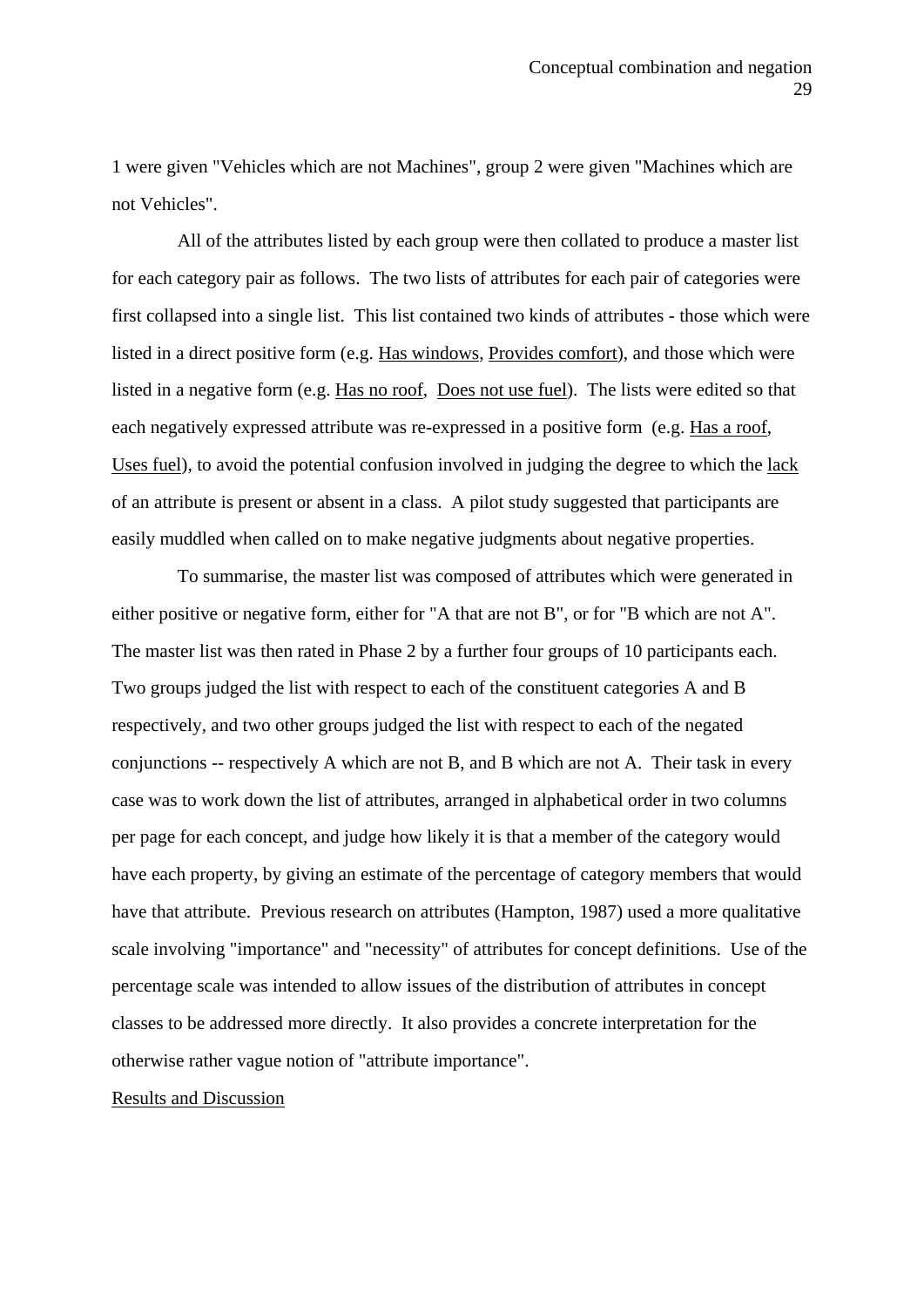Generation of attributes. <sup>8</sup> Preliminary analysis of individual conjunctions suggested the advisability of performing separate analyses of conjunctions with highly overlapping constituent categories (e.g. Vehicles and Machines), and those with little overlap (e.g. Furniture and Household Appliances). It was expected that where two categories had weak overlap, there would be little need to generate many negatively expressed attributes, since A which are not B would be very similar to A. For highly overlapping categories however, more negatively expressed attributes (and emergent attributes) were expected.

 In order to separate the conjunctions on the basis of overlap, a group of 10 graduate students, otherwise unfamiliar with the aims of the research, was asked to judge for each pair of categories what proportion of examples of A also belong in B using a 5 point scale with numbers labelled  $1 =$  "almost all ",  $2 =$  "more than half",  $3 =$  "about half",  $4 =$  "less than half", and  $5 =$  "very few". They also provided numerical estimates of the percentage of examples of A which were also in B. Each judge rated the six pairs of categories twice, once with one assignment of categories to A and B (e.g. Pets  $= A$ , Birds  $= B$ ) and once with the reverse assignment (e.g. Birds = A, Pets = B). The results provided a clear division of the 12 negated conjunctions into three groups. High overlap were Sports-Games, Dwellings-Buildings, and Vehicles-Machines (mean ratings 1.1 - 1.7, mean percentage estimate 80- 82%), medium overlap were Weapons-Tools, Tools-Weapons, Buildings-Dwellings and Games-Sports (2.2 - 3.5, 35-48%), and low overlap were Birds-Pets, Pets-Birds, Machines-Vehicles, Furniture-Household Appliances, Household Appliances-Furniture (3.9-4.8, 6-  $26\%$ ).  $9$ 

 The numbers of positively and negatively expressed attributes generated for each set are shown in Table 4. Recall that a negatively expressed attribute is an attribute that was generated expressed in a negative form (e.g. "has no wheels"), and that High Overlap categories are those where a high proportion of examples in the head noun category are also in the un-negated modifier category (e.g. Sports which are not Games)..

——————————————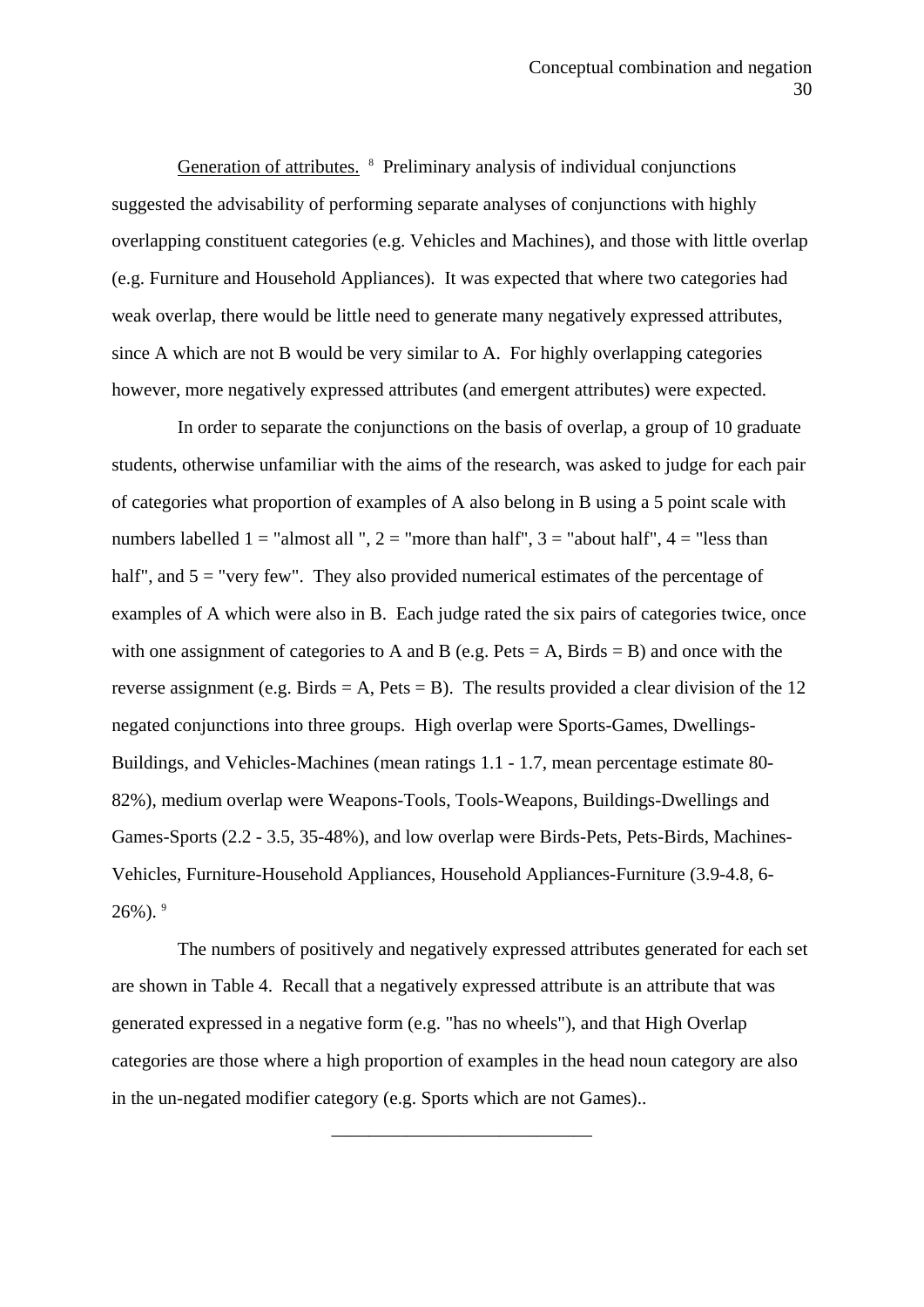#### INSERT TABLE 4 ABOUT HERE

——————————————

There were on average around 24 different positively expressed and 8 different negatively expressed attributes produced to each negated conjunction. Across the three levels of overlap the expected trend was seen, with the High Overlap negated conjunctions having more negatively expressed attributes generated than the other negated conjunctions (mean of 11.7 types and 23.7 tokens, as compared with 7.6 types and 14.0 tokens for the other two sets of negated conjunctions). However the interaction did not reach significance in an ANOVA of generation frequency across categories. The lack of significance reflected large differences within category pairs at the same level of overlap. For example within the High Overlap group, Dwellings which are not Buildings had 19 different negatively expressed attributes, but Sports which are not Games had only 5.

 Where do the positively and negatively expressed attributes come from? A simple hypothesis would be that positively expressed attributes are chosen from the head noun, and negatively expressed attributes from the modifier. Table 5 shows the number of positive attributes generated to the negated conjunctions in Phase 1 of the experiment as a function of the median rated frequency of the attribute for each constituent. (In all tables and analyses where frequency judgments were collapsed across participants, the median was always used as the measure of central tendency). For this analysis, ratings of frequency of occurrence for categories A and B alone were collapsed into five equal intervals corresponding to the percentage ranges 0-20, 21-40, 41-60, 61-80, and 81-100.

#### INSERT TABLE 5 ABOUT HERE

——————————————

——————————————

 The expected trend can clearly be seen. Positive attributes tended to be rated as high frequency for the head noun category A (81-100% row in Table 5) and as low frequency for the modifier category B (the 0-20% column in Table 5). These two intervals together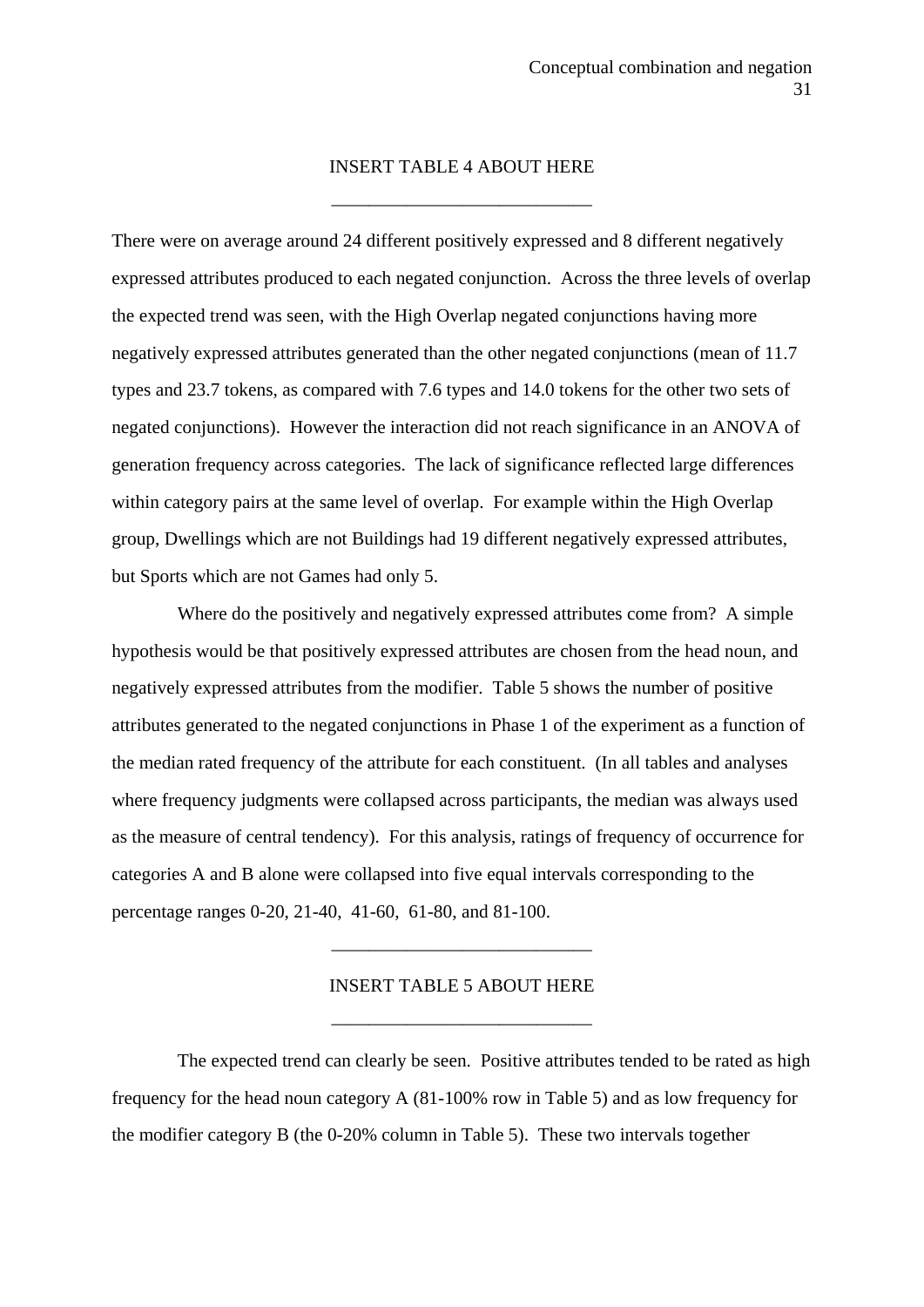accounted for 245 (83%) of the 294 positive attributes generated. Analysis of the frequency ratings confirmed that positively expressed attributes were rated as more frequent for the head noun than for the modifier (mean ratings of 53% for A, 31% for B, t(293)=11.8,  $p<.001$ ).

 This result should not be taken at face value however since the mean is not a good summary of either scale. The two most common groups of positively expressed attributes generated were those that were uncommon for both A and B (76 attributes) and those that were rated as frequent in both categories (46 attributes). Both marginal distributions showed bimodality. The uncommon attributes could be termed emergent attributes (Hampton, 1996c; Kunda, Miller & Clare, 1990) in that they are attributes which would not normally be part of the representation of either concept alone, but which emerge in the complex concept representation. Hampton (1987; 1996c) suggested that one source of emergent attributes, which he termed extensional feedback, is information linked to particular instantiations or exemplars of the complex category. Subjects may generate distinctive attributes of particular exemplars of the complex category, which are not generally common of either constituent class. Inspection of the data showed that this was often the case, with many attributes naming exemplars (e.g. Is a tent, Is a burrow for "Dwellings which are not Buildings") or describing attributes of those exemplars (e.g. Has flaps, Has holes).

 The positive attributes rated as common for both constituents tended to be generally true of the domain. For instance Birds and Pets are both alive, animals, need to eat and need to breathe. Such attributes are also true of Birds which are not pets, and Pets which are not birds, and were indeed rated as such. These attributes were not generated as negative attributes, even though they were common attributes of the negated concept, because they were also central to the definition of the head noun concept.

## INSERT TABLE 6 ABOUT HERE

——————————————

——————————————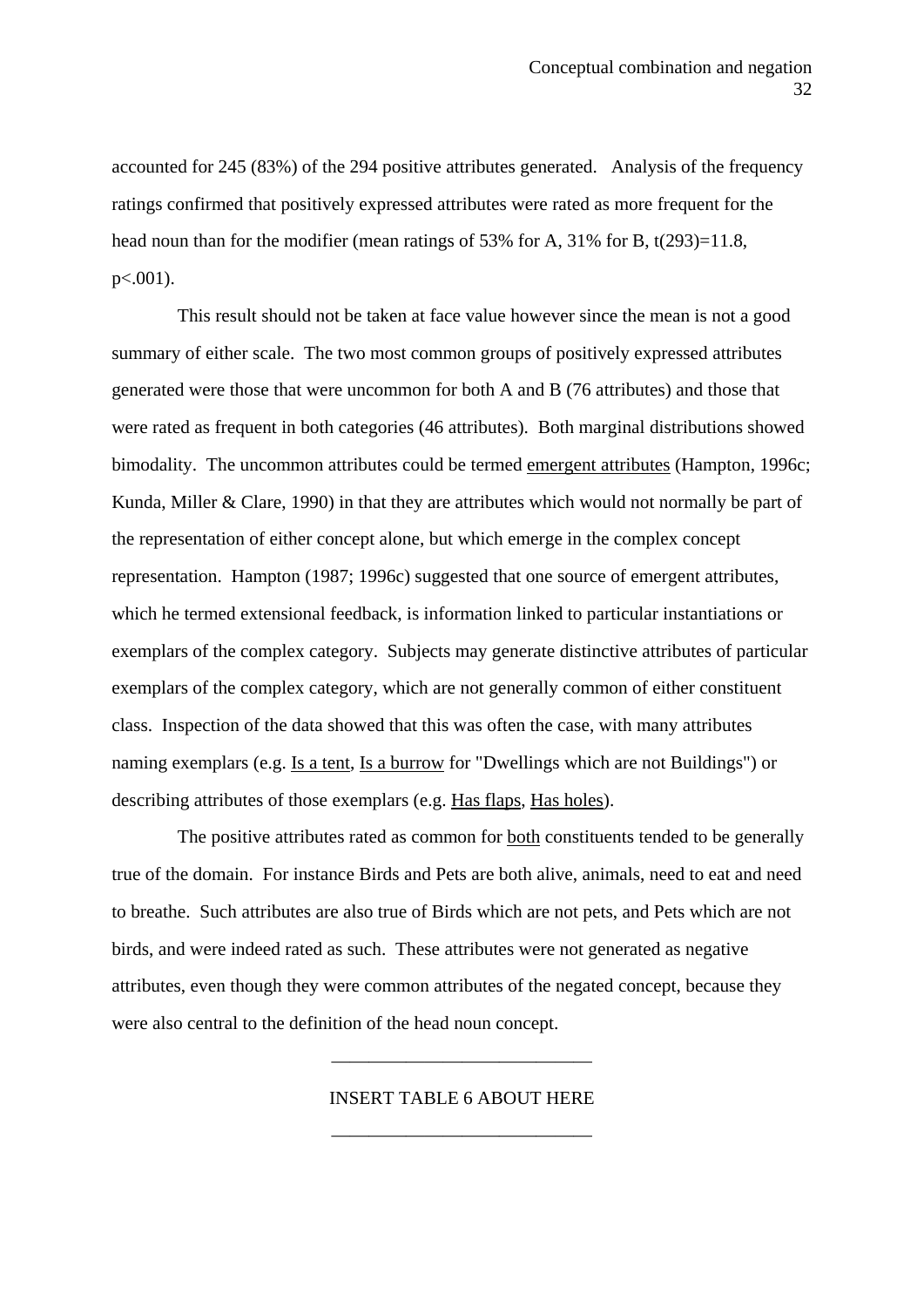Table 6 shows the equivalent breakdown for the negatively expressed attributes. (Recall that the frequency ratings were made to the attributes in their un-negated form. The table shows the rated frequency of the positively expressed form of these attributes. For example, is not permanent was generated as an attribute of "Dwellings which are not Buildings". The corresponding positively expressed attribute is permanent was judged true of 90% of dwellings and 80% of buildings). When choosing attributes to be produced in negated form, the preference was for attributes with high frequency in category B (55 in the 81-100% column) and those with low frequency for category A (45 in the 0-20% row). Together these two bands accounted for 83 (80%) of the 104 negatively expressed attributes generated. Analysis of ratings confirmed that negatively expressed attributes were rated as less frequent for the head noun than for the modifier (mean ratings of 41.8 for A, 73.0 for B, t(103)=8.56, p<.001). Comparing Tables 5 and 6, an ANOVA of the rated frequencies confirmed the significant cross-over interaction between ratings for Head versus Modifier nouns, and whether attributes were expressed positively or negatively  $(F(1,396)=196.5,$ p<.0001).

 Interestingly, there was a fairly high number of negatively expressed attributes with high rated frequencies for both A and B. Comparing Tables 5 and 6, there were 46 positively expressed and 23 negatively expressed attributes generated in this cell. As well as the domain general (background) attributes which did not get negated, there were also therefore attributes which were generally true of both A and B, but which did get negated. For instance Vehicles and Machines both typically use fuel, yet an attribute generated for "Vehicles which are not Machines" was does not use fuel. There was no consistency between the two negated conjunctions formed from the same pair of categories, in whether an attribute which was common to both categories would be generated as positive or negative. There were 18 attributes which were generated (either positively or negatively) to both "A which are not B" and "B which are not A", and which were also rated as over 80% frequency in both A and B categories. Of these 18, 9 were generated positively to both negated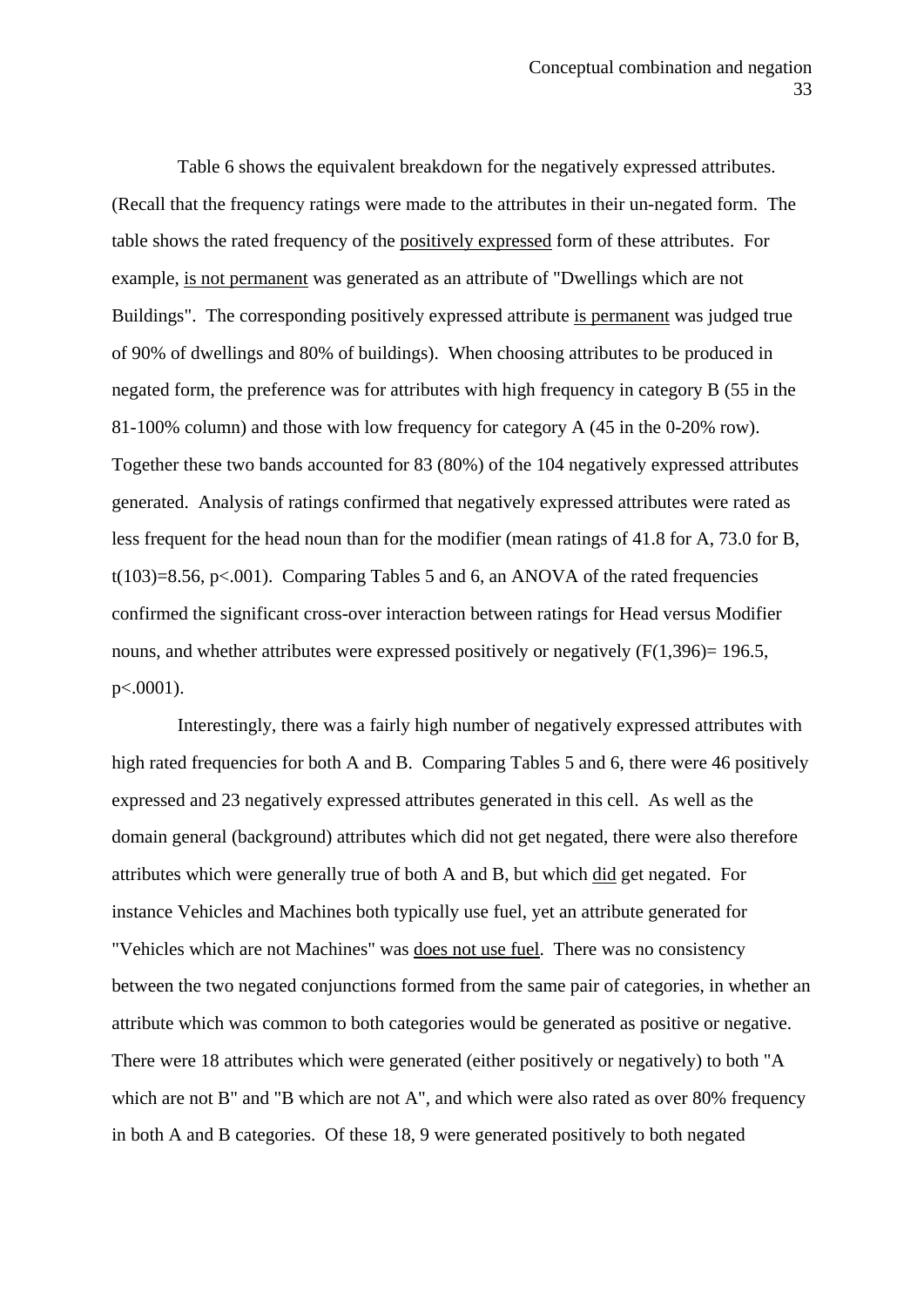conjunctions (for example is an activity was positive for both "Sports which are not Games", and "Games which are not Sports"), and 1 was generated negatively to both negated conjunctions (is competitive for the same pair of negated conjunctions). The remaining 8 attributes were generated positively for one negated conjunction but negatively for the other (for example has moving parts was generated positively for "Machines which are not Vehicles" and negatively for "Vehicles which are not Machines".)

 To see how these data differed as a function of the relatedness of the combined categories, Table 7 shows the same data broken down into high, medium and low overlap negated conjunctions, on the basis of the previously described overlap measure. To compensate for low cell frequencies, the five frequency bands used in Tables 5 and 6 were collapsed into just two, using a 40% cut off point. The table shows the mean number of attributes (positive and negative) generated per conjunction, as a function of a binary division of attributes that were rated as high or low frequency for each constituent.

# INSERT TABLE 7 ABOUT HERE

——————————————

——————————————

 The upper half of the table confirms that positively expressed attributes had mainly low frequencies for the constituent B, and high frequencies for concept A. However this was not true across all types of category. In particular it was not true for the category pairs with high overlap. When the two concepts A and B had medium or low overlap, then one would expect there to be a larger number of distinctive attributes, true of one concept and not true of the other. Participants were apparently able to access this pool of attributes as positive descriptions of the class "A which are not B", producing on average around 9 such attributes per conjunction. For the high overlap categories, however, there were only 2 attributes generated per conjunction which were high frequency for A and low frequency for B. For these strongly overlapping categories, attributes which are false of B will also tend to be false of A. Hence the positive attributes generated for the negated conjunction tended to be mostly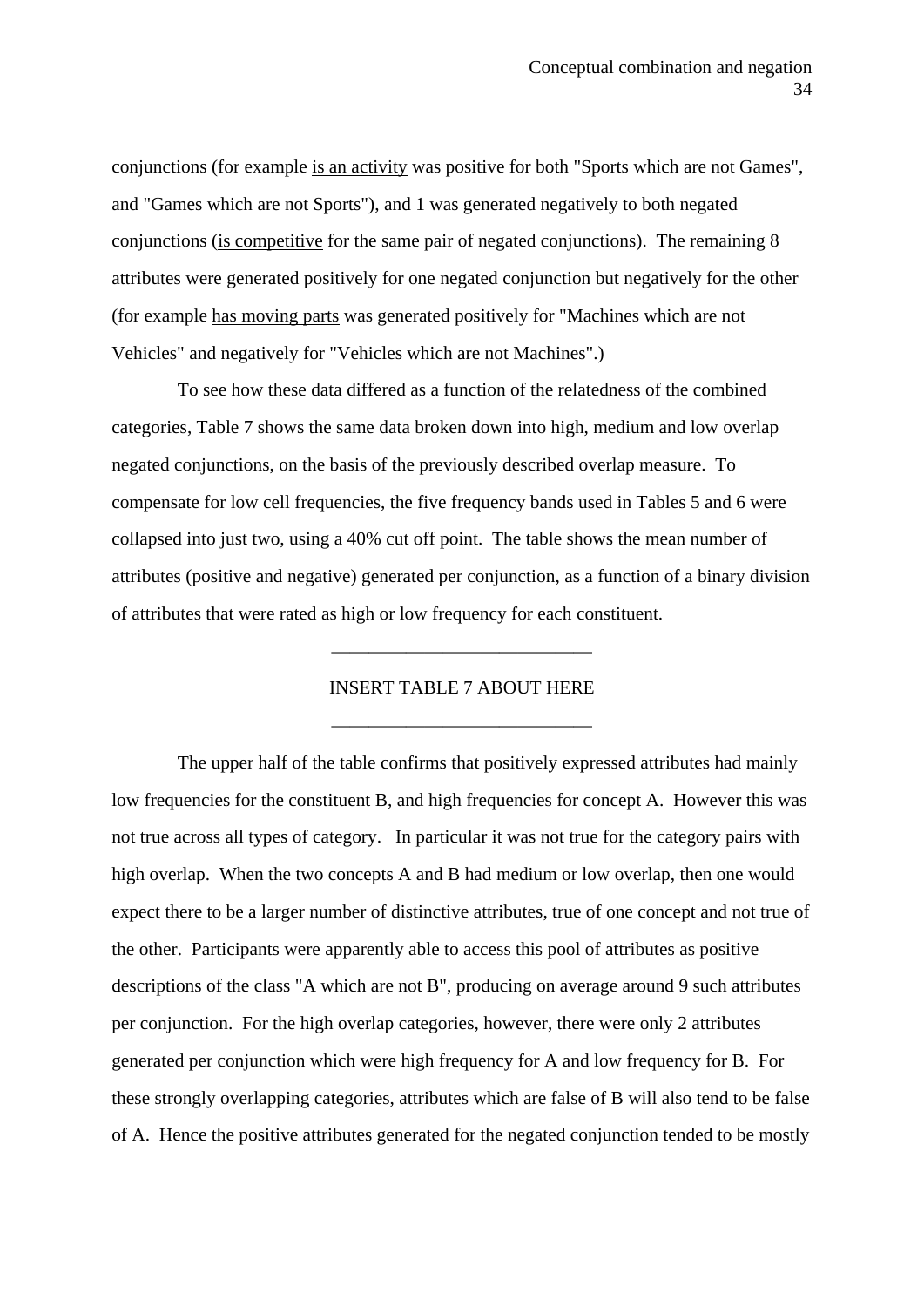low frequency for both A and B, and hence generally true of neither set (on average 14.3 such attributes were generated). As expected, a negated conjunction created from closely overlapping sets like Vehicles which are not Machines, involves the construction of a prototype with emergent attributes that are not usually true of the head noun.

 Negatively expressed attributes showed the converse pattern. For all conjunctions, negatively generated attributes tended to be high frequency for set B. For low overlap categories, being common in B would entail being uncommon in set A. Hence attributes generated as negative for low overlap category pairs tended to be mostly high frequency for B and low frequency for A (mean number generated  $= 4.4$ ). For high overlap categories, being common in B tends to entail also being common in A. Consequently for these sets, the negative attributes appeared in the high-high cell (mean = 9.7). The medium overlap sets fell in between these two extremes.

 Effectively then, positive attributes were of two kinds - those which were high frequency for both constituents (91 attributes), and those which were low frequency for B (196 attributes). Together these two sources accounted for 98% of positively expressed attributes. Whether an attribute that was low frequency for B would be high or low frequency for A depended simply on the overlap between the two categories. Conversely the main criterion for generating a negatively expressed attribute was that it was high frequency for category B (90 attributes, accounting for 87% of attributes). Whether or not the attribute was also common for category A depended again simply on the overlap between the two categories. This rather complex pattern of data can be summarised by the rule that apart from the domain general attributes, it was frequency in category B which largely determined whether an attribute was generated (expressed either positively or negatively).

 Estimated percentages in the negated conjunction. In addition to considering the number of attributes produced as a function of constituent percentage occurrence, in a second analysis the average median rated percentage occurrence of each attribute for the negated conjunction was calculated. The measure showed how frequent each positively or negatively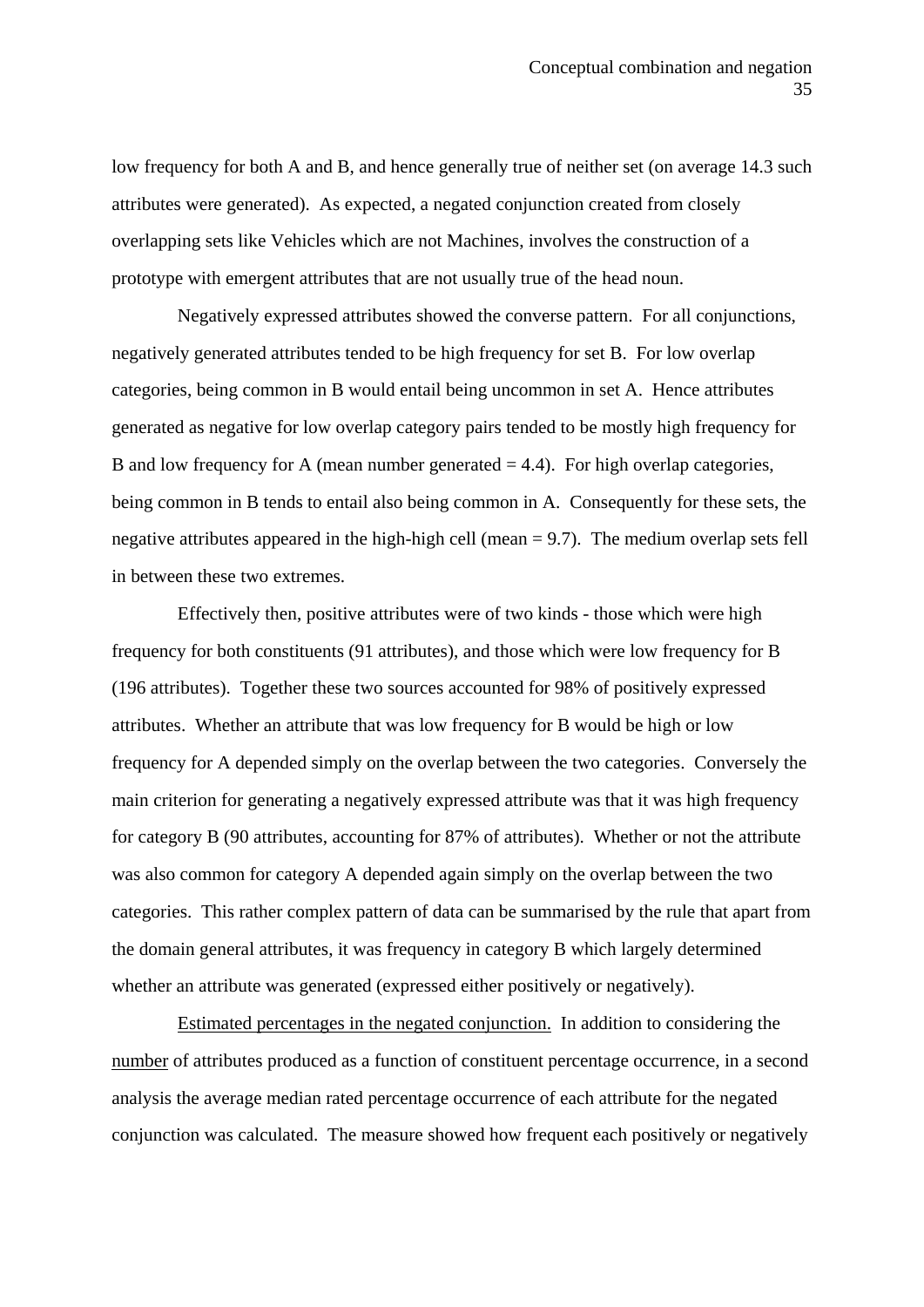expressed attribute was judged to be for the complex category. Table 8 shows the data for positively expressed attributes.

### INSERT TABLE 8 ABOUT HERE

——————————————

——————————————

From the marginal weighted averages it is clear that for positive attributes, the strongest influence on the frequency of an attribute in the negated conjunction category was its frequency in the head noun category A. Estimates ranged from 19% in the 0-20% band for A, up to 87% for the 81-100% band. In fact the mean values for each row lay within the range of each band for the A category, so that  $\mathcal{A}(A-B)$  was approximately equal to  $\mathcal{A}(A)$ . Looking across the columns, there was no apparent systematic effect of the rated frequency in B on the mean data in the table. In fact, when regressions were run on each of the twelve negated conjunctions, predicting  $\mathcal{O}(A-B)$  from  $\mathcal{O}(A)$  and  $\mathcal{O}(B)$  for positively expressed attributes, the head noun rated frequency %(A) entered significantly in every case, with a mean regression weight of 0.83, while the modifier noun rated frequency %(B) entered significantly in only 3 of the 12 equations, with a mean regression weight across all equations of -0.01. (Root mean squared R for the regressions was 0.90). This result was curious, in that one would predict that attributes that are more common in category B, should have been considered less common in the conjunction "A which are not B". However there are also the domain general attributes which were judged 100% true of both A and B and of "A which are not B", and these clearly counteracted the tendency of frequency in B to correlate negatively with frequency in the negated conjunction.

 Recall that 76 positive attributes were generated with rated percentages of less than 20% for both A and for B (see Table 5). The average rated percentage in the negated conjunction for these attributes was only 18%. In other words these attributes were also uncommon in the negated conjunction class. When examined more closely, many of these attributes (45, or 59%) turned out to refer to particular instantiations of the negated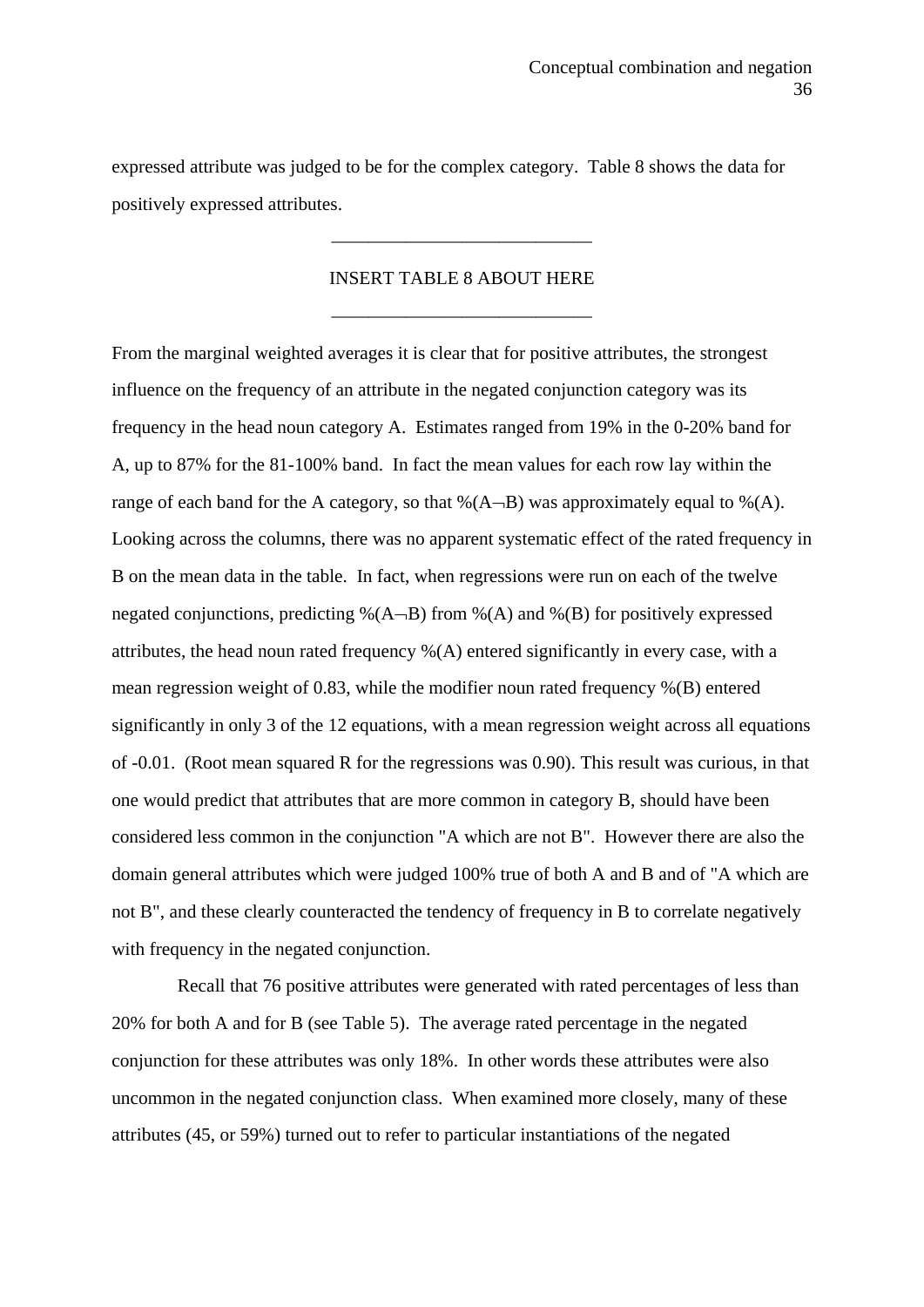conjunction categories, either by naming them directly, or by describing very specific attributes of an instantiation. For example, for the Dwellings-Buildings category pair, there were 27 positive attributes with low frequency for both categories. Twelve of these named specific instantiations - is a burrow, is a cave, is a tunnel (for Dwellings which are not Buildings), or is a place of worship, is a monument (for Buildings which are not Dwellings). A further seven were very specific attributes derived from an instantiation (for example, has flaps, is for entertainment, is for storage). The remaining 8 attributes were more general, as in is natural, is portable, is cold, and so could be seen as being generated more from the composite prototype representation, rather than from specific instantiations. In terms of Hampton's (1987) analysis, the instantiation-based attributes are examples of emergent attributes derived from extensional feedback -- the strategy of identifying specific exemplars in the complex category and basing the attribute description on those exemplars. The more general attributes, of which there were 31 (41%), would be emergent attributes resulting from the attempt to form a coherent category from the composite prototype representation.

 Table 9 shows the equivalent mean estimated percentages for negated attributes. One would expect that the frequency of negatively expressed attributes in the negated conjunction "A which are not B" should be generally lower than that for positively expressed attributes, and the table confirms this expectation. Although the smaller number of negative attributes left many of the cells in Table 8 empty, the data show that, as in the case of the positive attributes, the degree of occurrence in the head noun category A was the most influential factor. The more common an attribute was in Category A, then the more common it was in the class "A which are not B". However the slope of this relationship was much less steep than before, so that attributes with high frequency in A only averaged 44% for A which are not B. Because there were many fewer negatively expressed attributes, only two regression analyses were conducted, combining the six pairs of categories together for each order of the constituents. Frequency in the head noun was a significant predictor of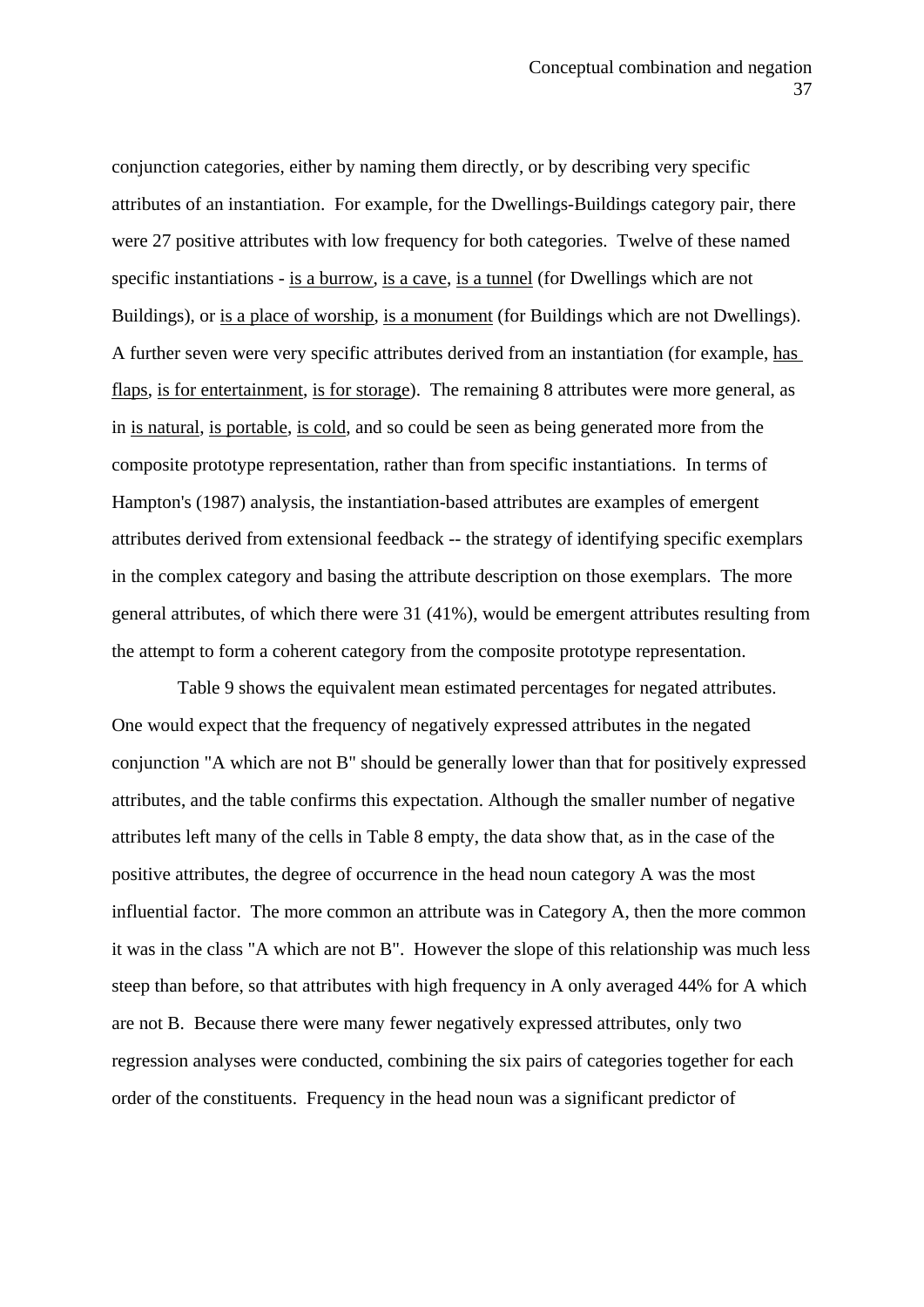frequency in the negated conjunction (regression weights  $= .37$  and .54) while frequency in the modifier was not a significant predictor in either case.

### INSERT TABLE 9 ABOUT HERE

——————————————

——————————————

 Distinctiveness. A plausible explanation of why participants should generate positively or negatively expressed attributes might appeal to the distinctiveness of the attributes for distinguishing between the head noun class A, and the negated conjunction class "A which are not B". Pragmatically, one would expect a predicate to be relevant and informative if it helps the hearer to distinguish the negated conjunction class from its superordinate category A. Hence positively expressed attributes should have a higher rated frequency in the negated conjunction than in the head noun class alone, whereas negatively expressed attributes should have lower rated frequency in the negated conjunction than in the head noun class. Table 10 shows a break down of numbers of attributes generated per conjunction as a function of whether they were positively or negatively expressed, and of whether they were rated as more common in the negated conjunction than in the head noun, or as less common.

#### INSERT TABLE 10 ABOUT HERE

——————————————

——————————————

 For the concept pairs with high overlap the distinctiveness hypothesis was very clearly confirmed. Out of 63 positively expressed attributes, 45 (71%) were rated as more frequent in the negated conjunction class than in the head noun class, whereas 32 (94%) out of the 34 negatively expressed attributes were judged less frequent in the negated conjunction class than in the head noun class ( $\chi^2(1) = 38.0$ , p<.0001). For the medium and low overlap categories the distinctiveness hypothesis was also supported  $(\chi^2(1) = 8.4$  and 6.1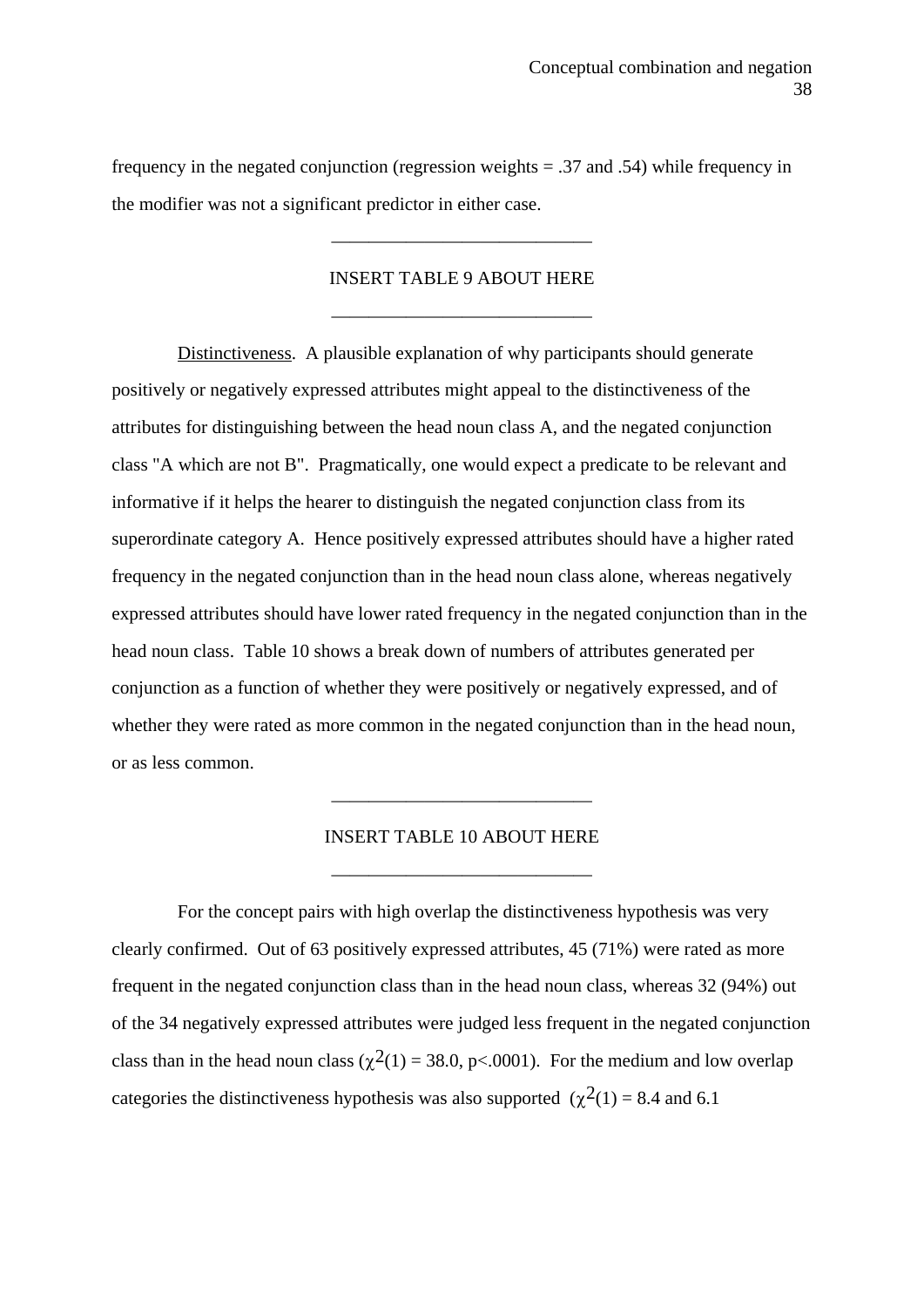respectively, p<.02), but the effect was less strong, with considerable numbers of attributes going against the hypothesis.

 Emergent attributes and inheritance failure. What evidence was there for emergent attributes - that is, those produced as describing "A which are not B" which were considered generally untrue of A?10

 To detect emergent attributes, a strict definition of emergent attributes was used by defining them as those attributes with a median rated frequency of 0% for A but greater than 0% for "A which are not B". <sup>11</sup> Of the 51 attributes with median rated proportion for A as 0%, 24 also had 0% ratings for "A which are not B". Eleven had median ratings of 5% or more, and only 6 attributes had median ratings for "A which are not B" of 10% or more. There were therefore very few examples of strictly emergent attributes here, in the sense of attributes that break the logical consistency constraint of being judged to be entirely absent from the head noun class, and yet present to some degree in the negated conjunction. Table 11 shows the 6 most extreme cases. The strongest example numerically - birds which are not pets having noses - seems to depend on a shift in the meaning of the concept of a nose - half the participants apparently considered beaks to be noses when judging birds which are not pets, (all participants except one gave a rating of either 0% or 100% to the question) but none of the participants considered beaks to be noses when just considering Birds alone. This shift is probably best explained as an example of metonymy - the concept nose is a typical example of the concept proboscis. By metonymy, a typical case can also be used as a name to refer to the class as a whole (Lakoff, 1987), so that "nose" may be given a narrow sense and a more general sense. Why there should have been an interaction with the complexity of the category in interpreting "nose" broadly or narrowly remains an intriguing question. It could be that mention of the category Pets (even in the negative) leads to consideration of a broader range of animals, and so to a broader interpretation of the part named by the word "nose".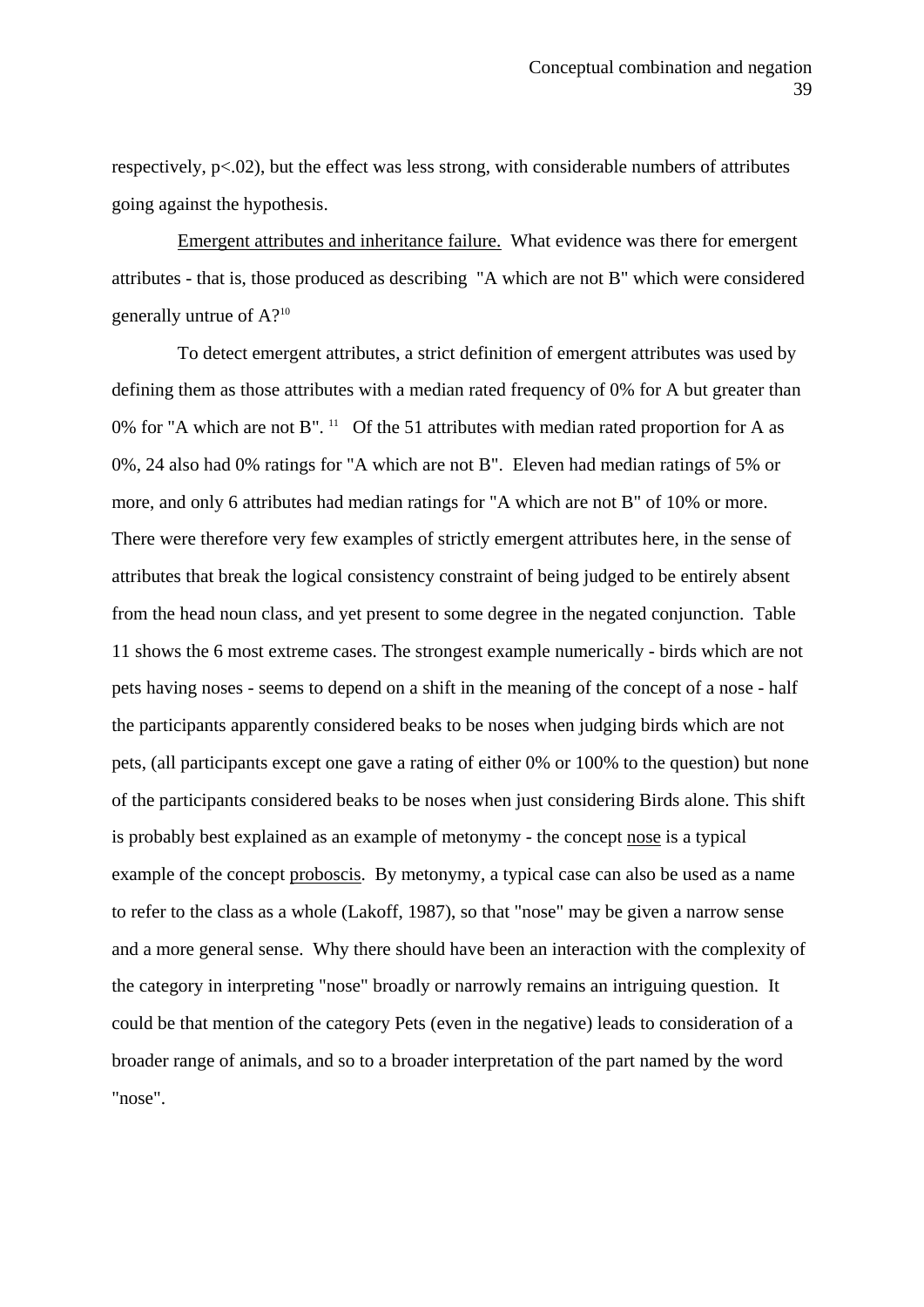### INSERT TABLE 11 ABOUT HERE

——————————————

——————————————

 The dwellings example involves a shift from dwelling as permanent residence (the default meaning of dwelling) to dwelling as shelter -- as in a tent used on a camping trip. The vehicle examples show a shift from thinking of a vehicle as a mechanical means of transport to thinking of a broader category which would include animals such as horses, camels and donkeys. The latter two cases involve broadening of the concept definitions, which would suggest that some default attributes from the prototype concept have been dropped. Such a result would be compatible with forming a composite prototype, since in both these cases the concepts are strongly overlapping (most vehicles are machines, and most dwellings are buildings), and hence conflict between inherited attributes should be strongest. The broadening of concept definitions is also consistent with the extensional class membership data from Experiment 1 where people overextended categories when they were placed in conjunctions and negated conjunctions.

 The converse of emergent attributes is the case of inheritance failure - those attributes rated as true of 100% of class A, but rated as true of less than 100% for "A which are not B".12 Of 54 attributes with median rating for A of 100%, 32 had median ratings of 100% for "A which are not B", and a further 11 had ratings of 95% or more. There were only 10 attributes with median ratings of 90% or less for the negated conjunction. Table 12 lists these cases of inheritance failure of apparently "necessary" attributes.

### INSERT TABLE 12 ABOUT HERE

——————————————

——————————————

 Several of these examples (dwellings having doors and roofs, being occupied etc.) show an interesting ambiguity in the interpretation of the task in that they seem to involve a move from an intensional answer to an extensional one. When considering the category on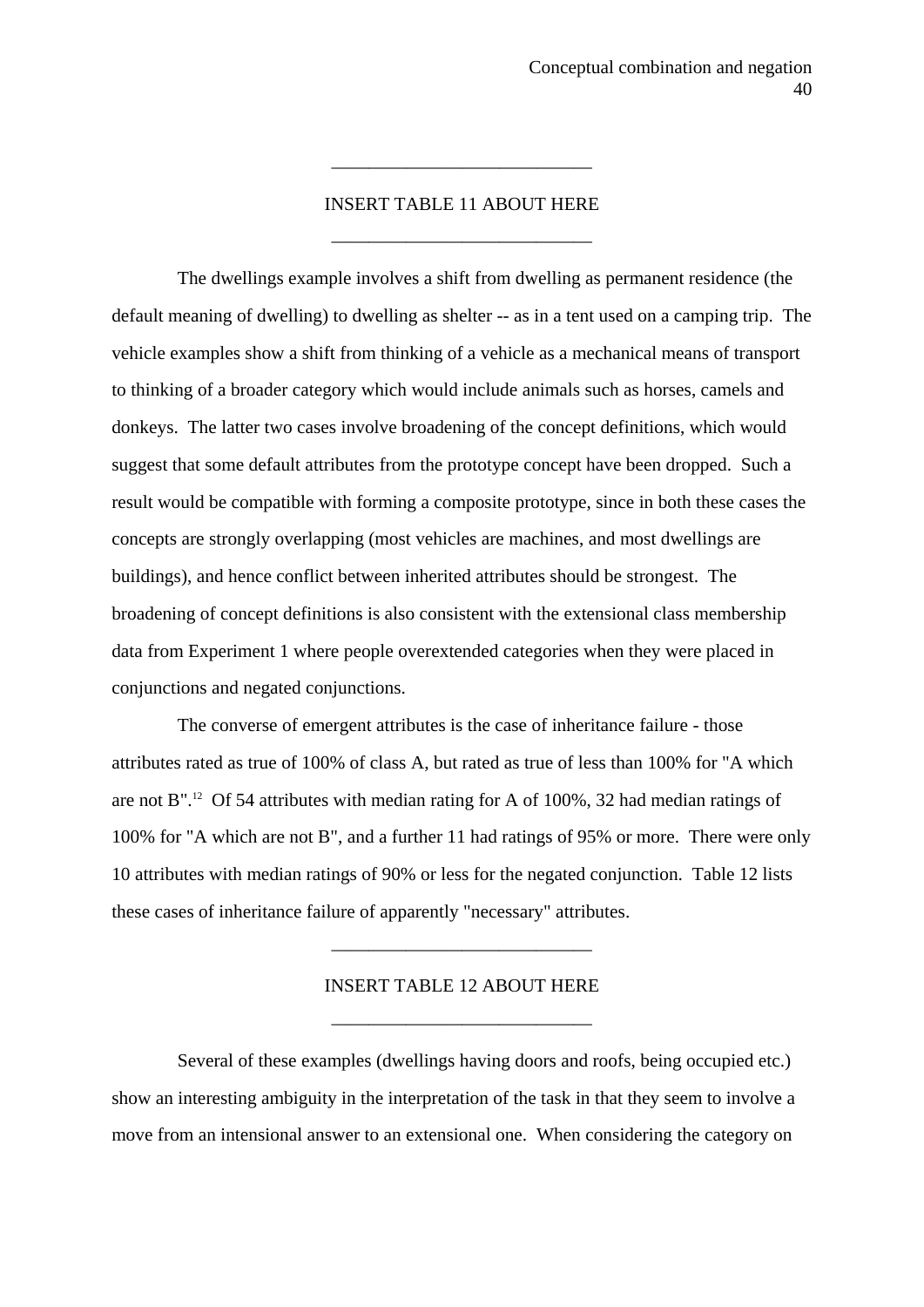its own, people answered in terms of the general prototype picture - even though the task asked for a rating of the proportion of exemplars, which is an explicitly extensional task. Thus they may have considered that all buildings are used - otherwise why would they have been built? The negated conjunction class "Buildings which are not dwellings" may however have encouraged participants to think of actual exemplars, and of course there are many buildings standing empty and unused. Making the concept more specific through modification may have led people to pay closer attention to exemplar information. Alternatively, removing the most typical instances from the class may also have led participants to consider a wider range of buildings (such as monuments) and so change their frequency estimates.

 Other cases are further examples of the stretching of the concept categories when conjoined with others with which they share little overlap. Dwellings are usually buildings. When considering those that are not, the concept became extended to include dwellings for non-human animals and temporary dwellings. Similarly, the category of vehicles was extended (as discussed previously) to include animals.

 Finally, the case of Birds which are not pets having no names, is a case of ambiguity in the sense of the word "name". Birds all have names, in the sense of a species or generic name, whereas pets of course have names as individuals. In the context of pets, the concept of name is more likely to be interpreted in the latter sense.

### General Discussion

 To summarize the findings of the two experiments presented here, the first experiment found that the rated membership of items in conjunctions and negated conjunction classes was highly predictable from a knowledge of an item's membership in the two constituent categories. However there were interesting aspects of these data which suggested an intensional account of the data. Participants overextended both conjunctions and negated conjunctions with respect to the membership of constituent classes, and there was evidence for systematic variation in the regression weight of different categories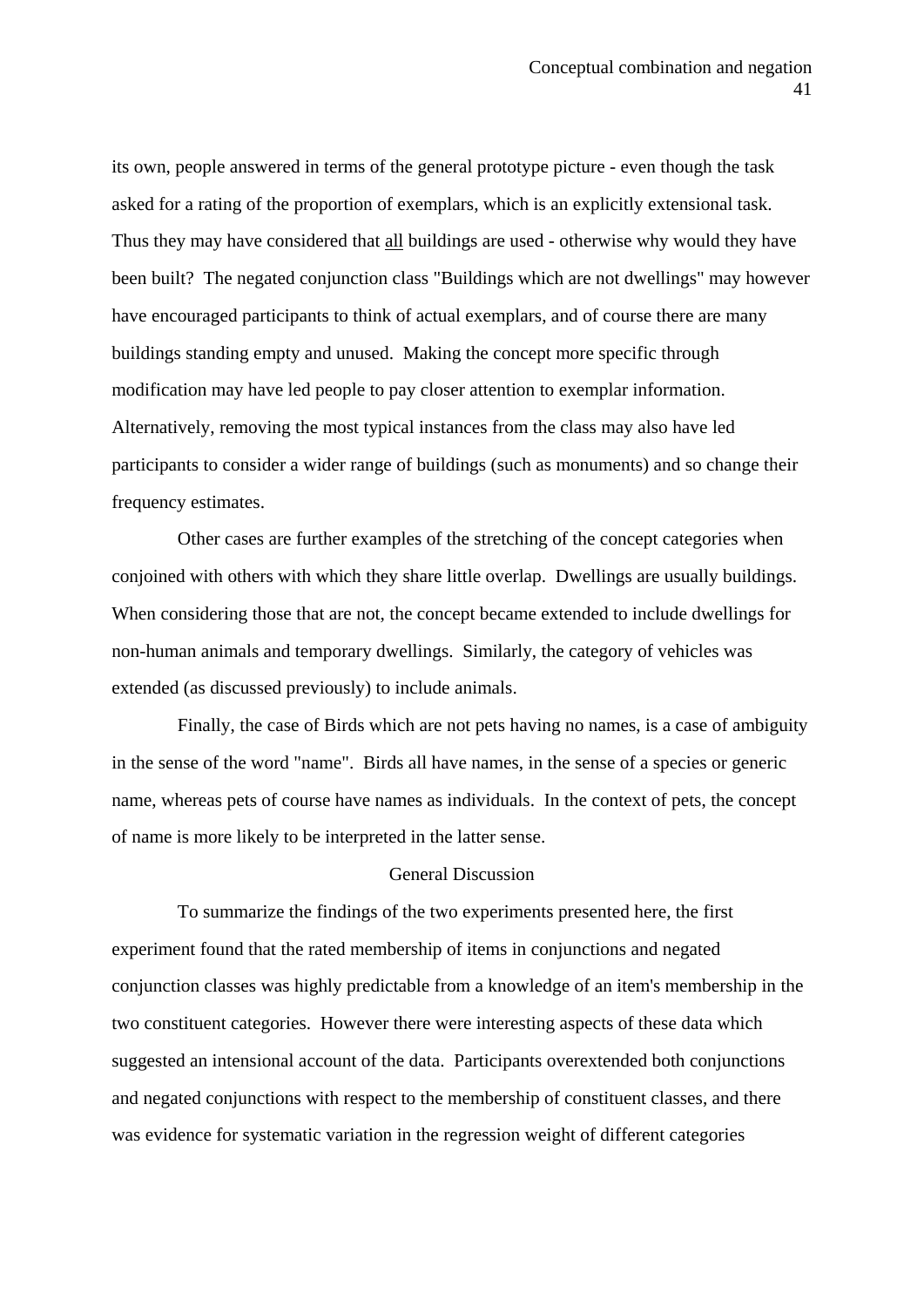depending on whether they were in head noun or qualifier noun position, and depending on the "dominance" of the categories established in earlier research (Hampton, 1987; 1988b; Storms et al, 1993, 1996).

 The dominance effect (whereby one category had a greater effect in the regression equation predicting either typicality or the probability of positive categorization in the complex concepts) was found to interact with whether a conjunction was negated or not. In positive conjunctions, dominance and the head/modifier effects were additive, whereas for negated conjunctions, dominance was seen in the head noun position, but not in the negated qualifier position. An explanation for this interaction was offered in terms of attribute inheritance by the complex concept representations. When a concept is negated, its attributes are divided into those which are inherited unchanged as positive attributes, and those which are inherited as negated attributes. It was argued by Hampton (1987) that the dominant concepts were those which had a larger number of attributes considered as important to their definition. When in the negated qualifier position, the dominance effect might then be reduced, given that some attributes are inherited positively and others negatively. Experiment 2 confirmed this prediction. Whereas the rated frequency of an attribute in the negated conjunction was positively correlated with its rated frequency in the head noun category, correlation with frequency in the negated modifier category was near to zero.

 Another interesting result from Experiment 1 was the finding that for conjunctions, it is possible that conjunctions of categories with low overlap (like Household Appliances which are Furniture) may have empty centers. The best examples of such categories may still be considered atypical of them. This result is counter to the "guppy effect" introduced by Osherson and Smith (1981). According to their intuitive account, a guppy may be considered a better example of a pet fish than it is an example of either a pet or a fish. In the data presented in Experiment 1, the guppy effect was largely absent from the conjunctive concepts. Even though an attempt was made through pre-testing to include the best examples of each conjunction in the set of items, the results showed that these best examples were not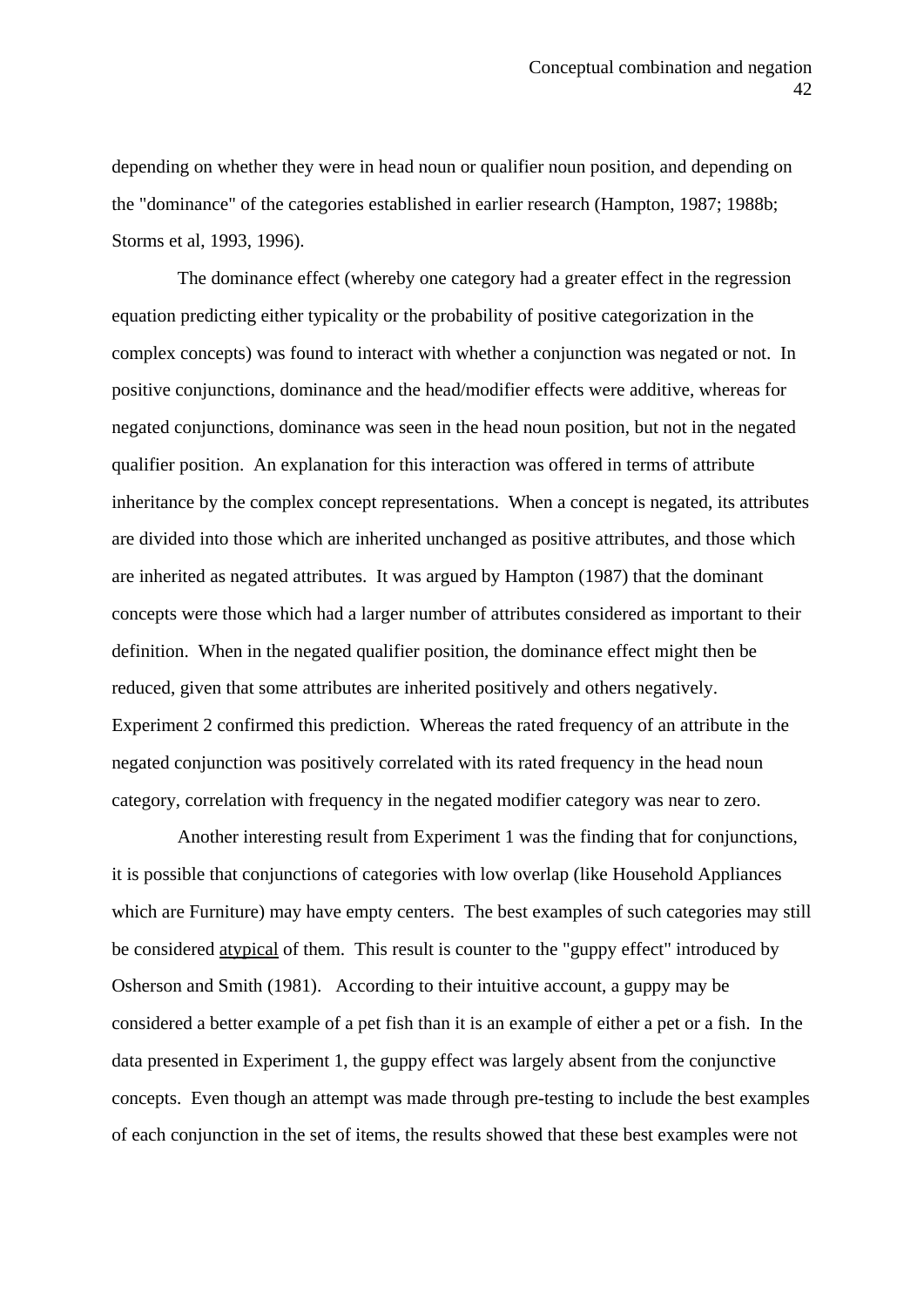always rated as highly typical of the conjunctive category. It was very rare that an item was rated more typical in the conjunction than in both of the constituent categories. Interestingly the same result did not hold true for negated conjunctions. The best examples of negated conjunctions like "A Dwelling which is not a Building" were in fact rated as maximally typical in the class, although they had not been rated as typical in either category individually. This effect was found, even though the materials had not been expressly designed to include the best examples of the negated conjunction sets. A tentative explanation of this effect may also be offered from the results of Experiment 2. The inheritance of attributes from the negated qualifier concept was far more complex than from simple un-negated qualifiers (Hampton, 1987). Some of the qualifier attributes were inherited in negative form, reflecting the negation, but others were inherited in positive form, regardless of the fact that the qualifier was negated. Hampton (1987) argued that the greater the difference in representation between a complex concept and each of its constituents, then the greater would be the likelihood of observing overextensions in the conjunction. The fact that negated conjunctions show a more complex inheritance pattern of attributes is therefore consistent with the greater occurrence of overextension and double overextension in Experiment 1.

 The attributes generated in Experiment 2 were analyzed with respect to their rated frequency in each constituent category. To show the data most clearly, the attributes were divided into those which were generated as positive predicates, and those which were generated as negative. The pairs of categories were also divided into those with high, medium or low overlap as categories. As expected there was a proportion of attributes which were generated positively and were also considered generally true of both constituent classes. These were domain general attributes which were true of the superordinate category to which the two constituents both belong, and hence were also true of both negated conjunctions. Aside from these positive attributes, the main influence on the generation of both positive and negative attributes was frequency for the modifier category B. The large majority of positive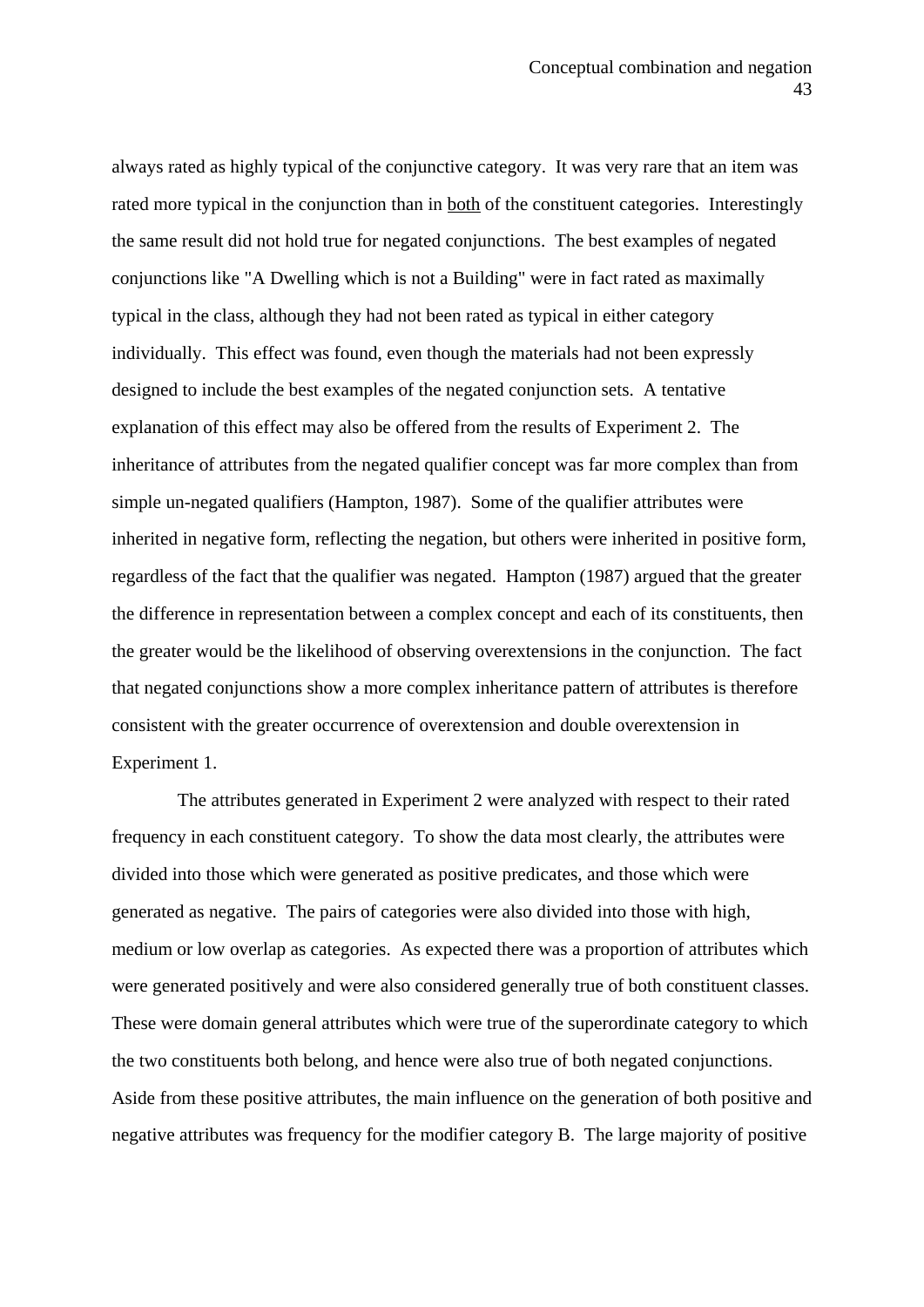attributes generated were rated as low frequency for category B, while the majority of negative attributes generated were rated as high frequency for category B. Frequency in category A only had an apparent effect on numbers of attributes generated as a result of the relative overlap between A and B. Thus when overlap was high, and A and B shared many of the same attributes, the positive attributes generated were also low frequency for A, and the negative attributes generated were also high frequency for A. When overlap was low, and A and B shared few attributes, then positive attributes generated were high frequency for A, and negative attributes generated were low frequency for A.

 Although the likelihood of generation as a positive or negative attribute depended solely on category B, the rated frequency of the attributes in the negated conjunction itself was apparently largely controlled by their frequency in class A. The mean rated frequency for "A which are not B" for positively generated attributes closely followed the mean rated frequency for the A category alone. For negatively generated attributes, rated frequency of the positive form of the attribute in "A which are not B" was also greater as a function of the rated frequency in category A, although mean frequencies in the negated conjunction were understandably lower than for the positive attributes.

 It was predicted on the basis of informativeness, that positive attributes should be judged to be more true of the negated conjunction than the head noun, whereas negative attributes (in their positive form) should be judged more true of the head noun than of the negated conjunction. This prediction was generally supported, although more strongly in the categories with high overlap (where most members of the head noun category A are also in category B). Low overlap, of course, means that forming a negated conjunction for such categories requires less cognitive effort, since the majority of each class also falls in the negated conjunction. For example, since most household appliances are not furniture, "Household appliance which is not furniture" may initially be considered as very close to the concept Household appliance on its own. It is perhaps for this reason that the distinctiveness effect was less pronounced for low overlap category pairs.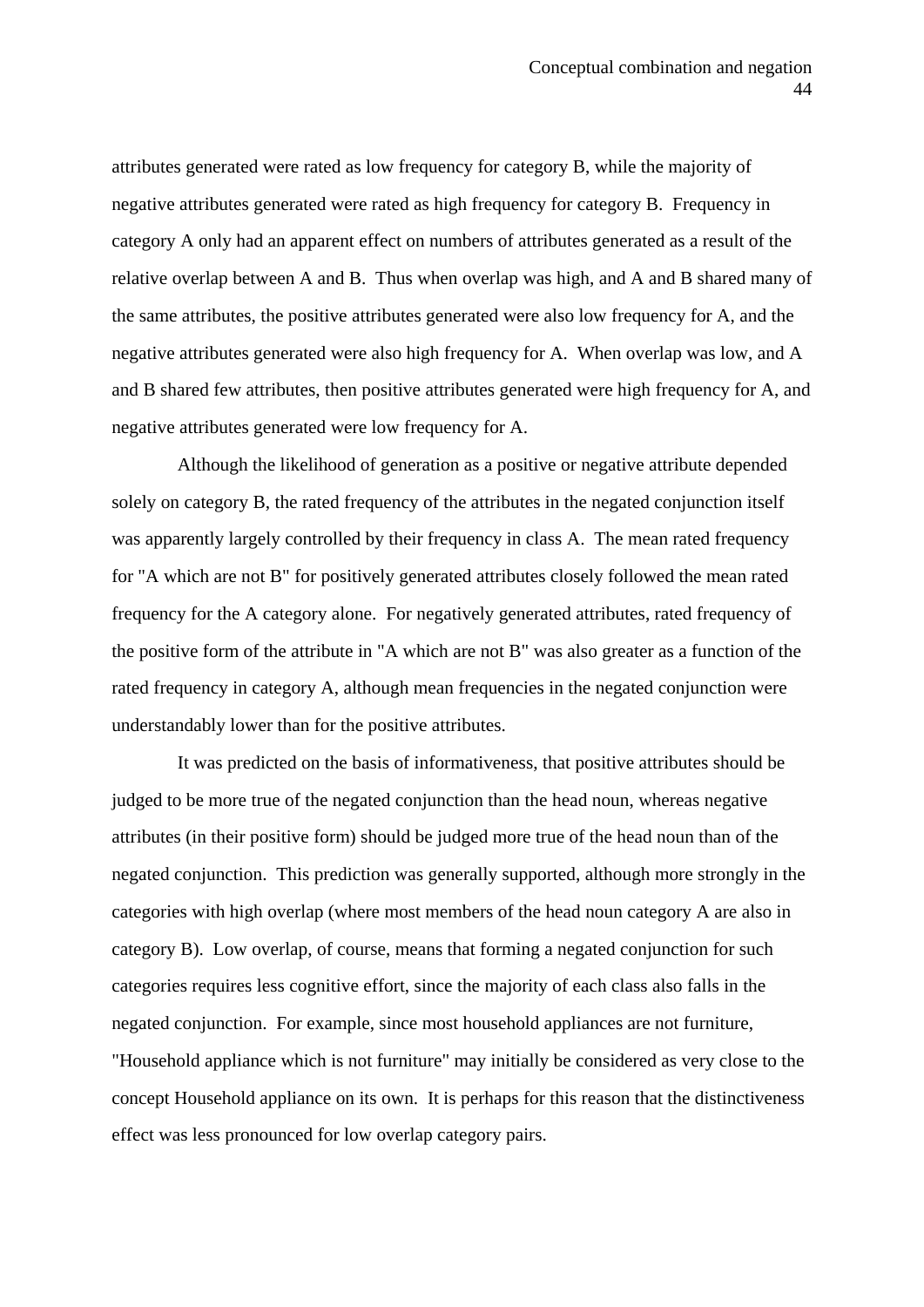Hampton (1987) found that attribute inheritance in conjunctions was largely constrained by a necessity constraint and an impossibility constraint. Where an attribute was judged necessary (or impossible) of a constituent class, then it also tended to be judged necessary (or impossible) of the conjunction. The equivalent analysis on the present data showed relatively few cases where these constraints were broken. Where cases did violate these two constraints, this was attributed to the effects of the flexibility of concepts (Hampton, 1996c), and context sensitivity in the meaning of both the category terms and the attributes.

 Although no very systematic analysis was possible, it appeared that participants could change the meaning of category terms and attributes between narrow and broad interpretations. A Vehicle could be thought of as necessarily mechanical, but if asked to consider vehicles which are not machines, a more abstract sense of vehicle as being any means of transport replaced the more narrow conception. Attributes could also change the scope of their truth conditions in subtle ways. Thus is lived in would be a commonly considered necessary attribute of Dwellings. But of course when individual dwellings are considered, there are many which are not currently lived in. There is thus a subtle shift from considering the prototype intensional concept of a Dwelling as an ideal type of a place where people live, to the consideration of the extensional set of actual objects which have been constructed as dwellings. This shift between intensional and extensional modes of thinking about categories is of fundamental importance in theories of concept representation (Hampton, 1993, 1996d) and other cognitive skills (e.g. probabilistic reasoning, Tversky & Kahneman, 1983).

 What has been learned from these studies about the action of negation on concept representations? Two accounts remain as viable (and not necessarily incompatible) explanations of the data. Intensional models (Hampton, 1987; 1988b; Smith et al., 1988) propose that the formation of a complex concept involves the merging of attribute information into a composite representation, and the subsequent modification of that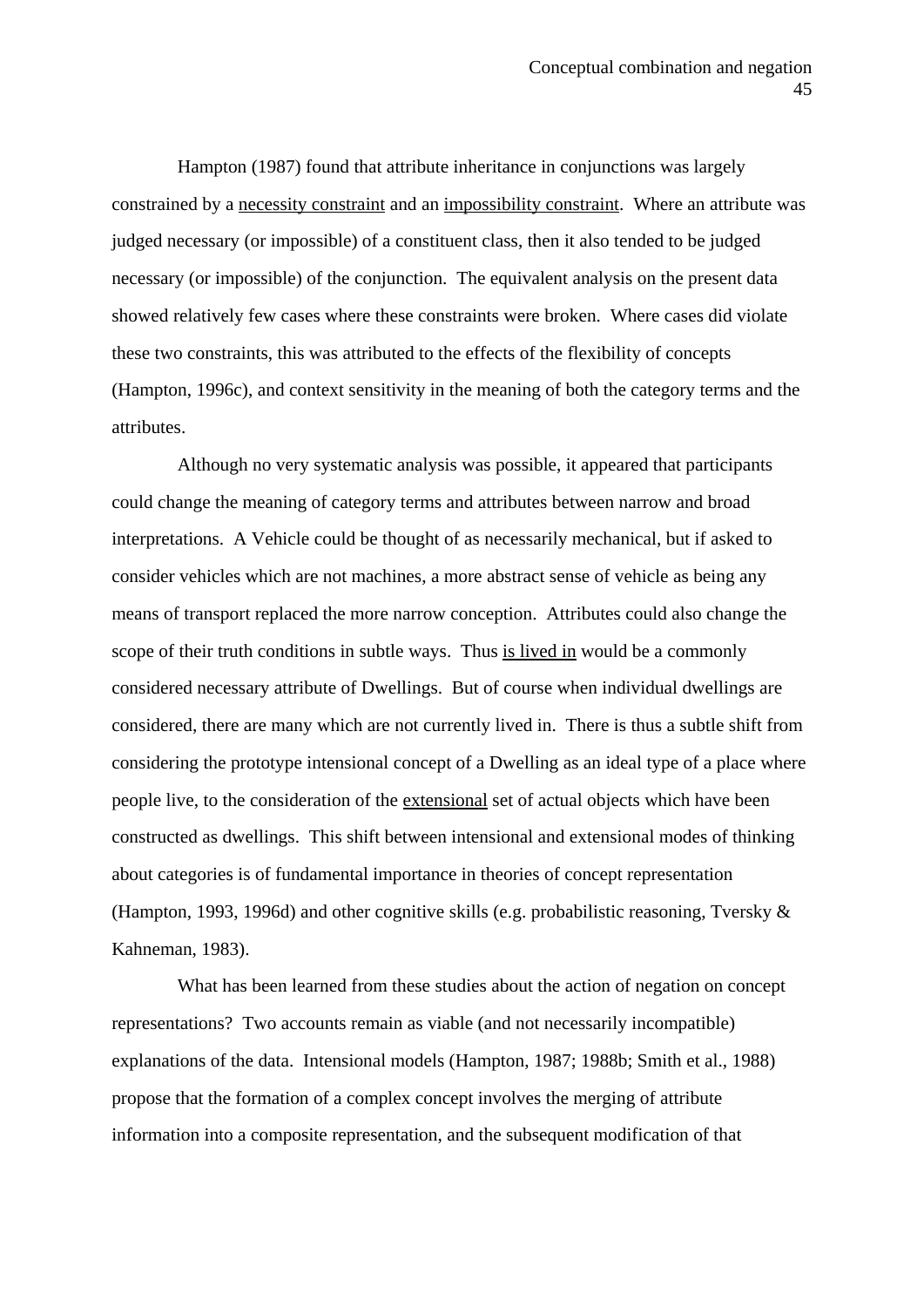information in order to render the representation coherent as a concept. Often this may involve the creation of novel information in order to improve the coherence of the complex concept. Negation appears to affect the creation of this composite through the inheritance by the composite of negated attributes of the negated constituent concept. Not all attributes are negated however, and the choice of which are inherited as positive and which as negative is not a simple matter of the frequency of occurrence of such attributes in the two constituent classes. An appeal could be made to background causal theories (Murphy, 1988; Rips, 1995) to account for why some attributes are negated and others are not. The results, particularly from Experiment 1, however are not consistent with the proposal of Smith et al. (1988) that logical functions such as conjunction and negation as applied to natural concepts should follow the prescriptive rules of set logic. It is probably true that most individuals can exercise logical thought, given sufficient motivation, time and (perhaps) education. What is apparent from studies such as those presented here is that when interpreting phrases in natural language such as "Tools which are Weapons", or "Vehicles which are not Machines", logical set theory provides a very poor account of people's categorization behavior.

 Aside from the composite prototype account, there is also considerable evidence in the data presented here for a model of concept conjunctions, based around the identification of exemplars which fall in the extension of the complex concept. Particularly for the negated conjunction concepts, the results show that people may well be inclined to use this more extensional strategy. For example, in Experiment 1 negated conjunctions (but not conjunctions) showed the rescaling effect proposed by Jones (1982) whereby the most typical exemplars of the negated conjunction class were judged highly typical of that class. Negated conjunctions (but not conjunctions) also showed double overextension effects where an item was more likely to be judged in the complex class than in either constituent. In Experiment 2 there was also evidence for exemplar-based effects in the considerable number of instantiations generated as attributes of the negated conjunctions. Support for a more extensional account of concept conjunction is also presented by Storms et al. (1993). It is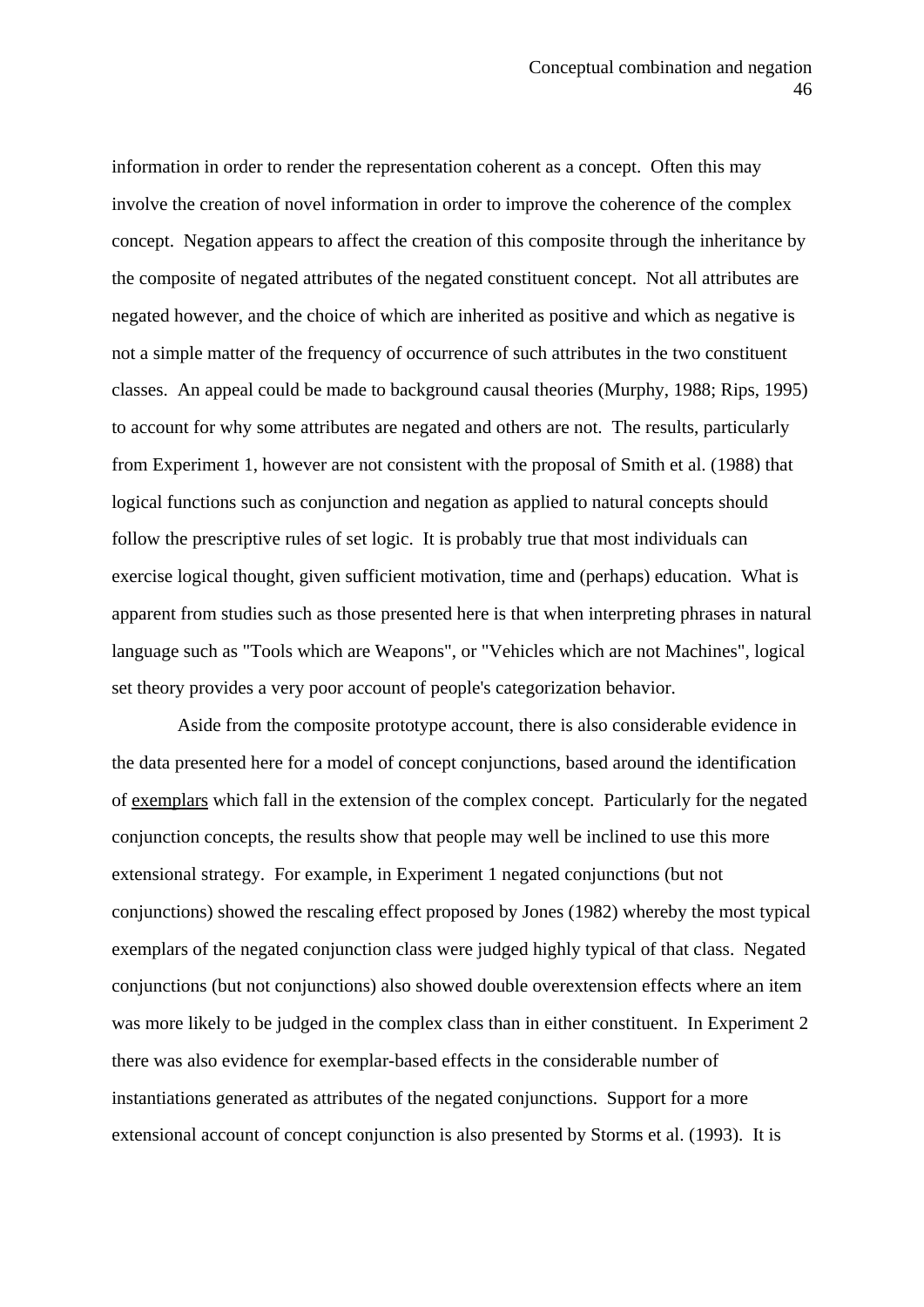noteworthy that there was more evidence for mediation by exemplars for the negated conjunctions than for the others. Perhaps as linguistic phrases become more complex in form, exemplar retrieval becomes a preferred strategy for handling their interpretation.

 In conclusion, this article has presented new data on the operation of negation within the process of constructing relative clause conjunctions. Typicality and class membership in negated conjunctions appeared to follow broadly the same pattern of results as for un-negated conjunctions. Attribute inheritance however was clearly more complex, and the data presented here represent just a preliminary exploration of the processes whereby people generate complex concepts using negation.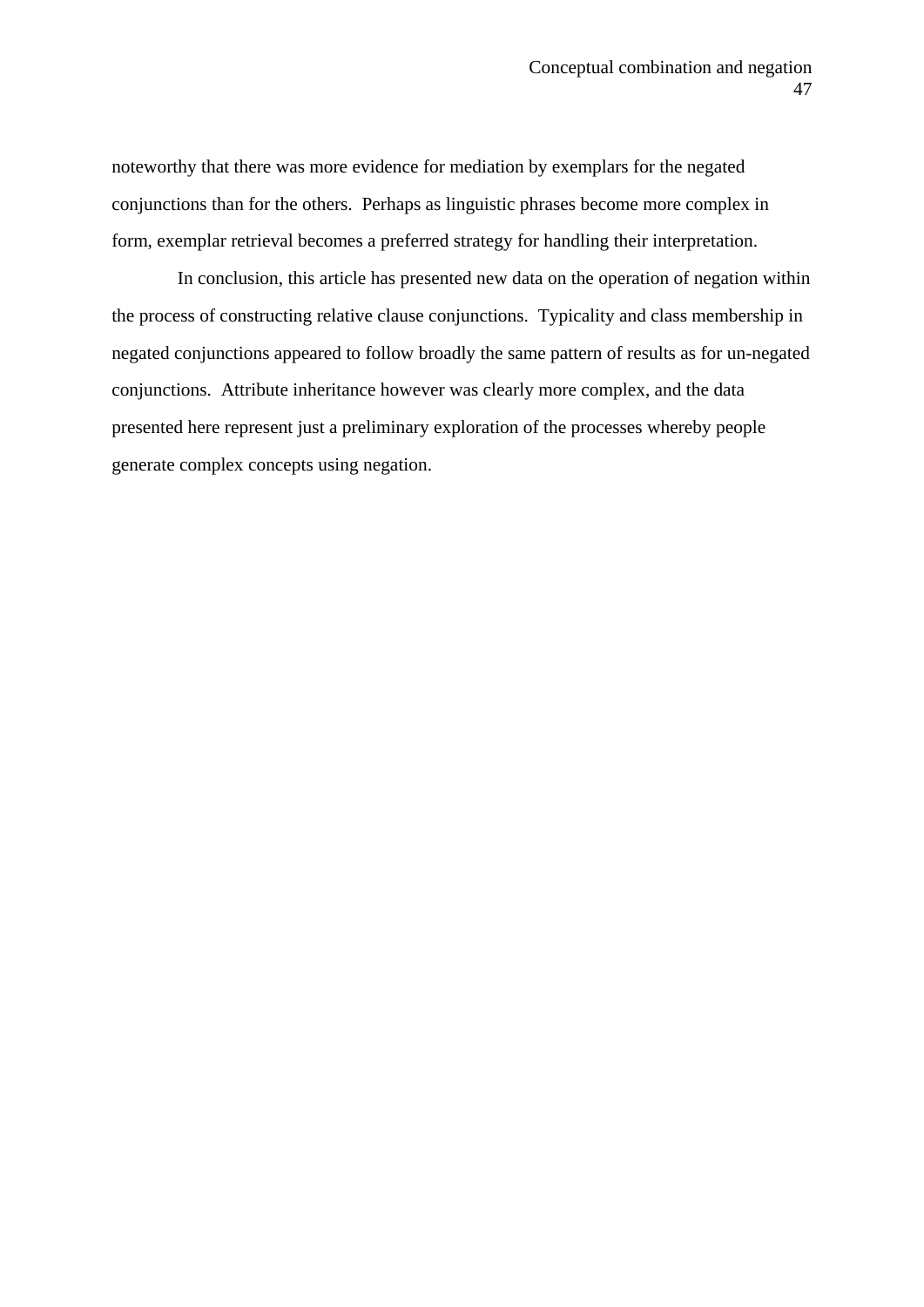#### References

Achen, C.H. (1982). Interpreting and Using Regression. Beverly Hills: Sage.

- Ashby, F.G., & Gott, R.E. (1988). Decision rules in the perception and categorization of multidimensional stimuli. Journal of Experimental Psychology: Learning, Memory and Cognition, 14, 33-53.
- Barsalou, L.W. (1983). Ad hoc categories. Memory and Cognition, 11, 211-227.
- Chater, N., Lyon, K., & Myers, T. (1990). Why are Conjunctive Concepts Overextended? Journal of Experimental Psychology: Learning, Memory and Cognition, 16, pp.

Cohen, B. & Murphy, G.L. (1984). Models of concepts. Cognitive Science, 8, 27-58.

- Fodor, J.A. (1994). Concepts a pot-boiler. Cognition, 50, 95-113.
- Hampton, J.A. (1987). Inheritance of attributes in natural concept conjunctions. Memory and Cognition, 15, 55-71.
- Hampton, J.A. (1988a). Disjunction of Natural Concepts. Memory & Cognition, 16, 579- 591.
- Hampton, J.A. (1988b). Overextension of conjunctive concepts: Evidence for a Unitary Model of Concept Typicality and Class Inclusion. Journal of Experimental Psychology: Learning, Memory and Cognition, 14, 12-32.
- Hampton, J.A. (1991). The combination of prototype concepts. In P.Schwanenflugel (Ed.), The psychology of word meanings, (pp.91-116). Hillsdale, NJ: Erlbaum.
- Hampton, J.A. (1993). Prototype models of concept representation. In I. van Mechelen, J.A. Hampton, R.S. Michalski, & P. Theuns (Eds.), Categories and concepts: Theoretical views and inductive data analysis, (pp. 67-95). London: Academic Press.
- Hampton, J.A. (1996a). Conceptual combination. In K. Lamberts and D. Shanks (Eds.) Knowledge, Concepts and Categories. London: UCL Press (in press).
- Hampton, J.A. (1996b). Conjunctions of Visually Based Categories: Overextension and Compensation. Journal of Experimental Psychology: Learning, Memory and Cognition, 22, 378-396.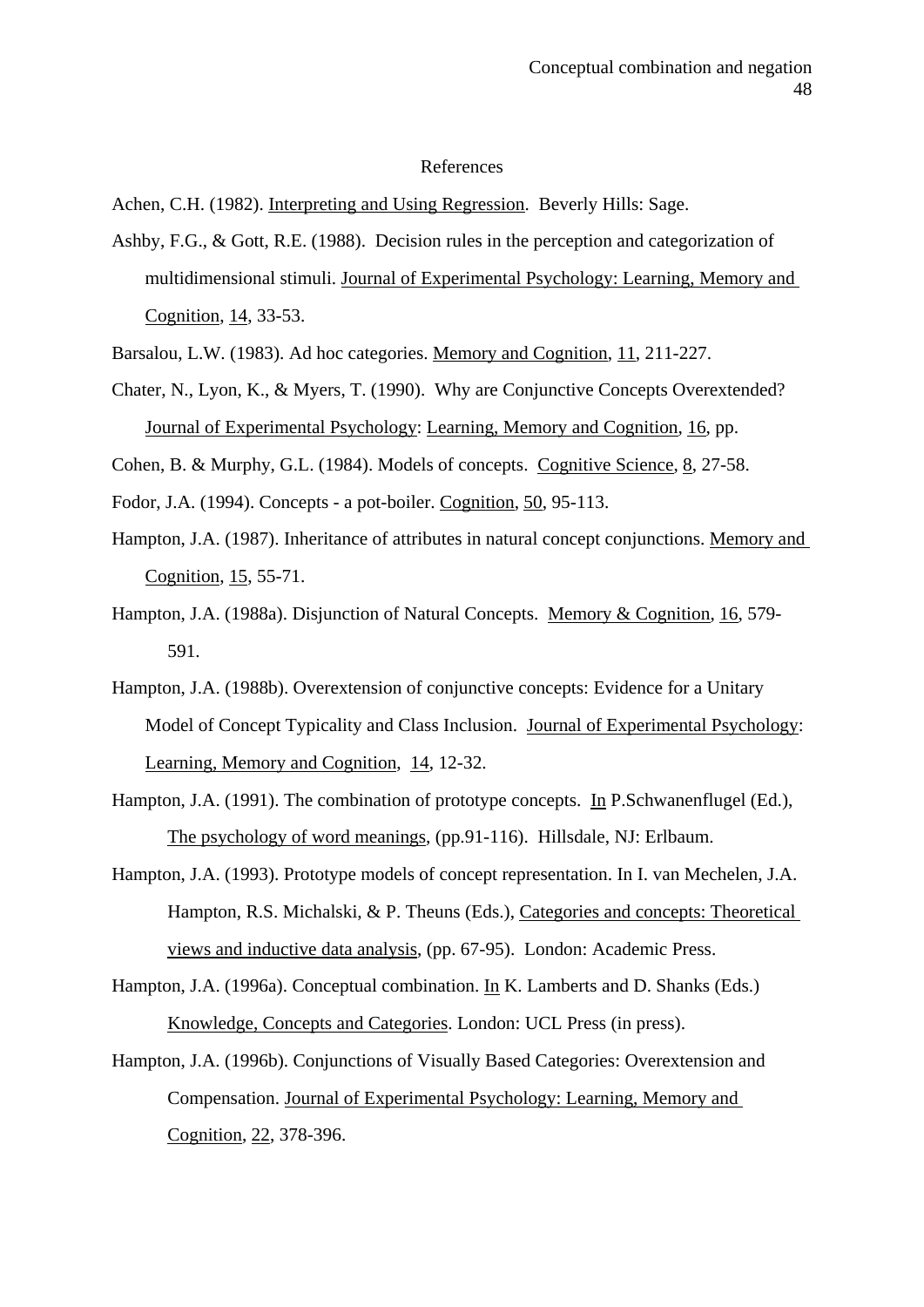- Hampton, J.A. (1996c). Emergent attributes in conceptual combinations. In T.B.Ward, S.M.Smith, & J.Viad, (Eds.), Creative Thought: An Investigation of Conceptual Structures and Processes. Washington DC: American Psychological Association Press, (in press).
- Hampton, J.A. (1996d). Psychological representation of concepts. In M.A.Conway & S.E.Gathercole (Eds.) Cognitive Models of Memory. London: UCL Press, (in press).
- Huttenlocher, J., & Hedges, L.V. (1994). Combining graded categories: membership and typicality. Psychological Review, 101, 157-165.
- Jones, G.V. (1982). Stacks not fuzzy sets: an ordinal basis for prototype theory of concepts. Cognition, 12, 281-290.
- Katz, J.J., & Fodor, J.A. (1963). The structure of a semantic theory. Language, 39, 170-210.
- Kunda, Z., Miller, D.T., & Clare, T. (1990). Combining social concepts: the role of causal reasoning. Cognitive Science, 14, 551-578.
- Lakoff, G. (1987). Women, Fire and Dangerous Things. Chicago: University of Chicago Press.
- Medin, D.L., Goldstone, R.L., & Gentner, D. (1993). Respects for similarity. Psychological Review. 100, 254-278.
- Miller, G.A., & Johnson-Laird, P.N. (1976) Language and Perception. Cambridge, MA: Harvard University Press.
- Minsky, M. (1975). A framework for representing knowledge. In P.H.Winston (Ed.), The psychology of computer vision. New York: McGraw-Hill.

Murphy, G.L. (1988). Comprehending Complex Concepts. Cognitive Science, 12, 529-562.

- Murphy, G.L., & Spalding, T. (1995). Knowledge, similarity, and concept formation. Psychologica Belgica, 35, 127-144.
- Osherson, D.N., & Smith, E.E. (1981) On the adequacy of prototype theory as a theory of concepts. Cognition, 11, 35-58.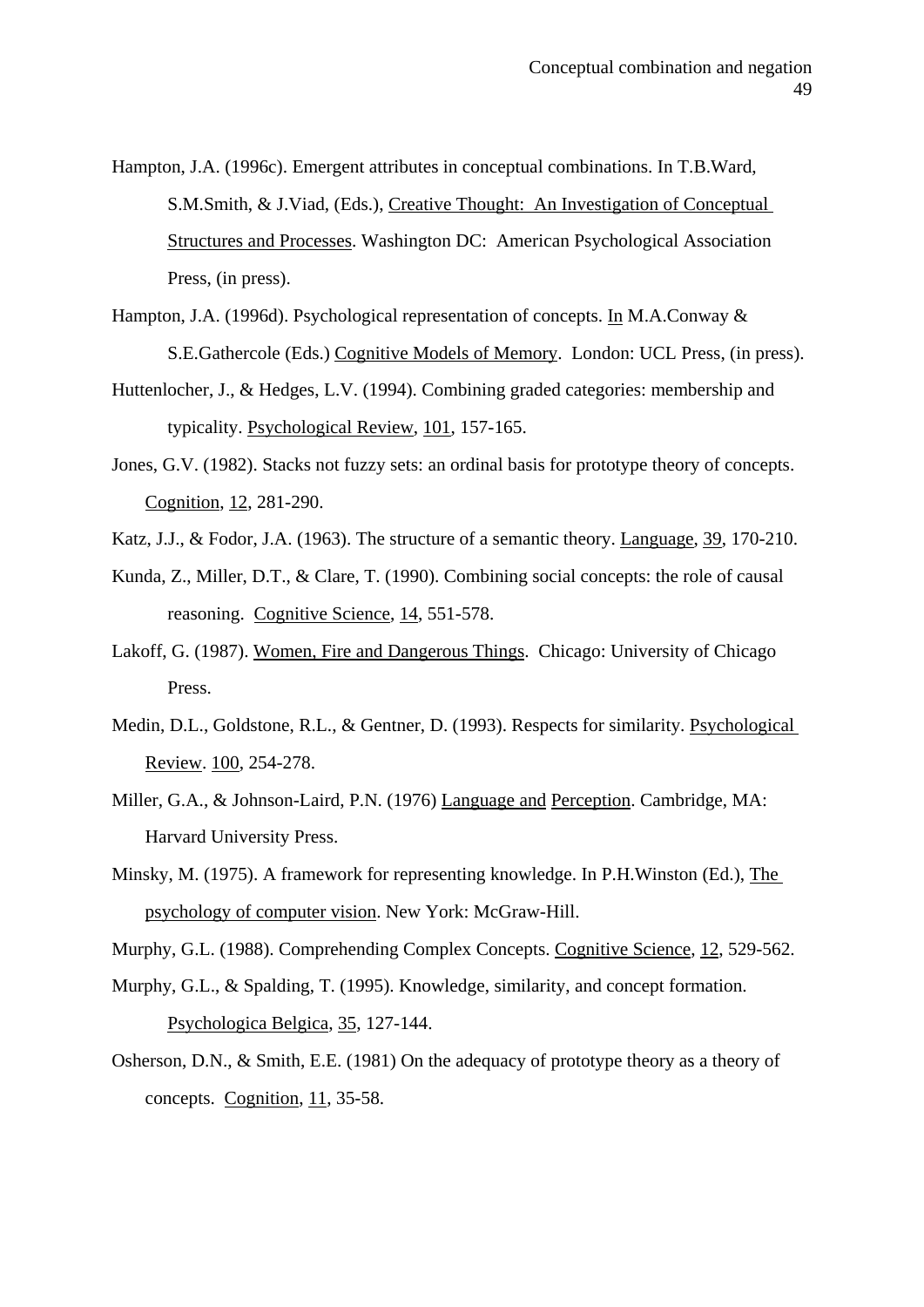- Osherson, D.N., & Smith, E.E. (1982) Gradedness and conceptual conjunction. Cognition, 12, 299-318.
- Rips, L.J. (1995). The current status of research on concept combination. Mind and Language, 10, 72-104.
- Rosch, E. (1978). Principles of categorization. In E. Rosch & B. Lloyd (Eds.) Cognition and Categorization. Hillsdale NJ: Erlbaum.
- Rosch, E., & Mervis, C.B. (1975). Family resemblances: studies in the internal structure of categories. Cognitive Psychology, 7, 573-605.
- Smith, E.E., & Osherson, D.N. (1984). Conceptual combination with prototype concepts. Cognitive Science, 8, 337-361.
- Smith, E.E., Osherson, D.N., Rips, L.J., & Keane, M. (1988). Combining Prototypes: A Selective Modification Model. Cognitive Science, 12, 485-527.
- Storms, G., De Boeck, P., van Mechelen, I., & Geeraerts, D. (1993). Dominance and Non-Commutativity Effects on Concept Conjunctions: Extensional or Intensional Basis? Memory and Cognition, 21, 752-762.
- Storms, G., De Boeck, P., van Mechelen, I., & Ruts, W. (1996). The Dominance Effect in Concept Conjunctions: Generality and Interaction Aspects. Journal of Experimental Psychology: Learning, Memory and Cognition (in press).
- Thagard, P. (1983). Conceptual combination: a frame-based theory. Paper presented at the Society for Philosophy and Psychology, Wellesley, June, 1983.
- Thagard, P. (1995). Conceptual combination, Coherence and Creativity. Paper presented at the Creative Concepts conference, Texas A&M, May.
- Tversky, A. (1977). Features of similarity. Psychological Review, 84, 327-352.
- Tversky, A., & Kahneman, D. (1983). Extensional versus intuitive reasoning: The conjunction fallacy in probability judgment. Psychological Review, 90, 293-315.
- Zadeh, L. (1965). Fuzzy sets. Information and control, 8, 338-353.
- Zadeh, L. (1982). A note on prototype theory and fuzzy sets. Cognition, 12, 291-297.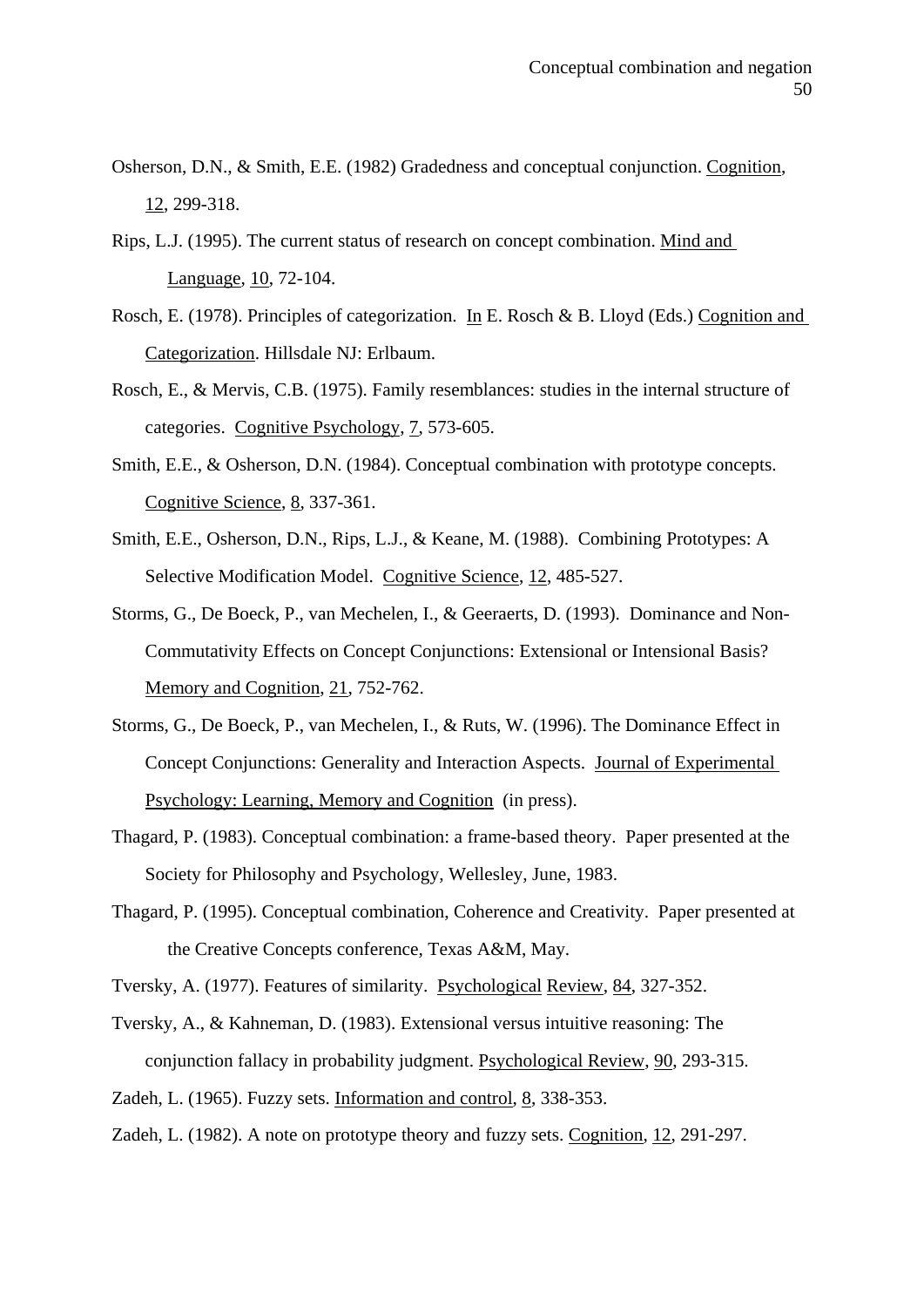#### Appendix

Items with Categorization Probability in a Conjunction At Least .25 Greater than Minimum Constituent Categorization Probability in Experiment 1.

Notes:

A= p[A] for Constituent Category A.  $B = p[B]$  for Constituent Category B.  $C = p[A&B]$  or  $p[A&-B]$  for Complex Concepts. Difference = C Minus the Minimum of A and B. For Negated Conjunctions, 1-B is 1-p[B]. Asterisks indicate double overextension.

#### 1) Conjunctions

| Category A      | Category B                                 | Item       | $\boldsymbol{\mathsf{A}}$ | $\, {\bf B}$ | $\mathbf C$ | Difference |
|-----------------|--------------------------------------------|------------|---------------------------|--------------|-------------|------------|
| PET             | ${\hbox{B}}{\hbox{I}}{\hbox{R}}{\hbox{D}}$ | Peacock    | .35                       | $1.0\,$      | .64         | .29        |
|                 |                                            | Lark       | .21                       | $1.0\,$      | $.58\,$     | .37        |
|                 |                                            | Eagle      | .15                       | .95          | .42         | .27        |
|                 |                                            | Cuckoo     | .41                       | .85          | $.80\,$     | .39        |
| <b>TOOLS</b>    | <b>WEAPONS</b>                             | Chisel     | $1.0\,$                   | .55          | .85         | .30        |
|                 |                                            | Drill      | $1.0\,$                   | .35          | .66         | .31        |
|                 |                                            | Saw        | $1.0\,$                   | .35          | .66         | .31        |
|                 |                                            | Club       | .35                       | $1.0\,$      | .74         | .39        |
|                 |                                            | Spear      | .26                       | $1.0\,$      | .67         | .41        |
|                 |                                            | Whip       | .25                       | $1.0\,$      | .51         | .26        |
|                 |                                            | Arrow      | .05                       | $1.0\,$      | .56         | .51        |
|                 |                                            | Razor      | $.5\,$                    | $\cdot$ .9   | $.82\,$     | .32        |
| <b>MACHINES</b> | <b>VEHICLES</b>                            | Lawn mower | $1.0\,$                   | .15          | $.67$       | .52        |
|                 |                                            | Elevator   | .9                        | .53          | .82         | .29        |
|                 |                                            | Skateboard | .15                       | $.8\,$       | .42         | .27        |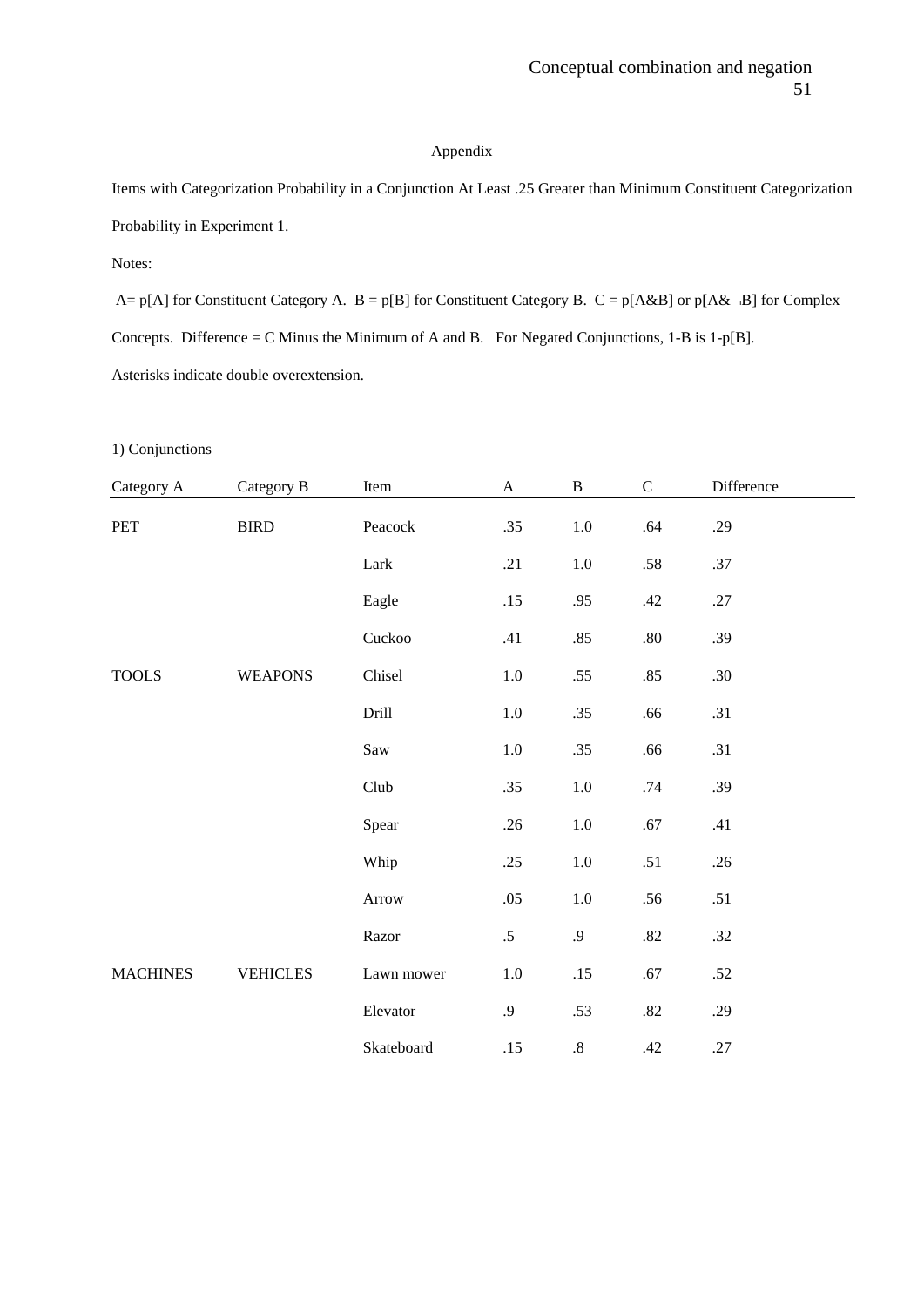| Category A       | Category B        | Item       | A         | B   | C   | Difference |
|------------------|-------------------|------------|-----------|-----|-----|------------|
| <b>FURNITURE</b> | HOUSEHOLD         | Can opener | $\cdot$ 1 | .95 | .51 | .41        |
|                  | <b>APPLIANCES</b> |            |           |     |     |            |
| <b>BUILDINGS</b> | <b>DWELLINGS</b>  | Trailer    | .35       | 1.0 | .66 | .31        |
|                  |                   | Cave       | .05       | .94 | .59 | .54        |

Appendix (continued)

2) Negated conjunctions

| Category A      | Category B       | Item          | $\boldsymbol{\mathsf{A}}$ | $1 - B$    | $\mathbf C$ | Difference |  |
|-----------------|------------------|---------------|---------------------------|------------|-------------|------------|--|
| <b>PETS</b>     | <b>NOT BIRDS</b> | Elephant      | $\cdot$ 1                 | 1.0        | .7          | .6         |  |
| <b>BIRDS</b>    | NOT PETS         | Robin         | 1.0                       | .7         | .95         | .25        |  |
|                 |                  | Toucan        | 1.0                       | .26        | .71         | .45        |  |
|                 |                  | Mynah Bird    | 1.0                       | .12        | .47         | .35        |  |
|                 |                  | Homing pigeon | $1.0\,$                   | .05        | .47         | .42        |  |
| <b>TOOLS</b>    | <b>NOT</b>       | Hammer        | $1.0\,$                   | $\cdot$ .2 | .5          | $\cdot$ 3  |  |
|                 | <b>WEAPONS</b>   | Screwdriver   | $1.0\,$                   | .15        | .6          | .45        |  |
|                 | Axe              | 1.0           | .05                       | $\cdot$ 3  | .25         |            |  |
| <b>WEAPON</b>   | NOT TOOLS        | Club          | $1.0\,$                   | .65        | .95         | $\cdot$ 3  |  |
|                 |                  | Knife         | 1.0                       | $\cdot$ 1  | .37         | .27        |  |
| <b>MACHINES</b> | <b>NOT</b>       | Road roller   | 1.0                       | .16        | .59         | .43        |  |
|                 | <b>VEHICLES</b>  | Bulldozer     | 1.0                       | $\cdot$ 1  | $.4\,$      | $\cdot$ 3  |  |
|                 |                  | Dog sled      | $\cdot$ .2                | .05        | .3          | $.25*$     |  |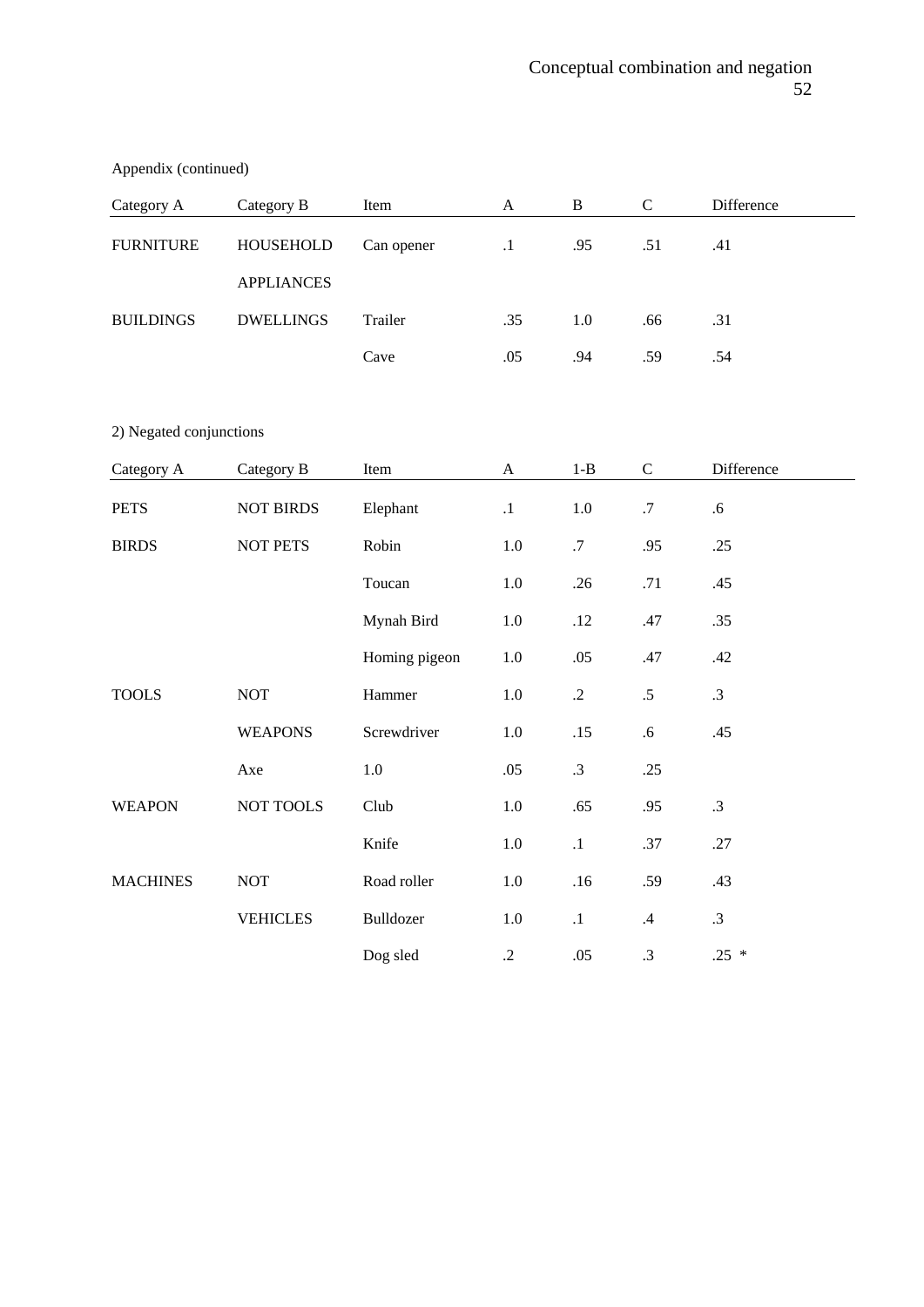| Category A       | Category B       | Item             | $\mathbf{A}$    | $1 - B$         | $\mathsf{C}$ | Difference |  |
|------------------|------------------|------------------|-----------------|-----------------|--------------|------------|--|
| <b>FURNITURE</b> | <b>NOT</b>       | Chair            | $1.0\,$         | .7              | .95          | .25        |  |
|                  | <b>HOUSEHOLD</b> | Heated waterbed  | $1.0\,$         | .58             | .85          | .27        |  |
|                  | <b>APPLIANCE</b> | Desk lamp        | $.8\,$          | .32             | $.7\,$       | .38        |  |
|                  |                  | Television       | .75             | $\cdot^1$       | .45          | .35        |  |
|                  |                  | Cooking stove    | .55             | $0. \,$         | .35          | .35        |  |
|                  |                  | Painting         | $.4\phantom{0}$ | $1.0\,$         | .73          | .33        |  |
|                  |                  | Closet           | $\cdot$ 1       | .9              | .42          | .32        |  |
|                  |                  | Floor mat        | .35             | .75             | .67          | .32        |  |
| <b>HOUSEHOLD</b> | <b>NOT</b>       | Television       | .9              | .25             | .89          | .64        |  |
| <b>APPLIANCE</b> | <b>FURNITURE</b> | Cooking stove    | $1.0\,$         | .45             | .95          | $.5\,$     |  |
|                  |                  | Refrigerator     | $1.0\,$         | .45             | .95          | $.5\,$     |  |
|                  |                  | Hifi             | .7              | $\cdot$ 3       | $.88\,$      | $.58*$     |  |
|                  |                  | Desk lamp        | .68             | $\cdot$ .2      | .74          | $.54$ *    |  |
|                  |                  | Clothes washer   | $1.0\,$         | $.6\,$          | 1.0          | $.4\,$     |  |
|                  |                  | Vacuum cleaner   | $1.0\,$         | .74             | $1.0\,$      | .26        |  |
| <b>SPORTS</b>    | <b>NOT GAMES</b> | Canoeing         | $1.0\,$         | $.4\phantom{0}$ | .85          | .45        |  |
|                  |                  | Rowing           | $1.0\,$         | .25             | .58          | .33        |  |
|                  |                  | Boxing           | $1.0\,$         | $\cdot$ .2      | .45          | .25        |  |
|                  |                  | Mountaineering   | .95             | .55             | .85          | $\cdot$ 3  |  |
|                  |                  | Judo             | .9              | .3              | $.7\,$       | $.4\,$     |  |
|                  |                  | Stamp collecting | .05             | .63             | $\cdot$ 3    | .25        |  |

Appendix (continued)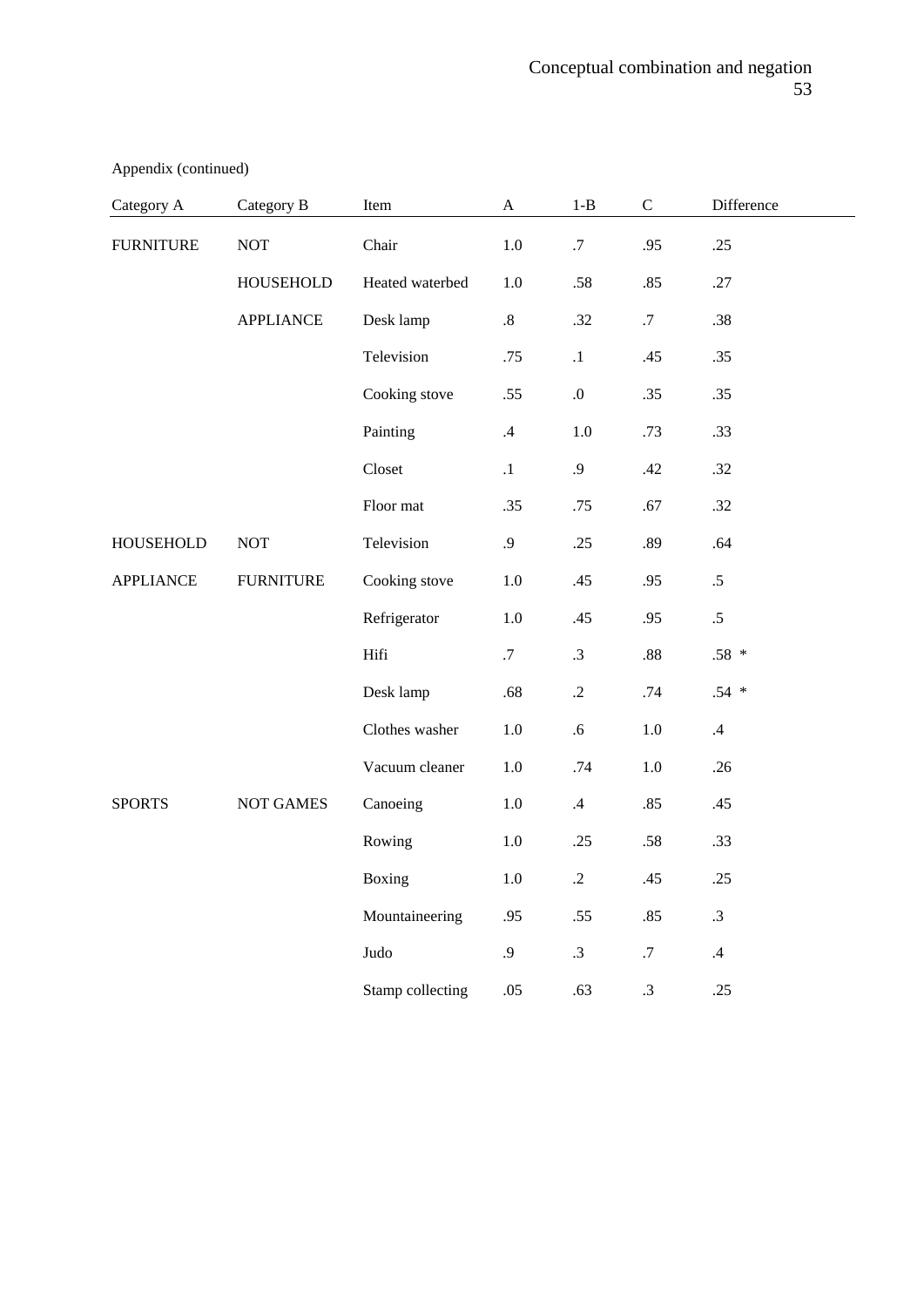| Category A       | Category B           | Item          | $\boldsymbol{\mathsf{A}}$ | $1 - B$          | $\mathbf C$ | Difference |  |
|------------------|----------------------|---------------|---------------------------|------------------|-------------|------------|--|
| <b>GAMES</b>     | NOT SPORTS           | <b>Bridge</b> | $1.0\,$                   | .75              | $1.0\,$     | .25        |  |
|                  |                      | Chess         | .95                       | .6               | .89         | .29        |  |
|                  |                      | Darts         | .95                       | .37              | .74         | .37        |  |
|                  |                      | Dominoes      | $\cdot$ .9                | .75              | $1.0\,$     | $.25 *$    |  |
| <b>BUILDINGS</b> | $\operatorname{NOT}$ | Synagogue     | $1.0\,$                   | $.5\,$           | .75         | .25        |  |
|                  | <b>DWELLINGS</b>     | Barn          | $1.0\,$                   | .15              | $.5\,$      | .35        |  |
|                  |                      | Castle        | $1.0\,$                   | $\boldsymbol{0}$ | .26         | .26        |  |
|                  |                      | Igloo         | .75                       | $\boldsymbol{0}$ | .25         | .25        |  |
|                  |                      | Phone box     | .11                       | .95              | .6          | .49        |  |
| <b>DWELLINGS</b> | $\operatorname{NOT}$ | Hut           | $1.0\,$                   | .35              | .79         | .44        |  |
|                  | <b>BUILDINGS</b>     | Igloo         | 1.0                       | .25              | .84         | .59        |  |
|                  |                      | Tent          | .75                       | .75              | 1.0         | $.25 *$    |  |
|                  |                      | Tree house    | .74                       | $\cdot$ .2       | .89         | $.69*$     |  |
|                  |                      | Phone-box     | .05                       | .89              | .31         | .26        |  |

Appendix (continued)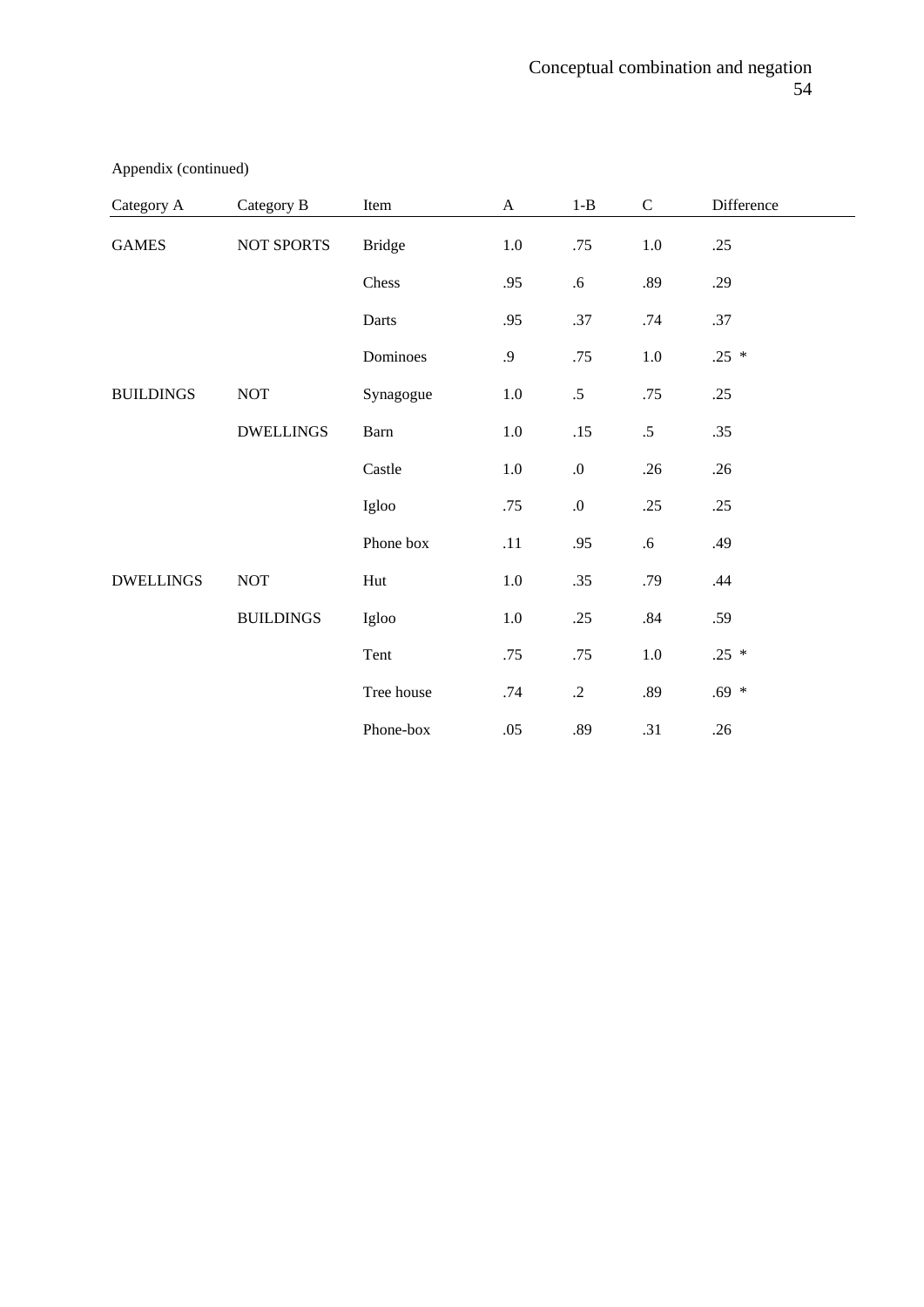#### Author notes

Part of this research was conducted while the author was on sabbatical leave at Stanford University, whose hospitality is gratefully acknowledged. It was made possible by the award of a Fellowship from the Nuffield Foundation, and a personal research award from the British Academy. The author also acknowledges support from the French Ministry for Higher Education, and the Fulbright Commission Visiting Scholar program. I wish to thank the following for discussion and advice in the course of the research, and in the preparation of this manuscript: Larry Barsalou, Herb Clark, Peter Fonagy, John Gardiner, Doug Medin, Greg Murphy, Greg Oden and a number of anonymous reviewers. Thanks are also due to Tony Heron and Antonia Gongorra for research assistance. Requests for reprints should be addressed to the author at: Psychology Department, City University, Northampton Square, London EC1V OHB, England.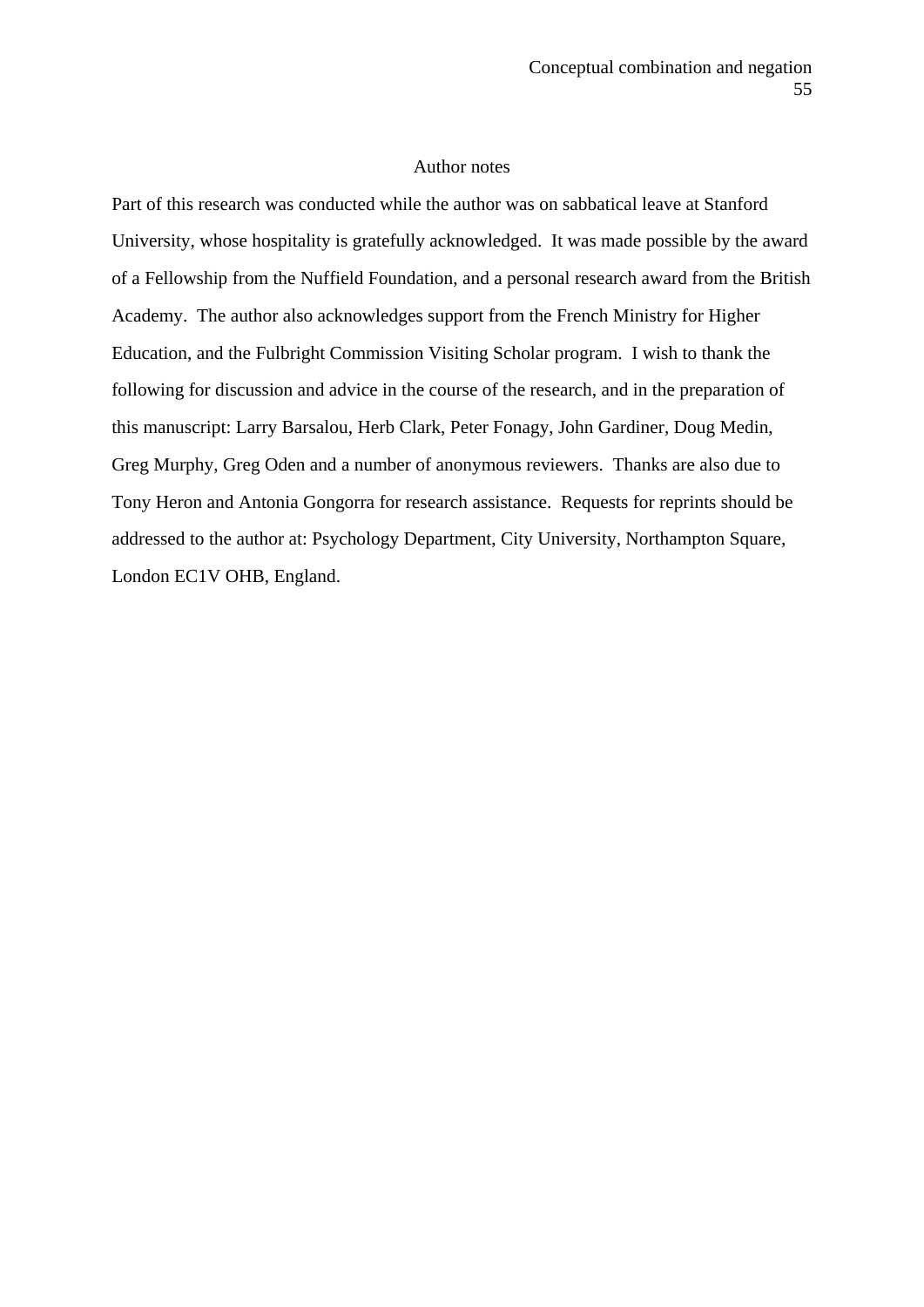#### **Footnotes**

1. It is important to distinguish between two rather different forms of conceptual combination. Osherson and Smith's (1981) critique was concerned with the logical functions of conjunction, disjunction, negation and class inclusion as applied to prototype concepts. More recently a new line of research has emerged which examines noun-noun combinations as conceptual combinations (for example apartment dog, or expert repair, see Murphy, 1988). The interpretation of such noun phrases is beyond the scope of simple logical connectives, and so will not be the focus of the present paper.

<sup>2</sup>. Chater, Lyon & Myers (1990) replicated the Hampton (1988) study using simple Yes/No category decisions, and found the same pattern of results as Hampton had found using the combined membership/typicality scale.

<sup>3</sup>. For example, if 50% believe a tomato to be a Fruit, and 60% classify it as a Vegetable, there must be at least 5% who believe it is both, to go with 45% who think it is just a Fruit, and 55% who think it is just a Vegetable.

4 . Although treating the rating scale as an interval scale carries with it strong scaling assumptions (not least of which is that a unit of typicality is equivalent to a unit of relatedness), the technique was considered useful for the following reasons. First, the theoretical position adopted assumes that the people are basing categorization on a continuous underlying scale of similarity to the concept prototype. If this is so then the constructed scale should be monotonically related to that underlying similarity. Second, previous use of the technique (Hampton, 1988a, 1988b, 1996b, Storms et al. 1993, 1996) has provided a useful indicator of phenomena such as dominance and non-commutativity, and the current experiment wished to examine the generality of these phenomena.

<sup>5</sup>. It is arguable whether standardized (beta weights), or unstandardized regression weights are more appropriate measures of dominance in the equations (Achen, 1982, p68). Since the two independent variables are defined on the same scale, the unstandardized weight is probably more valid, as the beta weight is confounded with sampling differences in the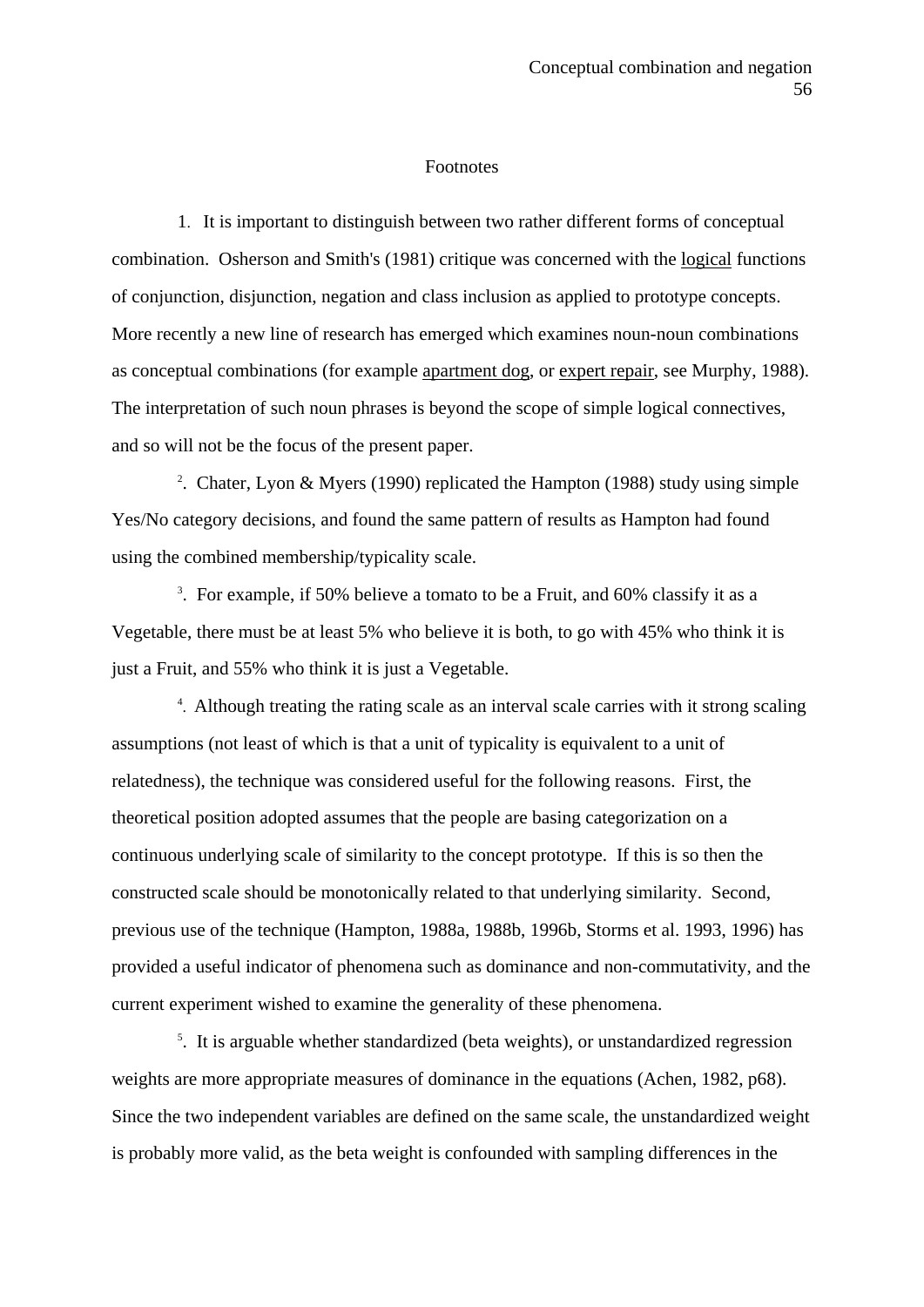variance of the variables within the (non-random) sample of items. The major conclusions to be drawn do not critically depend on which measure is used.

<sup>6</sup>. While subjects could not apparently generate any highly typical members of the class of Furniture which is a Household Appliance, it is of course possible that they could do so if they were asked to imagine novel classes of object which possessed many of the attributes of each class. The concepts are thus not necessarily empty-centered in all possible worlds - only in the current world of known exemplars (see Hampton, 1996c).

7 . Analysis of data provided by Storms et al. (1996) confirmed the low degree of double overextension for conjunctions. Only 6% of their items showed overextension relative to both constituents.

<sup>8</sup>. The full set of attributes is available upon request from the author.

<sup>9</sup>. It is notable that the measure of relative overlap between concepts tallied very closely with their relative dominance in Experiment 1. Dominant concepts tended to be those which had a higher proportion of their members included within the other category. This measure has been shown to predict dominance quite generally across a large sample of concept pairs (Storms et al., 1996).

 $10$ . Note that it is very hard to consider the converse case of attributes which are generally untrue of not B - presumably they could be attributes that are true of B. However the problem is that whether an attribute is true of all B, some B, or no B, allows no inference at all about the attribute's frequency for A which are Not B. Knowing that x% of Pets have attribute F, we can make no sensible prediction of the proportion of Animals which are Not Pets which may have F.

 $11$ . It is necessary for an attribute to be actually absent from the head class in order for it to count as emergent. There is no inconsistency in an attribute having a frequency in a subset that is much higher than its frequency in the general class. Hence a strict criterion was adopted of requiring the majority of subjects to give a 0% rating.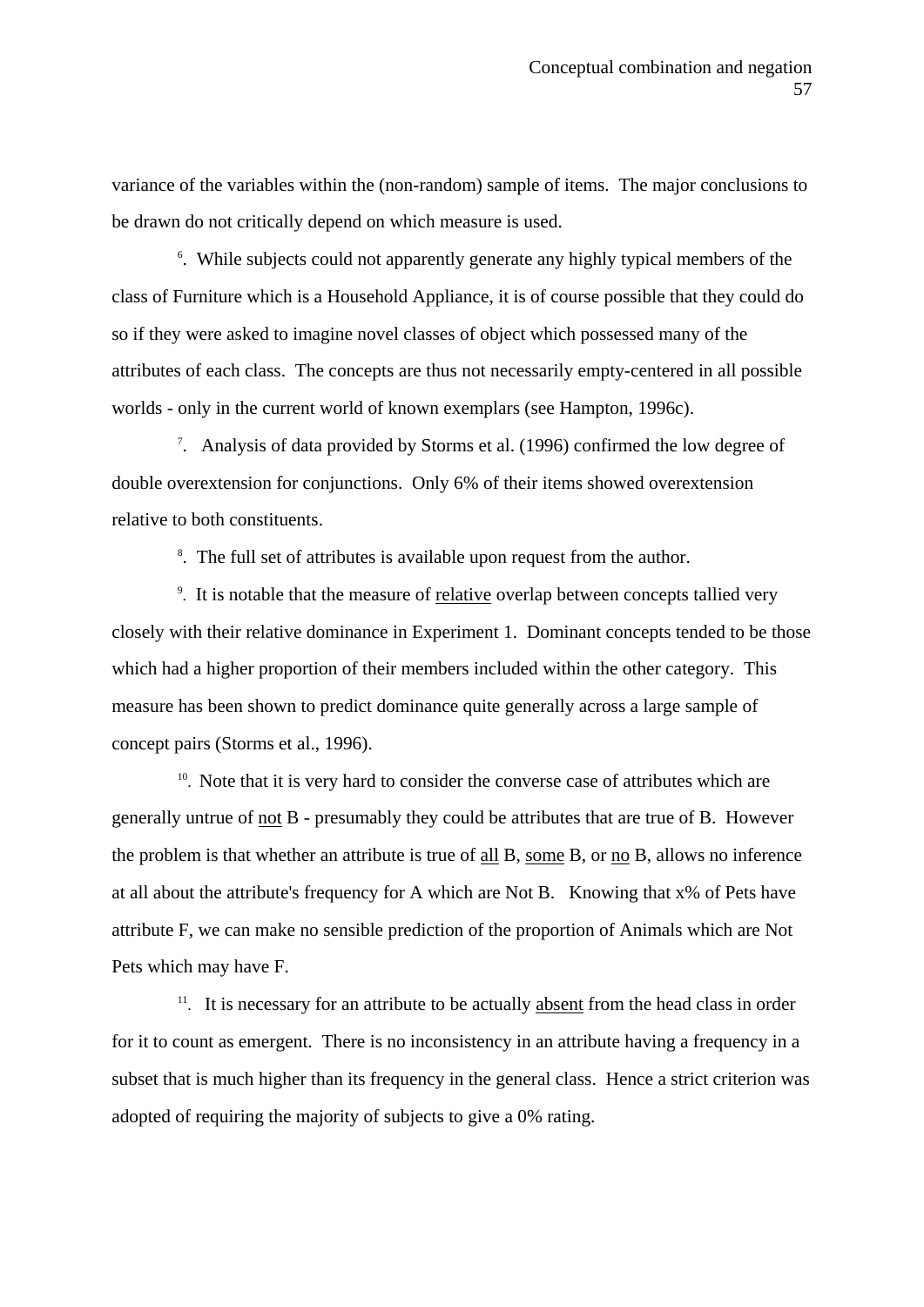$12$ . Since attributes were not generated to class A alone in this experiment there may be more of these attributes than those included here - only those listed by participants negatively for "B which are not A", or positively for "A which are not B" are included. Examination of the attributes generated for the same categories in the study by Hampton (1987) suggests that there could have been several other disappearing attributes. For example for Vehicles which are not Machines the following may have been considered universally true of Vehicles and yet not been inherited: is made of metal, needs maintenance, is technological and replaces people. Rates of incidence of inheritance failure of necessary attributes may therefore be underestimated here.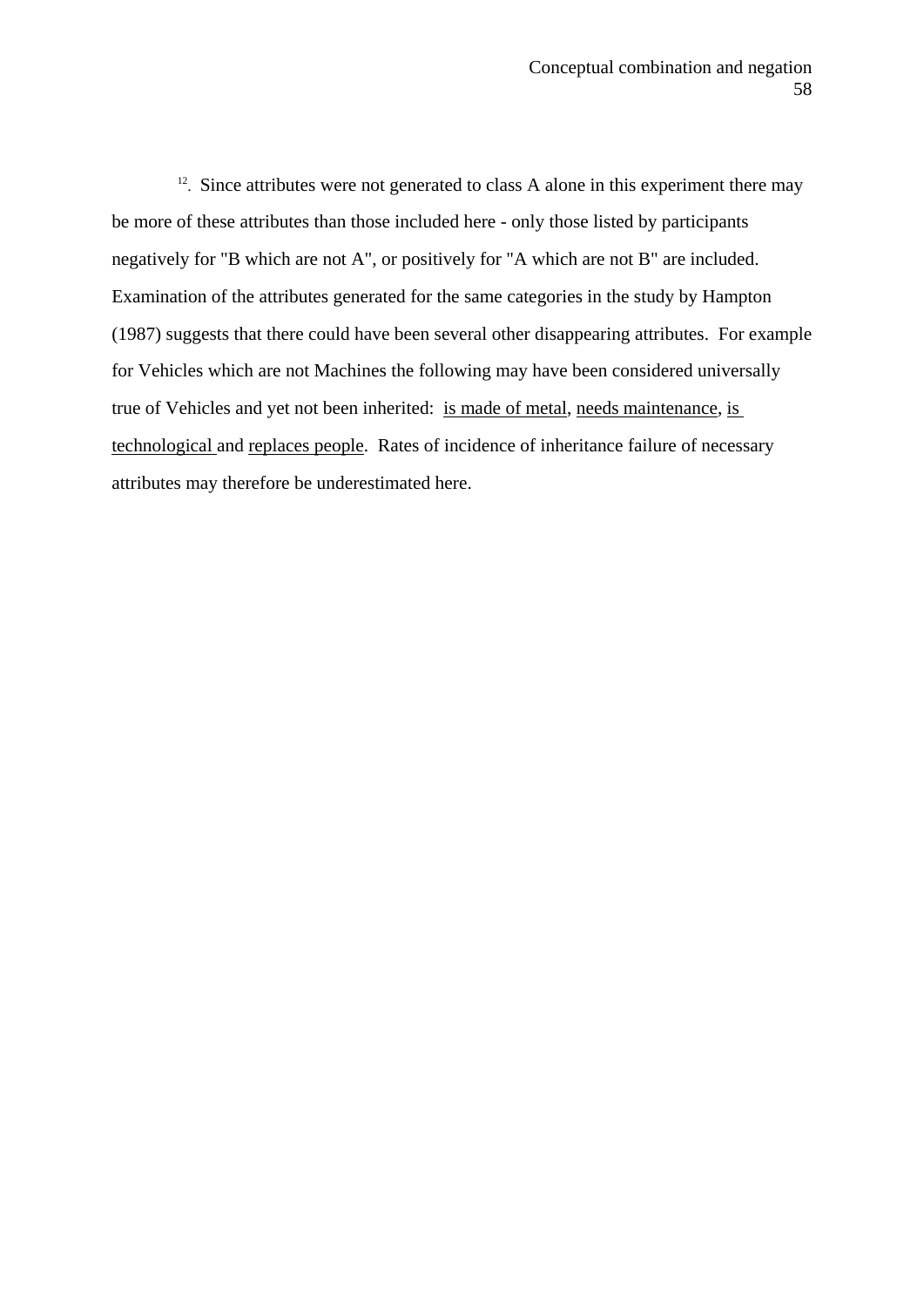Regression Statistics for Predicting Mean Rated Membership in Conjunctions and Negated Conjunctions from Membership in their Constituents in Experiment 1.

| Head noun A     | Modifier B               |     | <b>Regression Weights</b> |                          | S.E. | $\mathbf{R}$ |
|-----------------|--------------------------|-----|---------------------------|--------------------------|------|--------------|
|                 |                          | A   | $\, {\bf B}$              | AxB                      |      |              |
| Pets            | Birds*                   | .30 | .78                       | .10                      | .34  | .99          |
| Pets            | not Birds*               | .32 | $-.75$                    | $-.11$                   | .21  | .99          |
| Birds*          | Pets                     | .65 | .42                       | .14                      | .40  | .98          |
| Birds*          | not Pets                 | .72 | $-.36$                    | $-14$                    | .42  | .97          |
| <b>Tools</b>    | Weapons*                 | .38 | .72                       | .08                      | .34  | .97          |
| <b>Tools</b>    | not Weapons*             | .18 | $-.76$                    | $\overline{\phantom{0}}$ | .52  | .95          |
| Weapons*        | <b>Tools</b>             | .62 | .50                       | .13                      | .48  | .96          |
| Weapons*        | not Tools                | .78 | $-.39$                    | $-.20$                   | .32  | .99          |
|                 |                          |     |                           |                          |      |              |
| <b>Machines</b> | Vehicles*                | .46 | .76                       | $\overline{\phantom{0}}$ | .42  | .97          |
| <b>Machines</b> | not Vehicles*            | .44 | $-48$                     | $-.15$                   | .37  | .97          |
| Vehicles*       | Machines                 | .64 | .65                       | $\qquad \qquad -$        | .67  | .94          |
| Vehicles*       | not Machines             | .73 | $-.63$                    | $-.24$                   | .56  | .95          |
| Furniture       | Household Appliance*     | .12 | .98                       | $\qquad \qquad -$        | .35  | .98          |
| Furniture       | not Household Appliance* | .58 | $-.53$                    | $-.16$                   | .34  | .98          |
| Table continues |                          |     |                           |                          |      |              |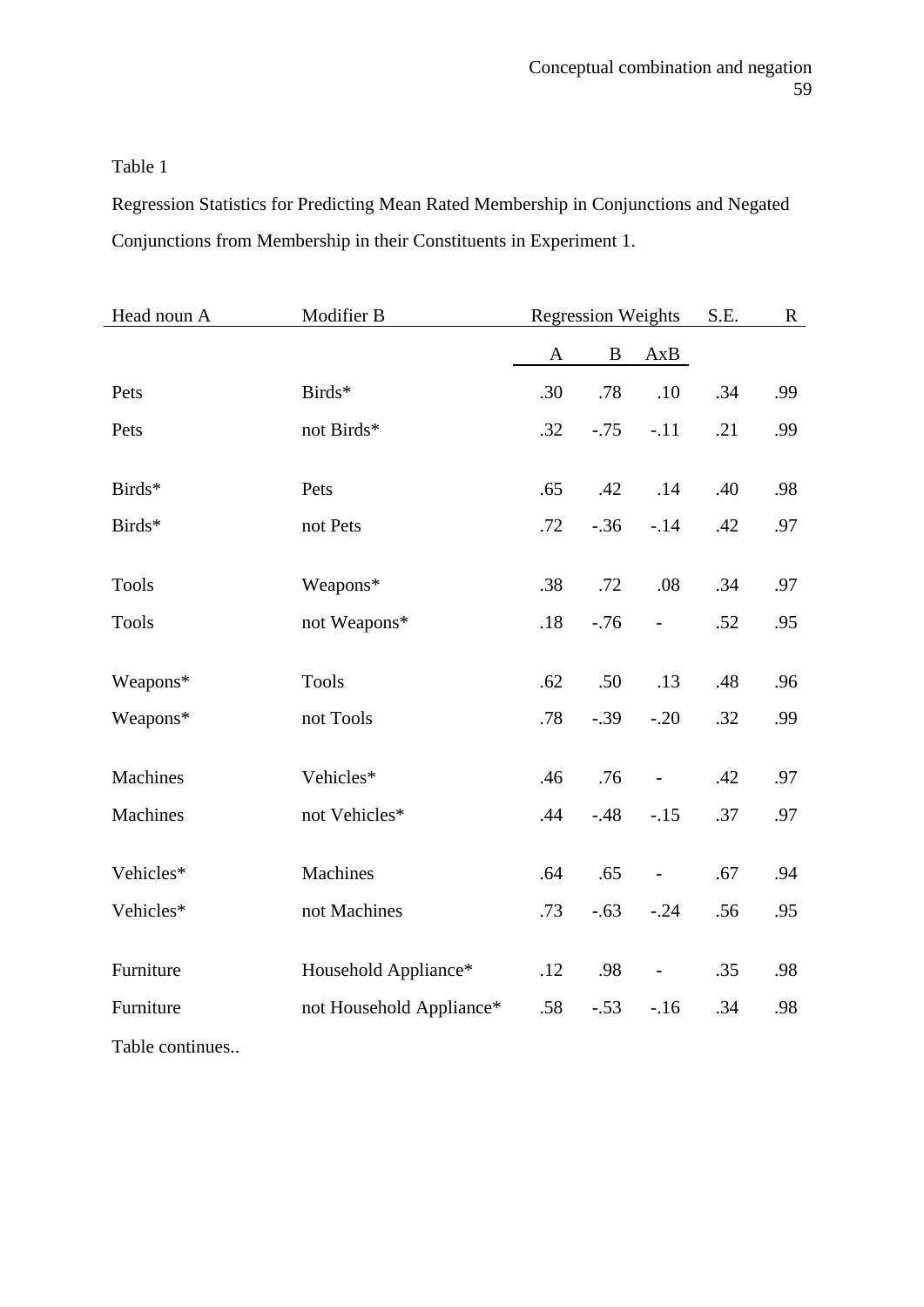| Head noun A                        | Modifier B       | <b>Regression Weights</b> |         |                          | S.E. | $\mathbf R$ |
|------------------------------------|------------------|---------------------------|---------|--------------------------|------|-------------|
|                                    |                  | A                         | B       | AxB                      |      |             |
| Household Appliance*               | Furniture        | .30                       | .56     | $\overline{\phantom{a}}$ | .48  | .89         |
| Household Appliance* not Furniture |                  | 1.10                      | $-.31$  | $\overline{a}$           | .66  | .95         |
|                                    |                  |                           |         |                          |      |             |
| Games                              | Sports*          | .38                       | .82     |                          | .29  | .99         |
| Games                              | not Sports*      | .85                       | $-.82$  | $-.21$                   | .51  | .99         |
|                                    |                  |                           |         |                          |      |             |
| Sports*                            | Games            | .49                       | .66     | .14                      | .42  | .97         |
| Sports*                            | not Games        | .87                       | $-0.93$ | $-.33$                   | .32  | .97         |
|                                    |                  |                           |         |                          |      |             |
| <b>Buildings</b>                   | Dwellings*       | .12                       | .98     | $\overline{\phantom{0}}$ | .24  | .99         |
| <b>Buildings</b>                   | not Dwellings*   | .52                       | $-.55$  | $-.19$                   | .43  | .96         |
|                                    |                  |                           |         |                          |      |             |
| Dwellings*                         | <b>Buildings</b> | .42                       | .64     | .05                      | .32  | .99         |
| Dwellings*                         | not Buildings    | .84                       | $-.84$  | $-.26$                   | .71  | .94         |

Table 1 (continued)

Average regression weights

|           | <b>CONJUNCTIONS</b> |                       | NEGATED CONJUNCTIONS |              |  |  |
|-----------|---------------------|-----------------------|----------------------|--------------|--|--|
|           | Dominant            | Non-dominant Dominant |                      | Non-dominant |  |  |
| Head noun | .521                | .292                  | .839                 | .481         |  |  |
| Qualifier | .841                | .571                  | $-.650$              | $-.577$      |  |  |

Notes: Where a variable did not enter significantly a hyphen is shown.

\* Dominant concepts in Hampton's (1988) study.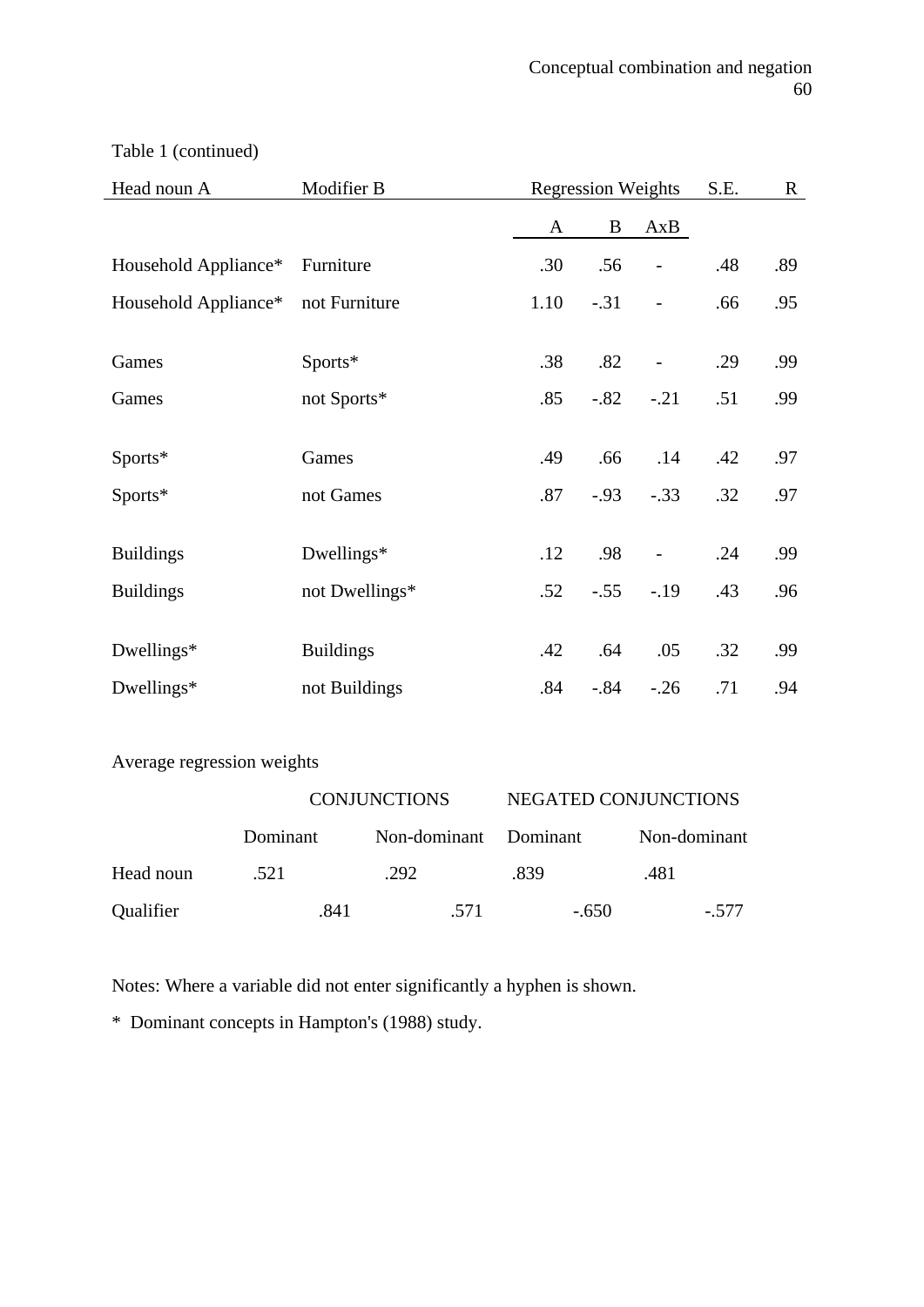Regression Statistics for Equations Predicting Probability of a Positive Rating for Conjunctions and Negated Conjunctions in Experiment 1.

| Head noun A     | Modifier B               |              | <b>Regression Weights</b> |                          | S.E. | $\mathbf{R}$ |
|-----------------|--------------------------|--------------|---------------------------|--------------------------|------|--------------|
|                 |                          | $\mathbf{A}$ | $\, {\bf B}$              | AxB                      |      |              |
| Pets            | Birds*                   | .24          | .72                       | .43                      | .08  | .98          |
| Pets            | not Birds*               | .22          | $-0.79$                   | $-.37$                   | .04  | .99          |
| Birds*          | Pets                     | .55          | .37                       | .55                      | .12  | .95          |
| Birds*          | not Pets                 | .57          | $-.40$                    | $-.78$                   | .14  | .91          |
|                 |                          |              |                           |                          |      |              |
| <b>Tools</b>    | Weapons*                 | .56          | .73                       | $\frac{1}{2}$            | .07  | .97          |
| <b>Tools</b>    | not Weapons*             | .24          | $-.67$                    | $\overline{\phantom{0}}$ | .12  | .93          |
| Weapons*        | <b>Tools</b>             | .70          | .55                       | $\overline{\phantom{0}}$ | .13  | .90          |
| Weapons*        | not Tools                | .64          | $-.40$                    | $-1.05$                  | .11  | .95          |
|                 |                          |              |                           |                          |      |              |
| Machines        | Vehicles*                | .51          | .59                       | $\overline{\phantom{0}}$ | .11  | .94          |
| Machines        | not Vehicles*            | .39          | $-.43$                    | $-.88$                   | .13  | .90          |
| Vehicles*       | Machines                 | .39          | .66                       | .66                      | .11  | .96          |
|                 |                          |              |                           |                          |      |              |
| Vehicles*       | not Machines             | .52          | $-.66$                    | $-.95$                   | .08  | .98          |
| Furniture       | Household Appliance*     | .19          | .92                       | $\overline{\phantom{0}}$ | .07  | .98          |
| Furniture       | not Household Appliance* | .54          | $-.53$                    | $\overline{\phantom{m}}$ | .09  | .95          |
| Table continues |                          |              |                           |                          |      |              |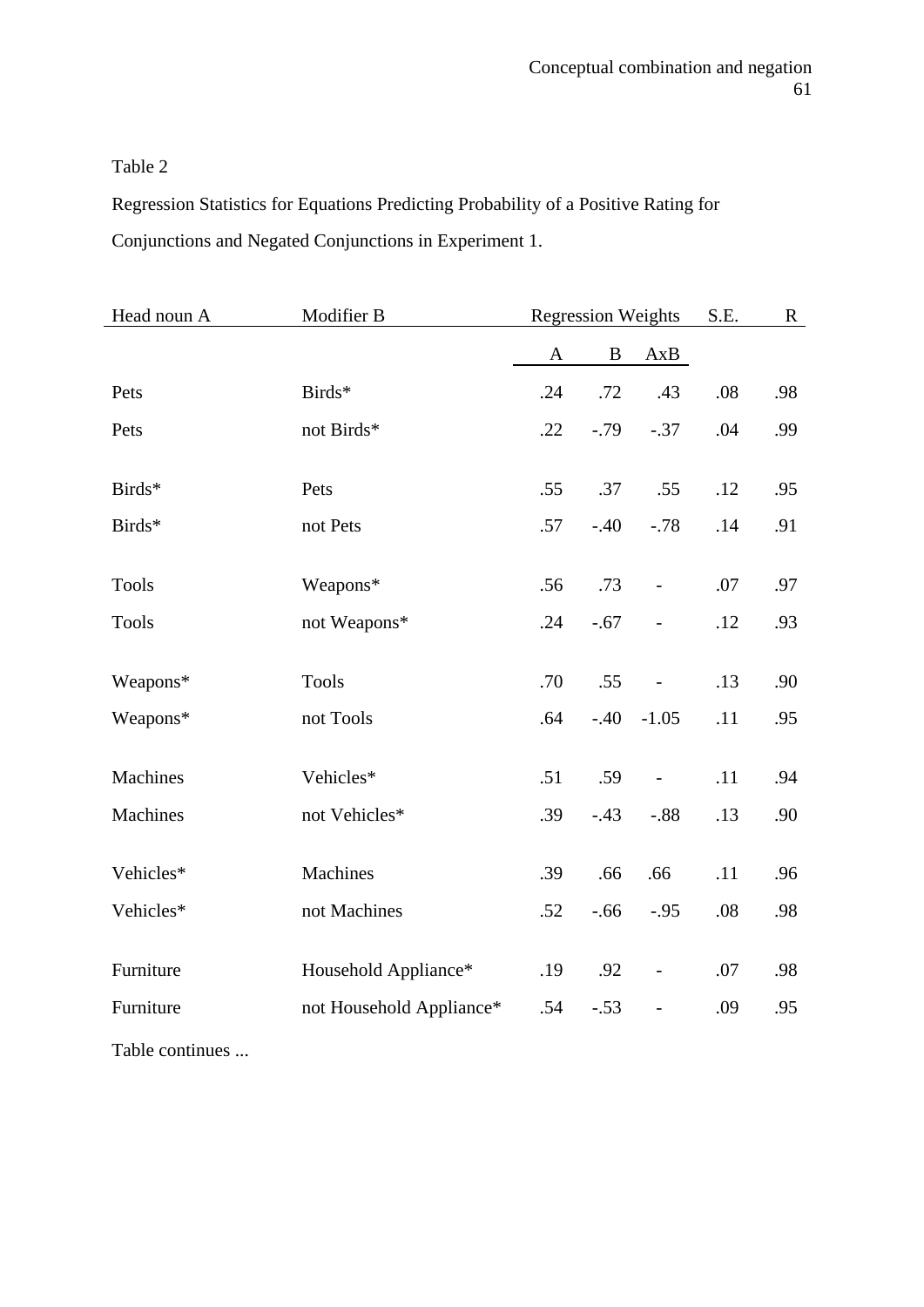| Head noun A                | Modifier B          |                      | <b>Regression Weights</b> |                | S.E.    | $\mathbf R$ |
|----------------------------|---------------------|----------------------|---------------------------|----------------|---------|-------------|
|                            |                     | A                    | $\bf{B}$                  | AxB            |         |             |
| Household Appliance*       | Furniture           | .25                  | .60                       | .57            | .09     | .89         |
| Household Appliance*       | not Furniture       | 1.06                 | $-.22$                    | $\frac{1}{2}$  | .12     | .96         |
| Games                      | Sports*             | .29                  | .64                       | .65            | .08     | .97         |
|                            |                     |                      |                           |                |         |             |
| Games                      | not Sports*         | .65                  | $-.57$                    | $-1.64$        | .10     | .98         |
| Sports*                    | Games               | .34                  | .57                       | 1.26           | .09     | .97         |
| Sports*                    | not Games           | .74                  | $-.93$                    | $-1.39$        | .10     | .93         |
|                            |                     |                      |                           |                |         |             |
| <b>Buildings</b>           | Dwellings*          | .18                  | .83                       | $\blacksquare$ | .06     | .99         |
| <b>Buildings</b>           | not Dwellings*      | .38                  | $-.53$                    | $-.77$         | .10     | .93         |
|                            |                     |                      |                           |                |         |             |
| Dwellings*                 | <b>Buildings</b>    | .42                  | .65                       | .29            | .07     | .98         |
| Dwellings*                 | not Buildings       | .60                  | $-.70$                    | $-.94$         | .22     | .84         |
| Average regression weights |                     |                      |                           |                |         |             |
|                            | <b>CONJUNCTIONS</b> | NEGATED CONJUNCTIONS |                           |                |         |             |
| Dominant                   | Non-dominant        | Dominant             |                           | Non-dominant   |         |             |
| Head noun<br>.441          | .330                | .688                 |                           | .403           |         |             |
| Qualifier                  | .739<br>.566        |                      | $-.588$                   |                | $-.552$ |             |

Table 2 (continued)

Notes: Where a variable did not enter significantly a hyphen is shown.

\* Dominant concepts in Hampton's (1988) study.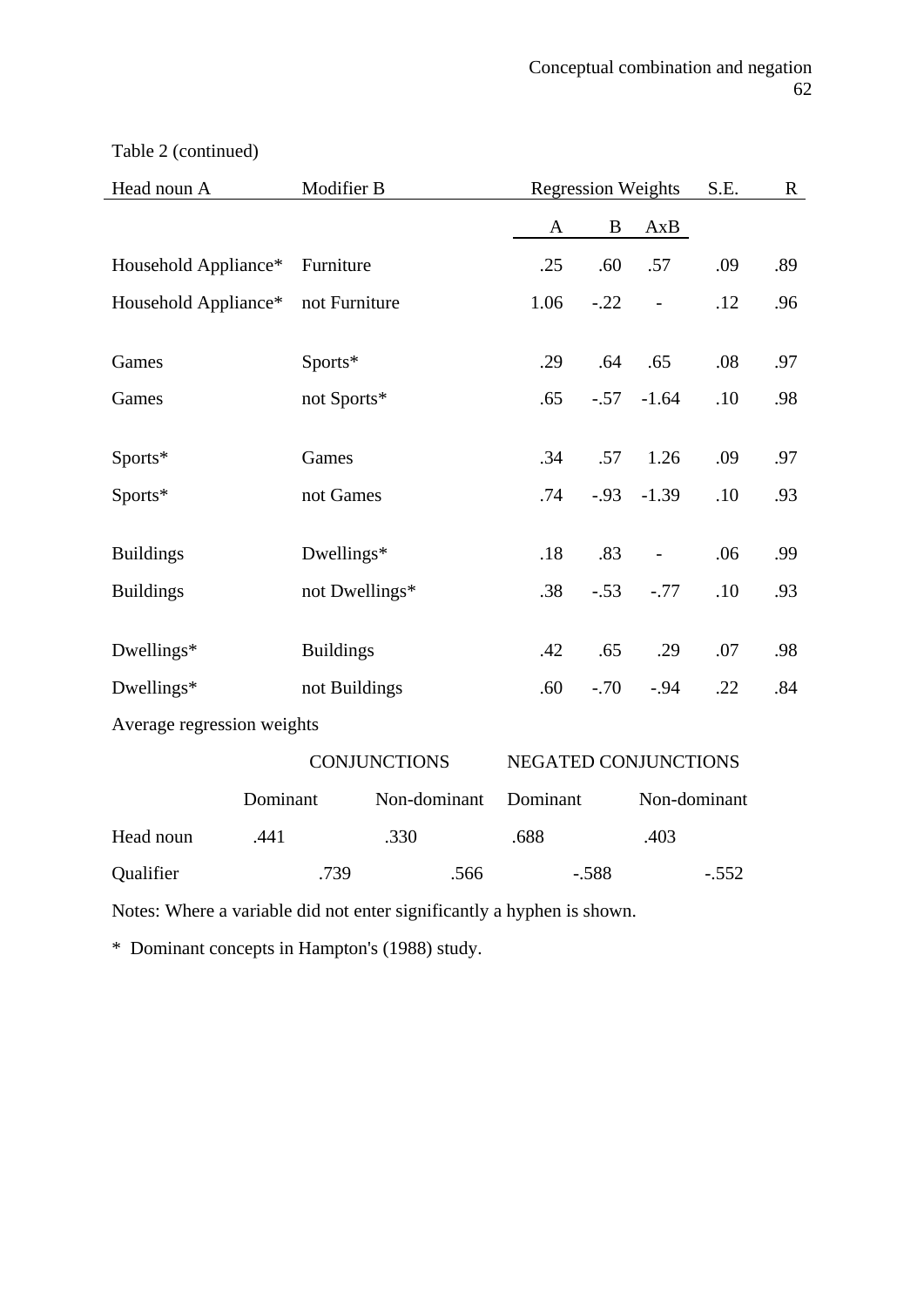Observed Probabilities of Positive Categorization, and Probabilities Expected from the Intersection and the Minimum Rules, for the Complex Concepts for Each Pair of Categories in Experiment 1.

|                  |                      | Conjunctions |            |            |     |            |            |  |  |
|------------------|----------------------|--------------|------------|------------|-----|------------|------------|--|--|
| Category A       | Category B           | A&B          |            |            |     | B&A        |            |  |  |
|                  |                      | Obs          | <b>INT</b> | <b>MIN</b> | Obs | <b>INT</b> | <b>MIN</b> |  |  |
| Pets             | <b>Birds</b>         | .62          | .47        | .48        | .55 | .47        | .48        |  |  |
| <b>Tools</b>     | Weapons              | .66          | .46        | .47        | .66 | .46        | .47        |  |  |
| Machines         | Vehicles             | .76          | .59        | .60        | .66 | .59        | .60        |  |  |
| Furniture        | Household Appliances | .42          | .30        | .35        | .43 | .30        | .35        |  |  |
| <b>Sports</b>    | Games                | .69          | .67        | .68        | .73 | .67        | .68        |  |  |
| <b>Buildings</b> | Dwellings            | .74          | .59        | .60        | .70 | .59        | .60        |  |  |

|                  |                             | <b>Negated conjunctions</b> |            |            |     |            |            |  |  |
|------------------|-----------------------------|-----------------------------|------------|------------|-----|------------|------------|--|--|
| Category A       | Category B                  | $A&~\neg B$                 |            |            |     | $B&\neg A$ |            |  |  |
|                  |                             | Obs                         | <b>INT</b> | <b>MIN</b> | Obs | <b>INT</b> | <b>MIN</b> |  |  |
| Pets             | <b>Birds</b>                | .23                         | .18        | .19        | .40 | .26        | .27        |  |  |
| <b>Tools</b>     | Weapons                     | .39                         | .27        | .28        | .28 | .22        | .23        |  |  |
| Machines         | Vehicles                    | .25                         | .15        | .18        | .26 | .17        | .19        |  |  |
| Furniture        | <b>Household Appliances</b> | .59                         | .34        | .38        | .45 | .21        | .25        |  |  |
| <b>Sports</b>    | Games                       | .32                         | .11        | .13        | .28 | .18        | .19        |  |  |
| <b>Buildings</b> | Dwellings                   | .33                         | .15        | .17        | .34 | .15        | .17        |  |  |

Note: Obs = Observed, INT = Intersection rule, MIN = Minimum rule.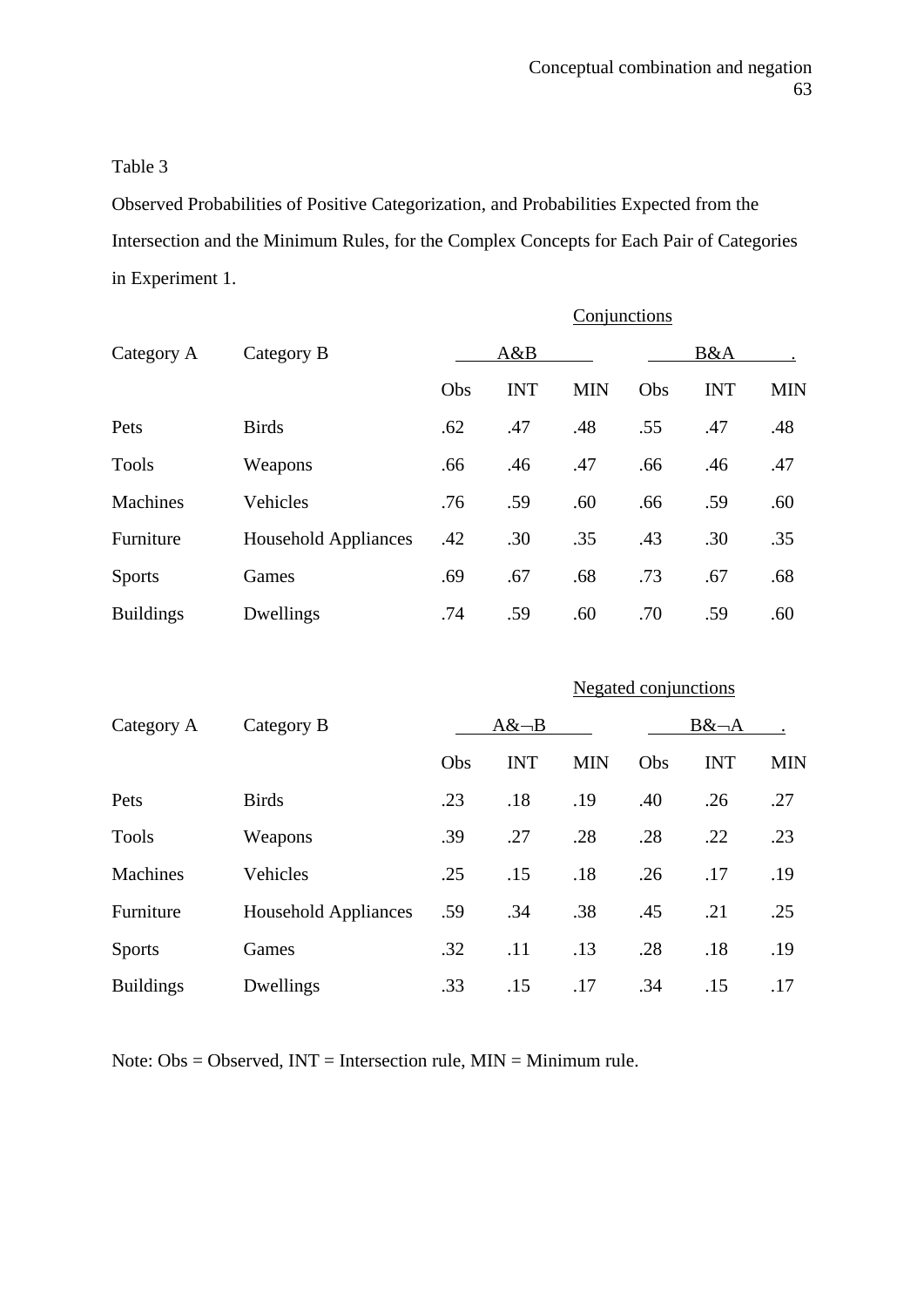Mean Number of Attribute Types Generated Positively or Negatively per Negated Conjunction in Experiment 2.

|          |             | Degree of Overlap           |            |  |  |
|----------|-------------|-----------------------------|------------|--|--|
|          | Low Overlap | Medium Overlap High Overlap |            |  |  |
| Positive | 23.0(36.8)  | 27.0(40.2)                  | 23.7(34.3) |  |  |
| Negative | 7.6(15.4)   | 7.7(12.7)                   | 11.7(23.7) |  |  |

Note: Mean number of tokens is shown in parentheses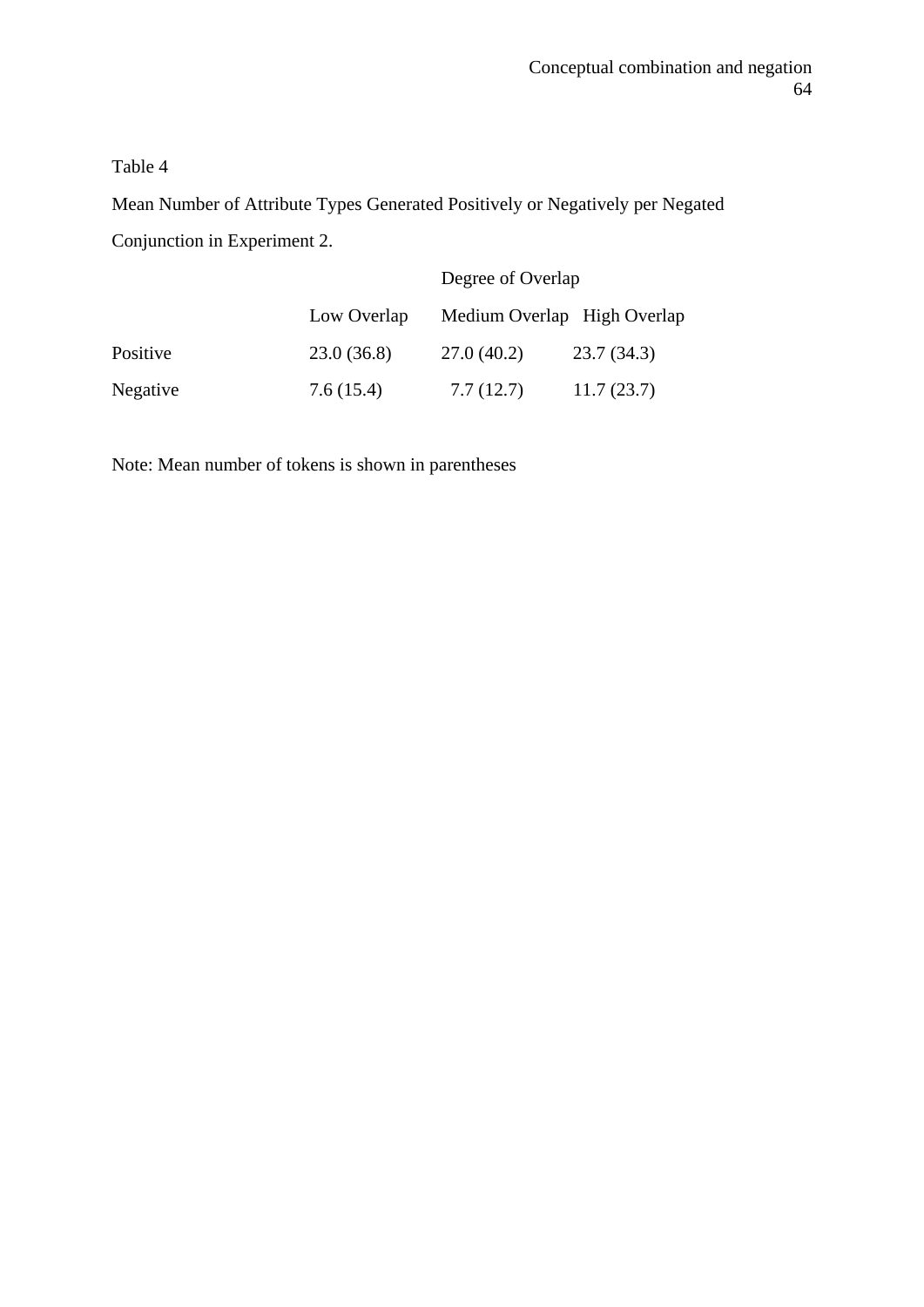Number of Positively Expressed Attributes Generated to Negated Conjunctions, Tabulated as a Function of their Judged Frequency in each Constituent Concept in Experiment 2.

| <b>Rated Frequency</b> |           | Rated Frequency in Category B |                |                |                  |       |
|------------------------|-----------|-------------------------------|----------------|----------------|------------------|-------|
| in Category A          | $0 - 20%$ | 21-40%                        | 41-60%         | 61-80%         | 81-100%          | Total |
| $0 - 20%$              | 76        | 3                             | $\overline{2}$ | $\overline{2}$ | $\boldsymbol{0}$ | 83    |
| 21-40%                 | 24        | $\overline{4}$                | $\mathbf{1}$   | 1              | 1                | 31    |
| 41-60%                 | 20        | 6                             | 6              | 2              | $\overline{2}$   | 36    |
| 61-80%                 | 20        | $\overline{4}$                | $\overline{4}$ | $\overline{4}$ | 7                | 39    |
| 81-100%                | 28        | 11                            | 13             | 7              | 46               | 105   |
|                        |           |                               |                |                |                  |       |
| Total                  | 168       | 28                            | 26             | 16             | 56               | 294   |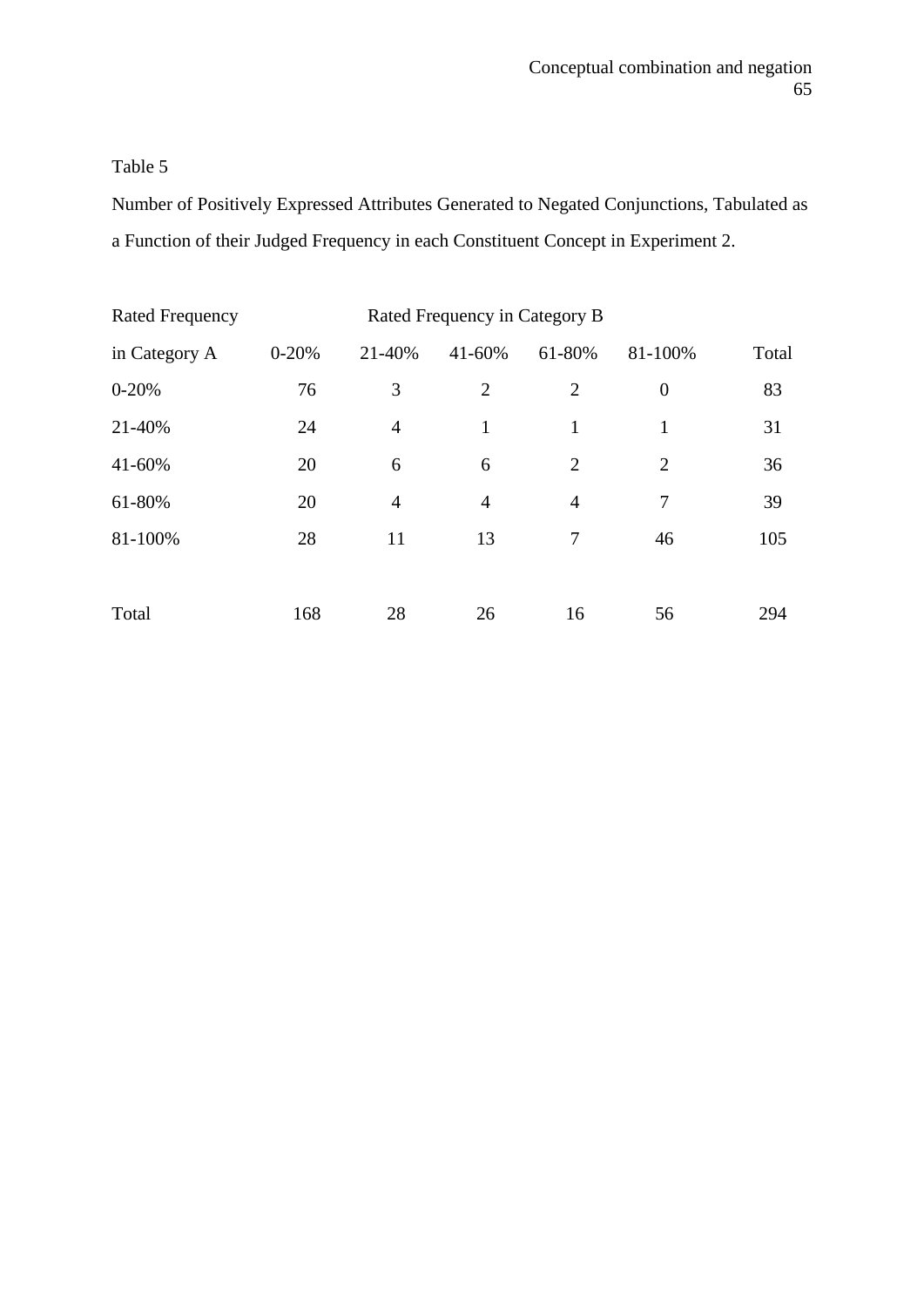Number of Negatively Produced Attributes Tabulated as a Function of their Judged Frequency in each Constituent Concept.

| <b>Rated Frequency</b> |                | Rated Frequency in Category B |        |                |                |       |
|------------------------|----------------|-------------------------------|--------|----------------|----------------|-------|
| in Category A          | $0 - 20%$      | 21-40%                        | 41-60% | 61-80%         | 81-100%        | Total |
| $0 - 20%$              | $\overline{4}$ | 7                             | 6      | 11             | 17             | 45    |
| 21-40%                 | 1              | $\overline{0}$                | 2      | 1              | $\overline{4}$ | 8     |
| 41-60%                 | $\overline{0}$ | 1                             | 2      | $\overline{4}$ | 10             | 17    |
| 61-80%                 | $\overline{0}$ | $\overline{0}$                | 2      | 3              | 1              | 6     |
| 81-100%                | $\overline{0}$ | 1                             | 3      | 1              | 23             | 28    |
|                        |                |                               |        |                |                |       |
| Total                  | 5              | 9                             | 15     | 20             | 55             | 104   |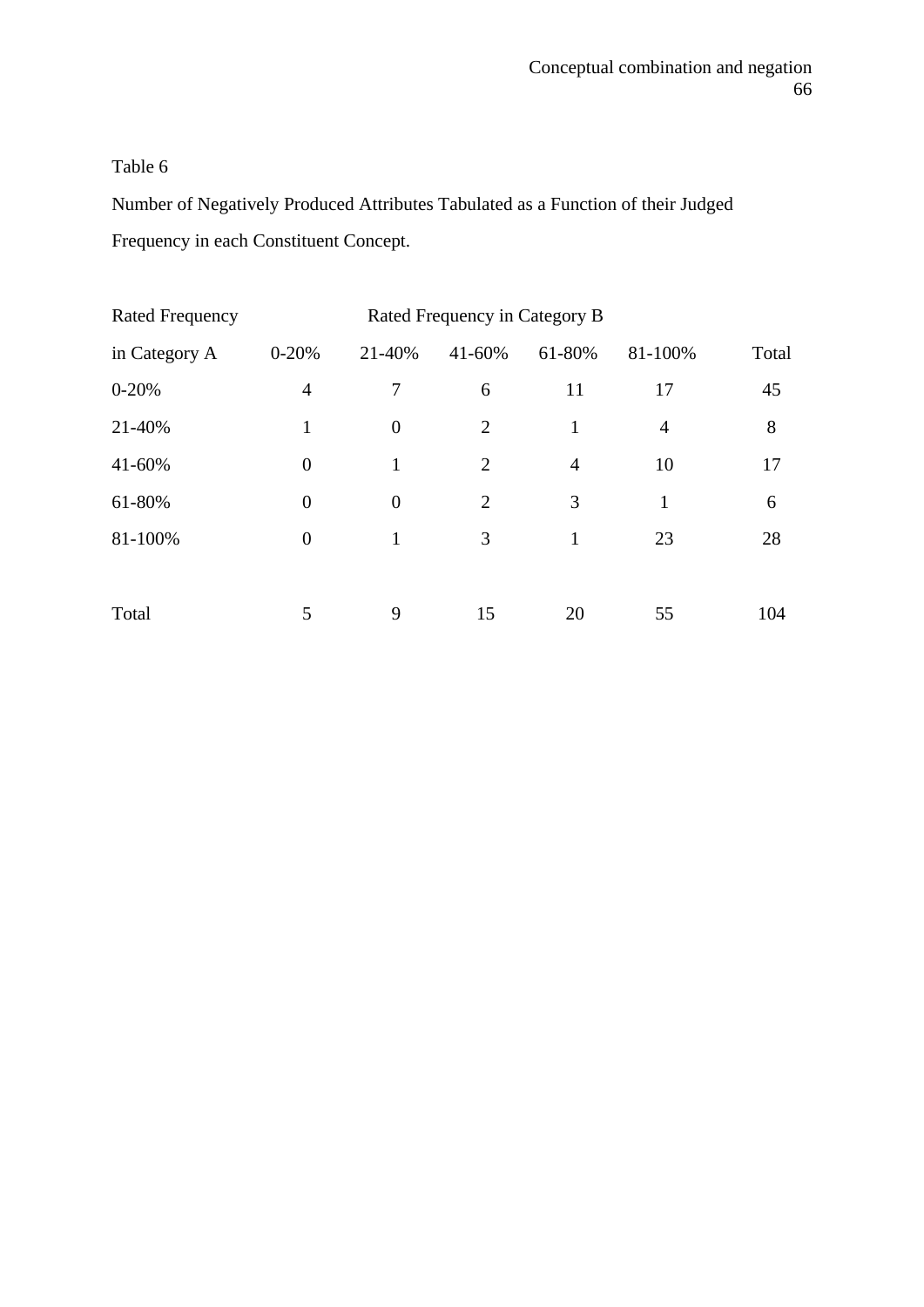Mean Numbers of Positively and Negatively Expressed Attributes Generated Per Conjunction as a Function of Constituent Frequency Greater or Less than 40%, and as a Function of Constituent Category Overlap.

Positively expressed attributes

| <b>Rated Frequency</b> | High Overlap |      |                                           | Medium Overlap | Low Overlap |     |
|------------------------|--------------|------|-------------------------------------------|----------------|-------------|-----|
| for Head               |              |      | Rated Frequency for Negated Constituent B |                |             |     |
| <b>Constituent A</b>   | High         | Low  | High                                      | Low            | High        | Low |
| High                   | 7.0          | 2.0  | 9.0                                       | 9.0            | 6.8         | 9.4 |
| Low                    | 0.3          | 14.3 | 0.2                                       | 8.7            | 1.0         | 5.8 |

Negatively expressed attributes

| <b>Rated Frequency</b> | High Overlap |     |                                           | Medium Overlap | Low Overlap |     |
|------------------------|--------------|-----|-------------------------------------------|----------------|-------------|-----|
| for Head               |              |     | Rated Frequency for Negated Constituent B |                |             |     |
| <b>Constituent A</b>   | High         | Low | High                                      | Low            | High        | Low |
| High                   | 9.7          | 0.7 | 3.2                                       | 0.0            | 1.4         | 0.0 |
| Low                    | 0.7          | 0.7 | 4.2                                       | 0.2            | 4.4         | 1.8 |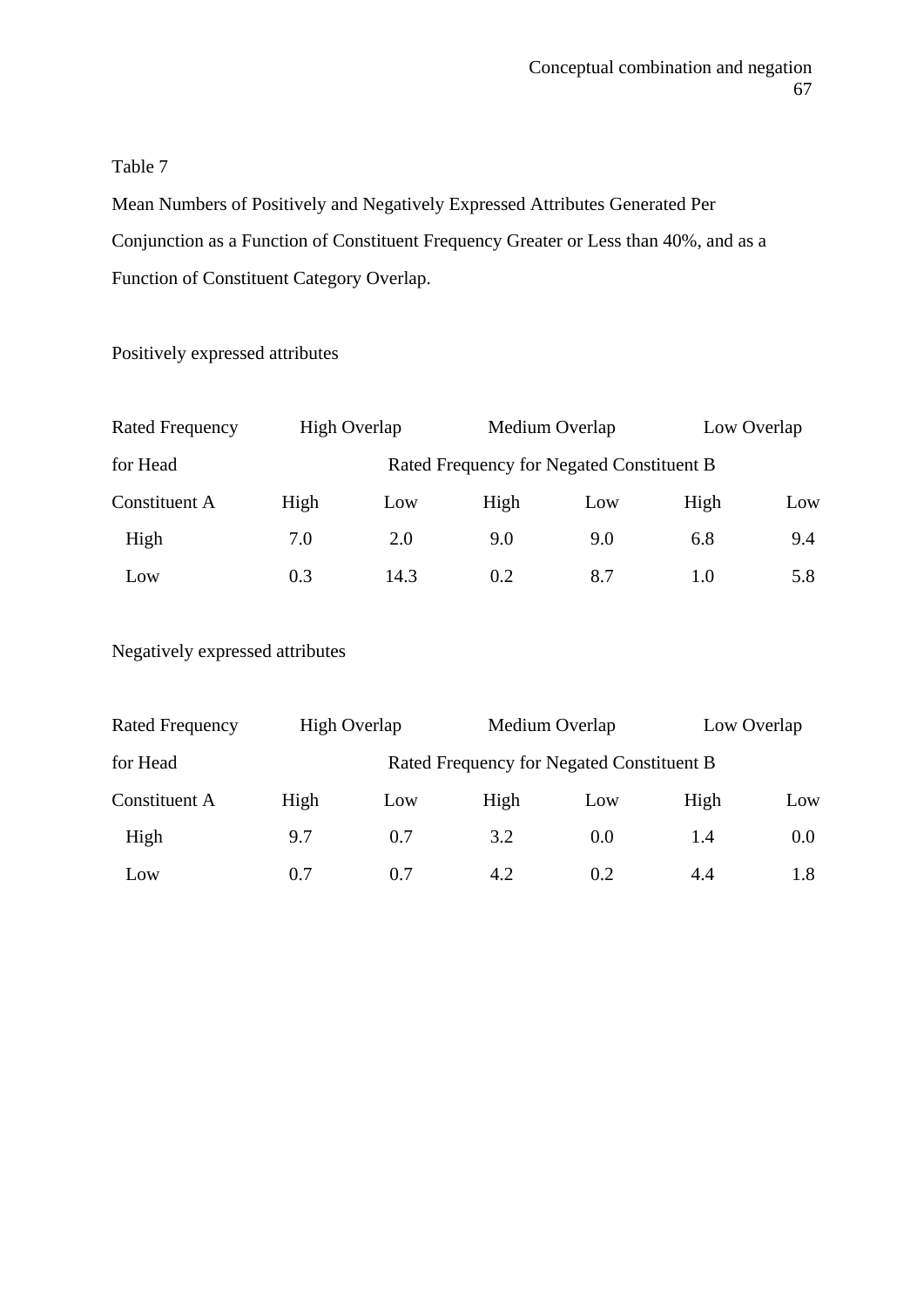Mean Estimated Frequency (%) for Positively Expressed Attributes, as a Function of Estimated Frequency for each Constituent Category

| <b>Rated Frequency</b> |           |        | Rated Frequency in Category B |                 |         | Weighted |
|------------------------|-----------|--------|-------------------------------|-----------------|---------|----------|
| in Category A          | $0 - 20%$ | 21-40% | 41-60%                        | 61-80%          | 81-100% | Mean     |
| $0 - 20%$              | 18        | 39     |                               |                 |         | 19       |
| 21-40%                 | 37        | 24     |                               |                 |         | 33       |
| 41-60%                 | 49        | 44     | 58                            | $\qquad \qquad$ |         | 50       |
| 61-80%                 | 63        | 80     | 76                            | 72              | 68      | 68       |
| 81-100%                | 83        | 88     | 91                            | 74              | 91      | 87       |
|                        |           |        |                               |                 |         |          |
| Weighted Mean          | 41        | 63     | 73                            | 66              | 85      |          |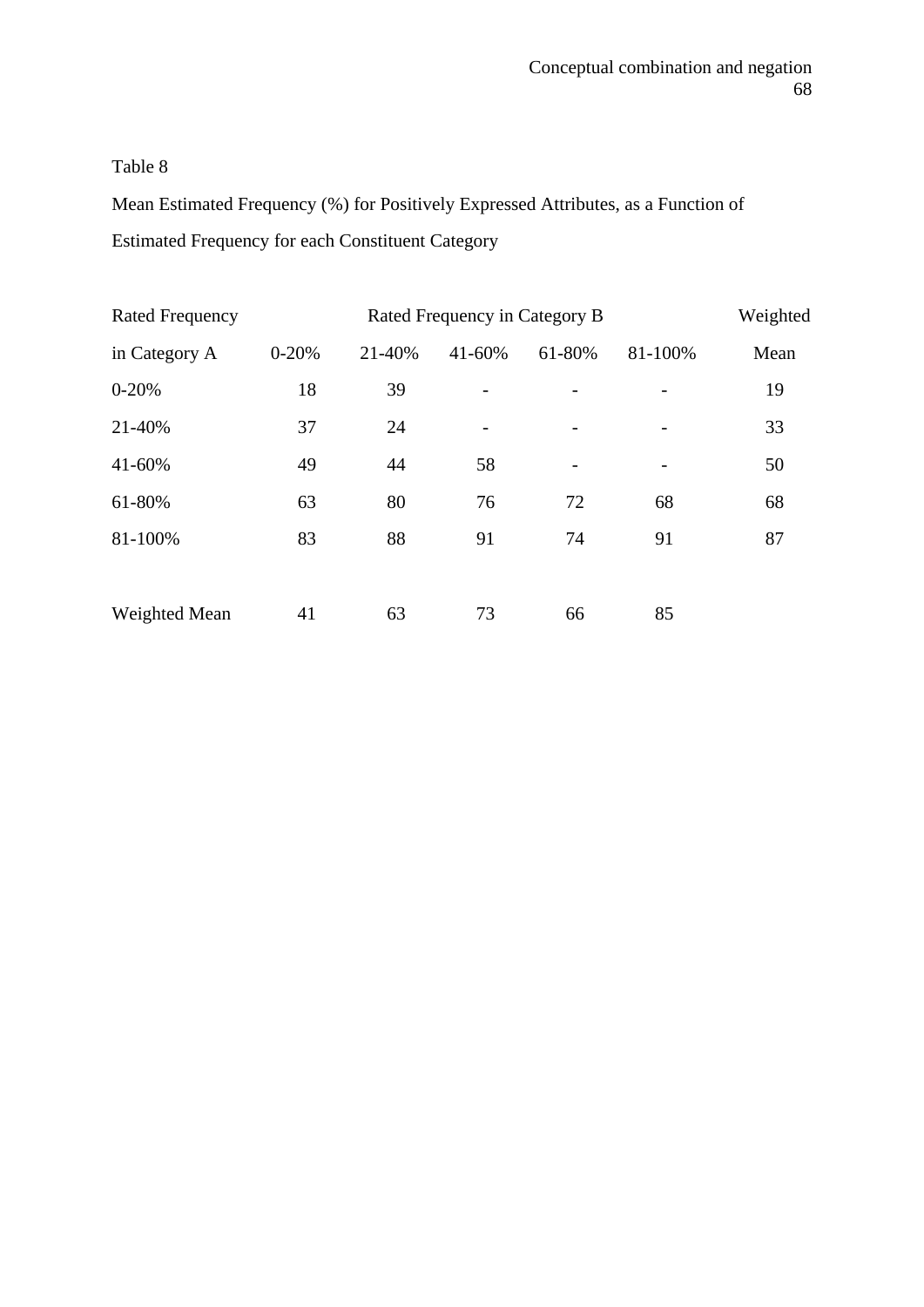Mean Estimated Frequency (%) for Negatively Expressed Attributes, as a Function of Estimated Frequency for each Constituent Category

| <b>Rated Frequency</b> |           |        | Rated Frequency in Category B |                          |         | Weighted |
|------------------------|-----------|--------|-------------------------------|--------------------------|---------|----------|
| in Category A          | $0 - 20%$ | 21-40% | 41-60%                        | 61-80%                   | 81-100% | Mean     |
| $0 - 20%$              | 10        | 12     | 6                             | $\overline{4}$           | 4       | 6        |
| 21-40%                 |           |        |                               | $\overline{\phantom{a}}$ | 21      | 20       |
| 41-60%                 |           |        |                               | 24                       | 35      | 29       |
| 61-80%                 |           |        |                               | 28                       |         | 25       |
| 81-100%                |           |        | 47                            | -                        | 43      | 44       |
|                        |           |        |                               |                          |         |          |
| Weighted Mean          | 12        | 20     | 21                            | 13                       | 27      |          |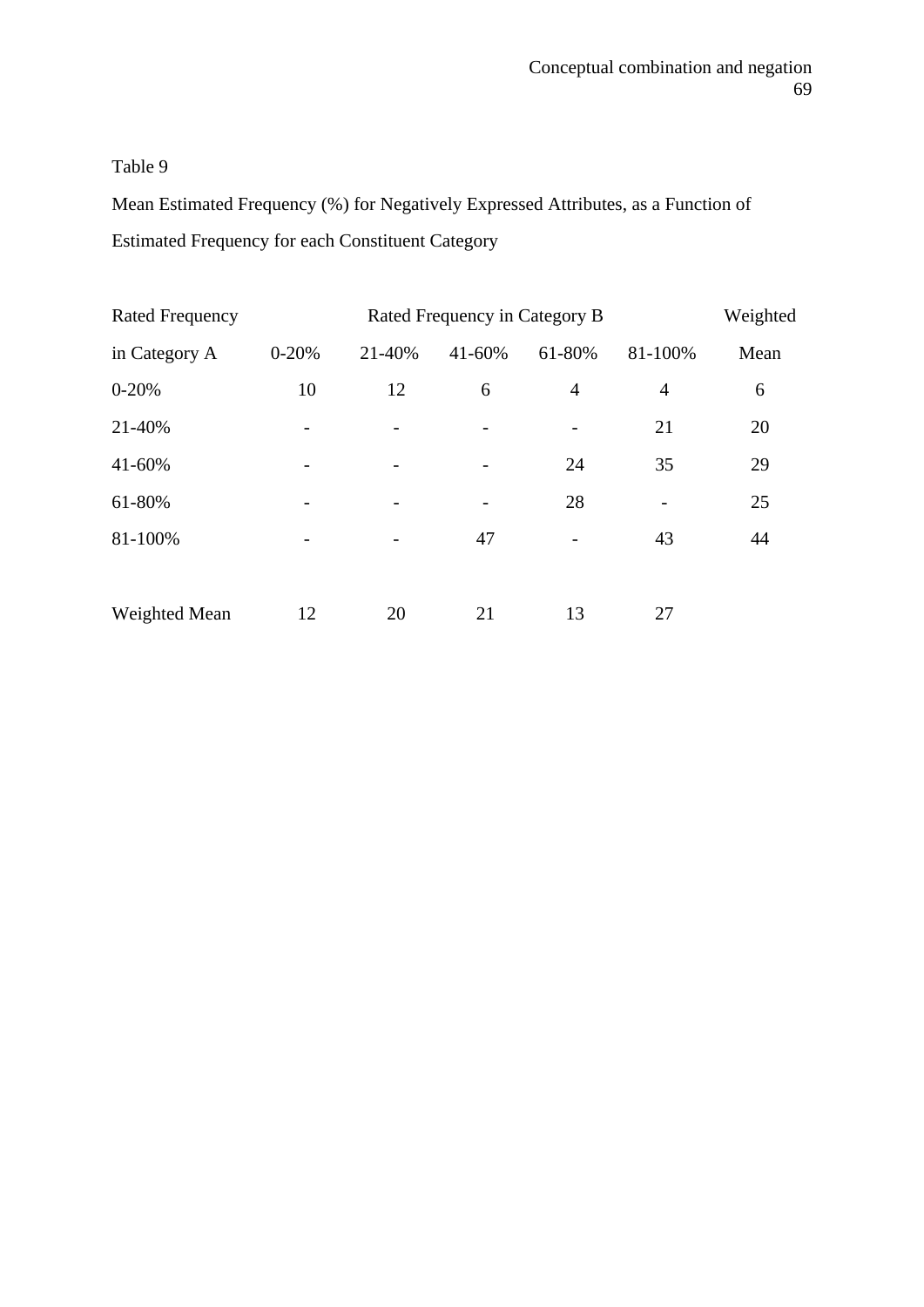Mean Number of Attributes Generated per Conjunction with Median Rated Frequency Greater in the Negated Conjunction than in the Head Noun Class or Vice Versa, as a Function of Constituent Category Overlap.

|                              | Low Overlap |          |          | Medium Overlap | High Overlap |         |
|------------------------------|-------------|----------|----------|----------------|--------------|---------|
|                              | Positive    | Negative | Positive | Negative       | Positive     | Negativ |
|                              |             |          |          |                |              | e       |
| $p(A \text{ not } B) > p(A)$ | 10.8        | 2.4      | 12.7     | 1.7            | 15.0         | 0.7     |
| $p(A \text{ not } B) < p(A)$ | 8.4         | 5.0      | 11       | 5.7            | 6.0          | 10.7    |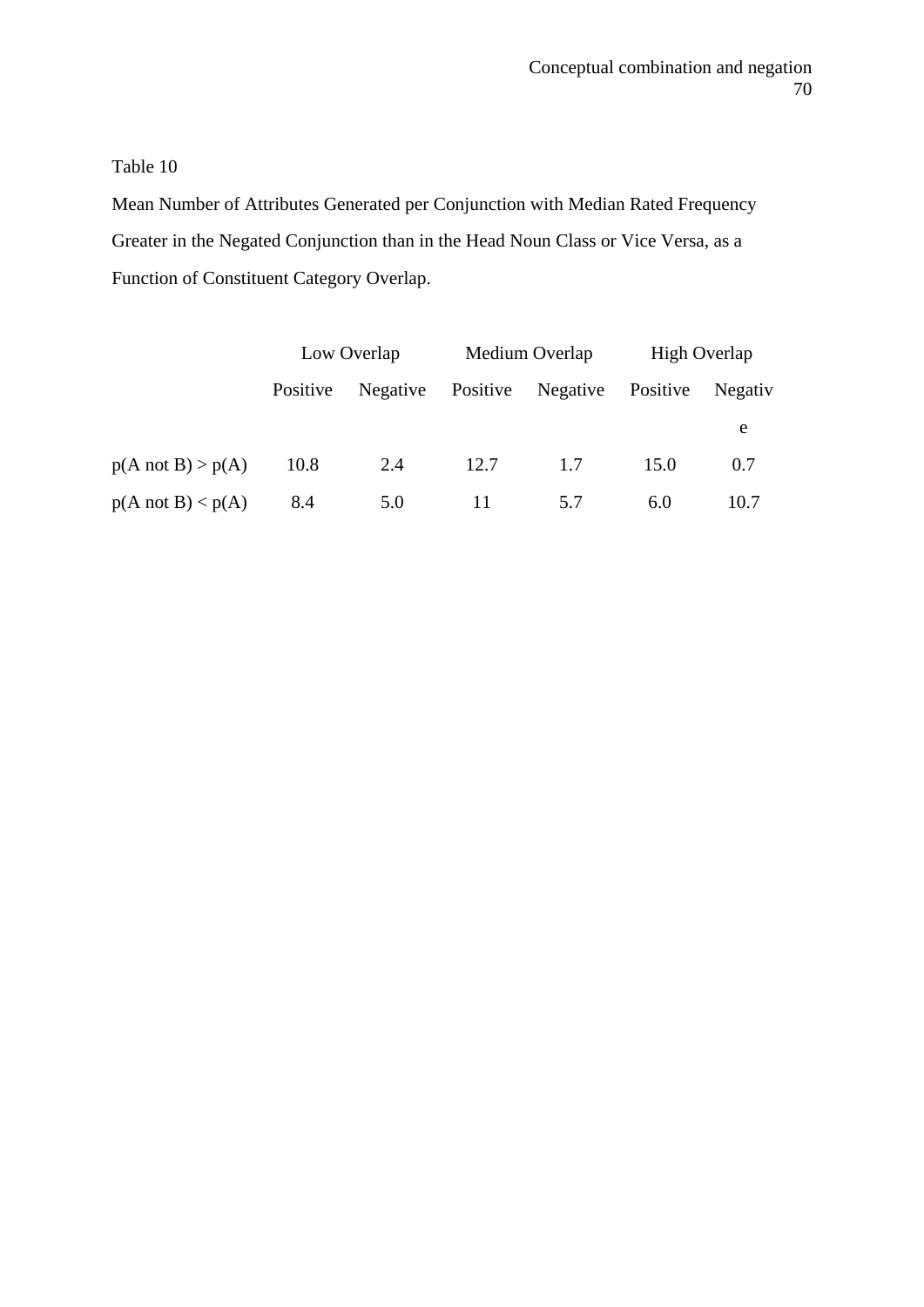Examples of Attributes Estimated to Have Zero Frequency in the Head Noun Category, but to Have at Least 10% Frequency in the Negated Conjunction, Together with Estimated Frequency for the Negated Conjunction.

| Complement                         | Attribute                          | Frequency |
|------------------------------------|------------------------------------|-----------|
| Dwellings which are not buildings  | Are for relaxation out of the home | 10%       |
| Household appliances which are not | Are for play                       | 20%       |
| furniture                          |                                    |           |
| Vehicles which are not machines    | Are natural                        | 35%       |
|                                    | Are self-motivating                | 13%       |
|                                    | Are rafts                          | 10%       |
| Birds which are not pets           | Have a nose                        | 53%       |